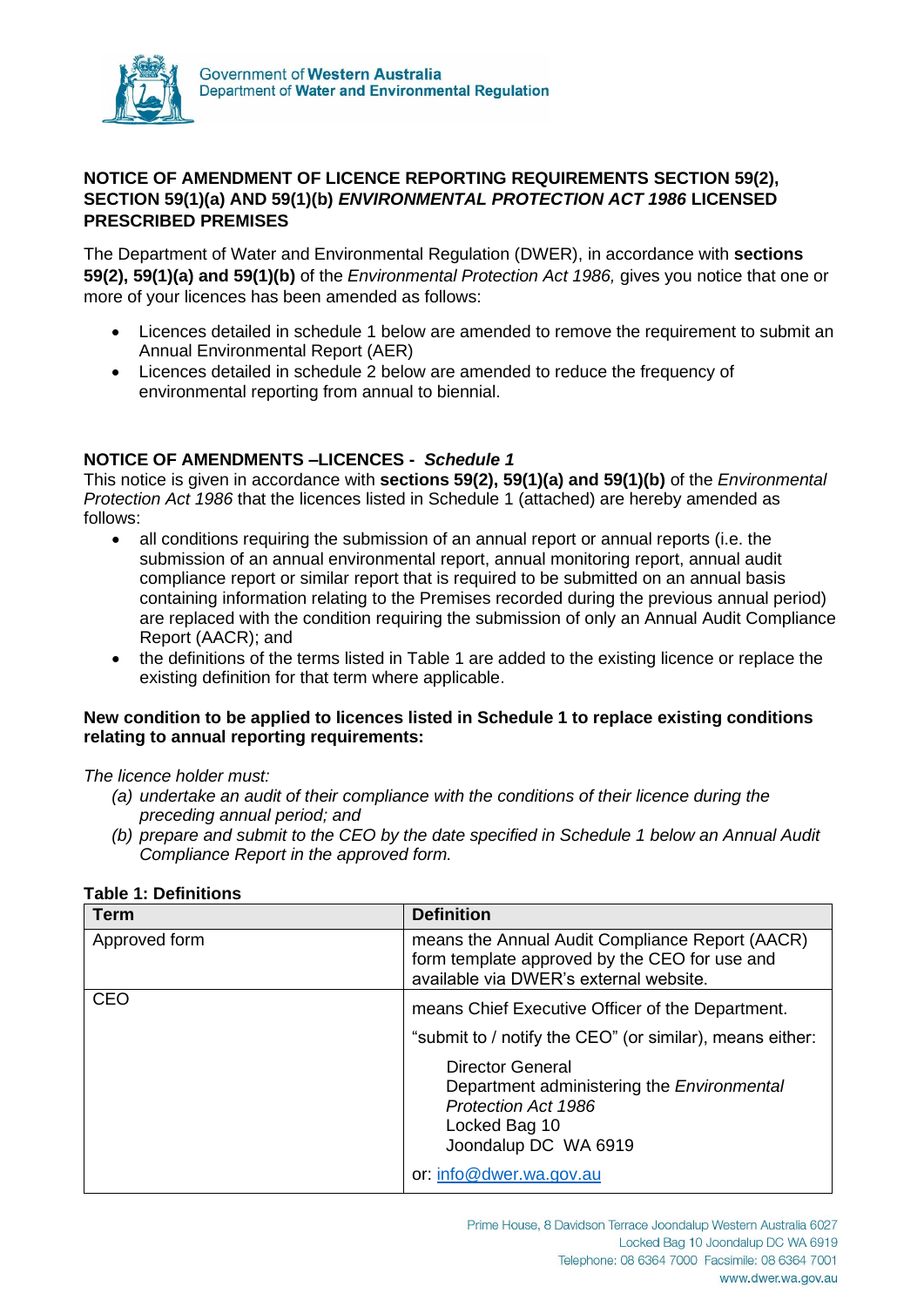

| Condition  | a condition to which the licence is subject under<br>section 62 of the <i>Environmental Protection Act 1986</i> |
|------------|-----------------------------------------------------------------------------------------------------------------|
| l Premises | means the premises to which the licence applies, as<br>specified at the front of the licence                    |

Note: Annual period is the 365-day reporting period, or equivalent, as defined under the current licence.

# **NOTICE OF AMENDMENTS – LICENCES -** *Schedule 2*

This notice is given in accordance with sections **59(2), 59(1)(a) and 59(1)(b)** of the *Environmental Protection Act 1986* that the licences listed in Schedule 2 are hereby amended to have the new reporting date in accordance with schedule 2 below.

For the purposes of this amendment, the "reporting date" means the date by which the licence holder is required to submit a report which, with the exception of an Annual Audit Compliance Report (AACR) includes, but is not limited to, an annual environmental report, annual monitoring report, groundwater monitoring report or any other report that was previously required to be submitted on an annual basis, containing information relating to the premises recorded during the previous annual period.

Submission of an AACR will continue to be required. The licence holder is required to undertake an annual self-audit of their licence conditions for the previous annual period (or equivalent reporting period as defined in the licence) and submit an AACR each year by the day and month of the reporting date specified in Schedule 2, using the approved form available on DWER's external website.

# **EFFECTIVE DATE**

These new reporting requirements are effective from Monday, 16 May 2022.

**Richard Newman**

**DIRECTOR INDUSTRY REGULATION**

16 May 2022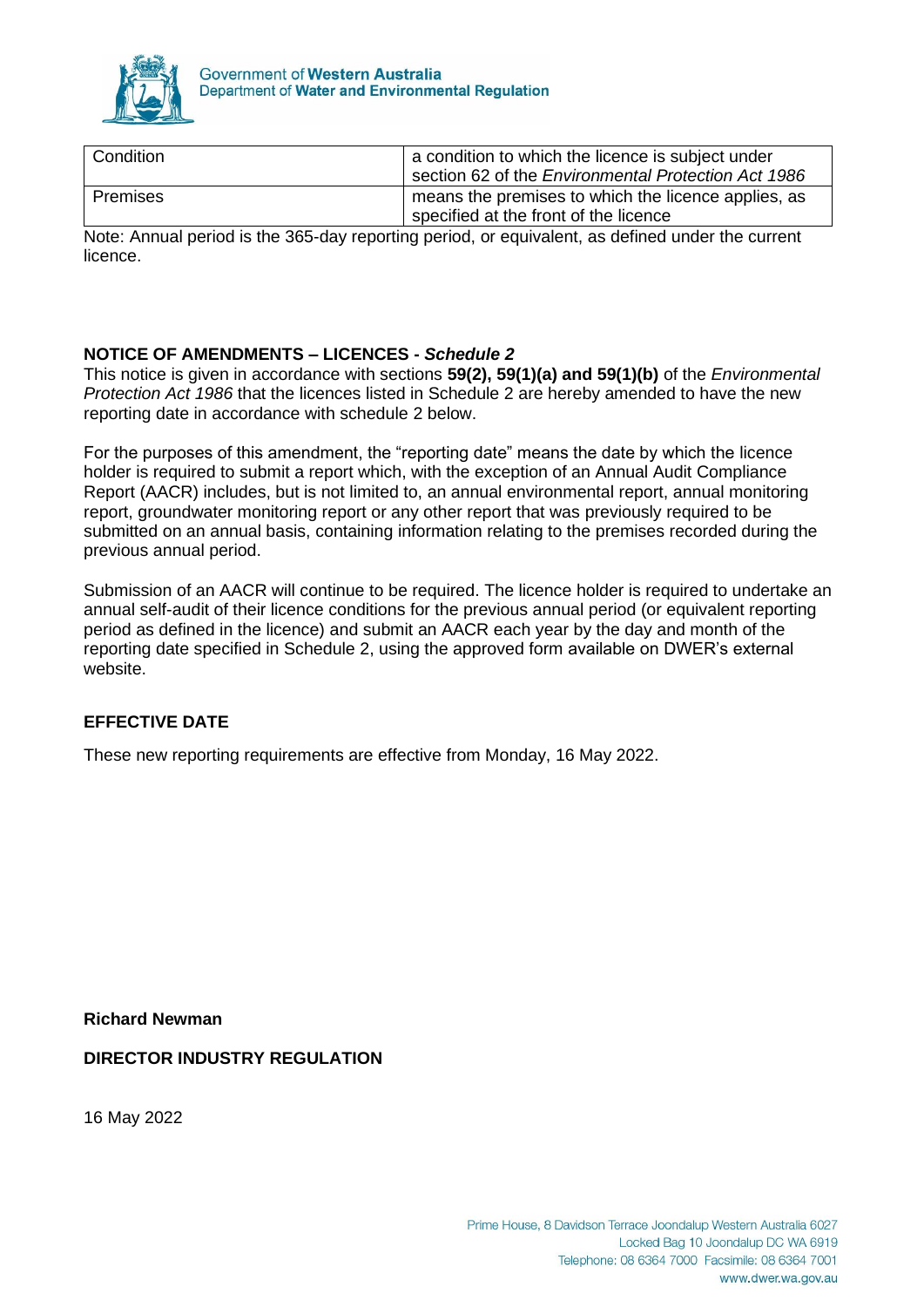

• An AACR due prior to the grant of this amendment notice is still required to be submitted in accordance with previous licence requirements.

| <b>INSTRUMENT</b><br><b>NUMBER</b> | <b>OCCUPIER NAME</b>                      | <b>PREMISE NAME</b>                                    | <b>REPORTING DATE</b>  |                                    |
|------------------------------------|-------------------------------------------|--------------------------------------------------------|------------------------|------------------------------------|
|                                    |                                           |                                                        | <b>AER</b>             | <b>AACR</b>                        |
| L9211/2019/2                       | A to Z Recycling                          | A to Z Recycling                                       | No submission required | 30/01/2023 and annually thereafter |
| L8867/2014/1                       | A. D. Contractors Pty Ltd                 | Howell Rd Gravel Quarry                                | No submission required | 01/09/2022 and annually thereafter |
| L8634/2012/1                       | Advance Waste Disposal Pty Ltd            | Advance Waste Disposal                                 | No submission required | 31/07/2022 and annually thereafter |
| L6765/1997/12                      | Advanced Pet Care of Australia Pty<br>Ltd | <b>Advanced Pet Care</b>                               | No submission required | 01/06/2022 and annually thereafter |
| L8465/2010/2                       | Aerospace NDI Pty Ltd                     | Aerospace NDI                                          | No submission required | 31/07/2022 and annually thereafter |
| L7134/1997/10                      | Air Liquide WA Pty Ltd                    | Air Liquide WA Pty Ltd                                 | No submission required | 28/04/2023 and annually thereafter |
| L8997/2016/1                       | ASHBY DR&AI                               | Lot 11 Sand Mine                                       | No submission required | 28/07/2022 and annually thereafter |
| L9004/2016/1                       | Asphaltech Pty Ltd                        | Asphaltech Road Pavement<br><b>Recycling Operation</b> | No submission required | 28/09/2022 and annually thereafter |
| L7458/2000/9                       | Australian Mud Company Pty Ltd            | Australian Mud Company Pty Ltd                         | No submission required | 30/09/2022 and annually thereafter |
| L8924/2015/1                       | Austway Investments Pty Ltd               | <b>Coastal Midwest Transport</b>                       | No submission required | 30/01/2023 and annually thereafter |
| L8931/2015/1                       | Austway Investments Pty Ltd               | Austway Investments Pty Ltd                            | No submission required | 28/01/2023 and annually thereafter |
| L8540/2011/1                       | <b>Ausvision Rural Services</b>           | Wongan Feeds                                           | No submission required | 30/06/2022 and annually thereafter |
| L6859/1987/12                      | Ausvision Rural Services Pty Ltd          | Narrogin Farm                                          | No submission required | 28/06/2022 and annually thereafter |
| L7873/2002/6                       | Ausvison Rural Services Pty Ltd           | Narrogin Beef Feedlot                                  | No submission required | 28/01/2023 and annually thereafter |
| L8548/2011/2                       | Avago Pty Ltd                             | <b>Winchester Quarry</b>                               | No submission required | 28/04/2023 and annually thereafter |
| L8456/2010/1                       | B. & J. Catalano Pty Ltd                  | <b>Wagerup Gravel Quarry</b>                           | No submission required | 31/03/2023 and annually thereafter |
| L8550/2011/1                       | B. & J. Catalano Pty Ltd                  | Martin Road Gravel Quarry                              | No submission required | 31/03/2023 and annually thereafter |
| L7475/2000/9                       | <b>Bartter Enterprises Pty Ltd</b>        | <b>Bartter Enterprises Pty Ltd</b>                     | No submission required | 01/02/2023 and annually thereafter |
| L4431/1987/12                      | BGC (Australia) Pty Ltd t/a BGC           | <b>BGC Cement</b>                                      |                        | 28/01/2023 and annually thereafter |
|                                    | Cement                                    |                                                        | No submission required |                                    |
| L4412/1987/8                       | BHP Billiton Iron Ore Pty Ltd             | Nimingarra Iron Ore Mine                               | No submission required | 01/10/2022 and annually thereafter |

Prime House, 8 Davidson Terrace Joondalup Western Australia 6027 Locked Bag 10 Joondalup DC WA 6919 Telephone: 08 6364 7000 Facsimile: 08 6364 7001 www.dwer.wa.gov.au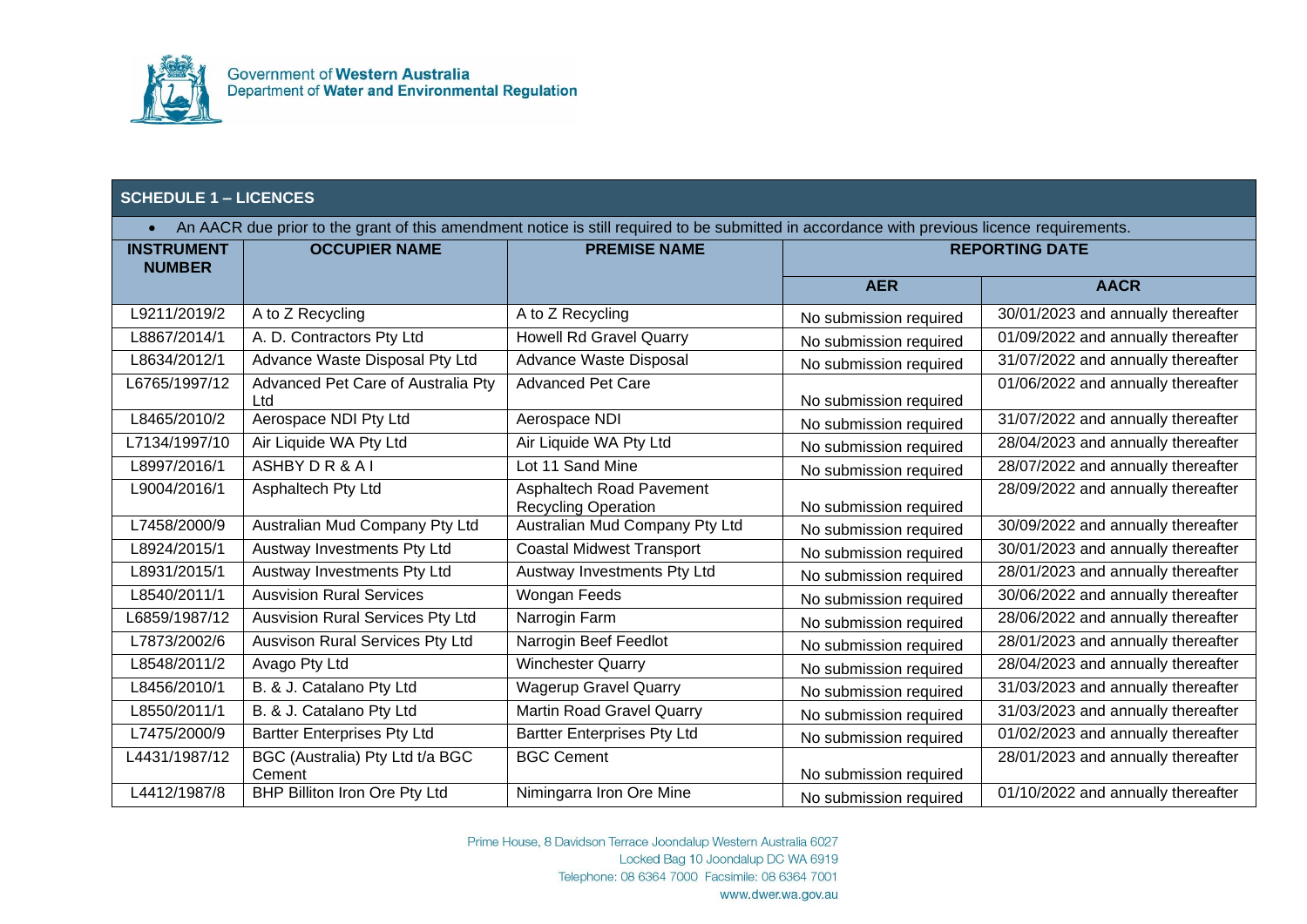

| An AACR due prior to the grant of this amendment notice is still required to be submitted in accordance with previous licence requirements.<br>$\bullet$ |                                        |                                                   |                        |                                    |
|----------------------------------------------------------------------------------------------------------------------------------------------------------|----------------------------------------|---------------------------------------------------|------------------------|------------------------------------|
| <b>INSTRUMENT</b>                                                                                                                                        | <b>OCCUPIER NAME</b>                   | <b>PREMISE NAME</b>                               | <b>REPORTING DATE</b>  |                                    |
| <b>NUMBER</b>                                                                                                                                            |                                        |                                                   | <b>AER</b>             | <b>AACR</b>                        |
| L7425/2000/8                                                                                                                                             | BHP Billiton Iron Ore Pty Ltd          | <b>Redmont Quarry 8</b>                           | No submission required | 30/09/2022 and annually thereafter |
| L8362/2009/2                                                                                                                                             | BHP Billiton Iron Ore Pty Ltd          | <b>Redmont Camp</b>                               | No submission required | 30/09/2022 and annually thereafter |
| L9277/2021/1                                                                                                                                             | <b>BIDGERABBIE FARM</b>                | <b>Olsens Farm</b>                                | No submission required | 01/08/2022 and annually thereafter |
| L8957/2016/1                                                                                                                                             | <b>Bioworks Australia Pty Ltd</b>      | <b>Bioworks</b>                                   | No submission required | 30/01/2023 and annually thereafter |
| L8316/2008/2                                                                                                                                             | Boral Resources (WA) Ltd               | <b>Turner River</b>                               | No submission required | 28/07/2022 and annually thereafter |
| L8319/2008/1                                                                                                                                             | Boral Resources (WA) Ltd               | Poondano (Tabba Tabba)                            | No submission required | 30/07/2022 and annually thereafter |
| L8645/2012/1                                                                                                                                             | Boral Resources (WA) Ltd               | Weaner Creek Hardrock Quarry                      | No submission required | 31/08/2022 and annually thereafter |
| L8296/2008/2                                                                                                                                             | Bossong Engineering Pty Ltd            | <b>Bossong Engineering</b>                        | No submission required | 28/07/2022 and annually thereafter |
| L8404/2009/2                                                                                                                                             | <b>Bradken Resources Pty Ltd</b>       | <b>Bradken Resources Pty Ltd</b>                  | No submission required | 28/12/2022 and annually thereafter |
| L8736/2013/2                                                                                                                                             | <b>Brajkovich Demolition Pty Ltd</b>   | Brajkovich Salvage Yard                           | No submission required | 20/05/2022 and annually thereafter |
| L8242/2008/4                                                                                                                                             | Brockwaste WA Operations Pty Ltd       | Brockwaste WA                                     | No submission required | 01/08/2022 and annually thereafter |
| L2/2008/3                                                                                                                                                | Charla Downs Pty Ltd                   | Charla Downs Pty Ltd                              | No submission required | 01/11/2022 and annually thereafter |
| L8659/2012/2                                                                                                                                             | <b>CITIC Pacific Mining Management</b> | Sino Iron Project Transhipment                    |                        | 31/10/2022 and annually thereafter |
| L8738/2013/1                                                                                                                                             | Pty Ltd<br>City of Albany              | Facility<br>South Stirling Waste Transfer Station | No submission required | 28/04/2023 and annually thereafter |
|                                                                                                                                                          |                                        |                                                   | No submission required |                                    |
| L6954/1997/9                                                                                                                                             | City of Armadale                       | Roleystone Greenwaste Site                        | No submission required | 28/07/2022 and annually thereafter |
| L7102/1997/8                                                                                                                                             | City of Bayswater                      | <b>Bayswater Transfer Station</b>                 | No submission required | 28/01/2023 and annually thereafter |
| L9239/2020/1                                                                                                                                             | City of Fremantle                      | <b>City Works Depot</b>                           | No submission required | 29/08/2022 and annually thereafter |
| L6913/1997/10                                                                                                                                            | <b>City of Greater Geraldton</b>       | Mullewa Waste Management Facility                 | No submission required | 01/02/2023 and annually thereafter |
| L9111/2018/1                                                                                                                                             | City of Kalamunda                      | <b>Walliston Transfer Station</b>                 | No submission required | 16/06/2022 and annually thereafter |
| L7921/2003/4                                                                                                                                             | City of Karratha                       | <b>Wickham Transfer Station</b>                   | No submission required | 01/05/2022 and annually thereafter |
| L8559/2011/1                                                                                                                                             | <b>City of South Perth</b>             | City of South Perth - Recycling                   |                        | 28/01/2023 and annually thereafter |
|                                                                                                                                                          |                                        | Centre                                            | No submission required |                                    |
| L7201/1997/10                                                                                                                                            | City of Stirling                       | <b>Recycling Centre Balcatta</b>                  | No submission required | 31/01/2023 and annually thereafter |

Prime House, 8 Davidson Terrace Joondalup Western Australia 6027 Locked Bag 10 Joondalup DC WA 6919 Telephone: 08 6364 7000 Facsimile: 08 6364 7001 www.dwer.wa.gov.au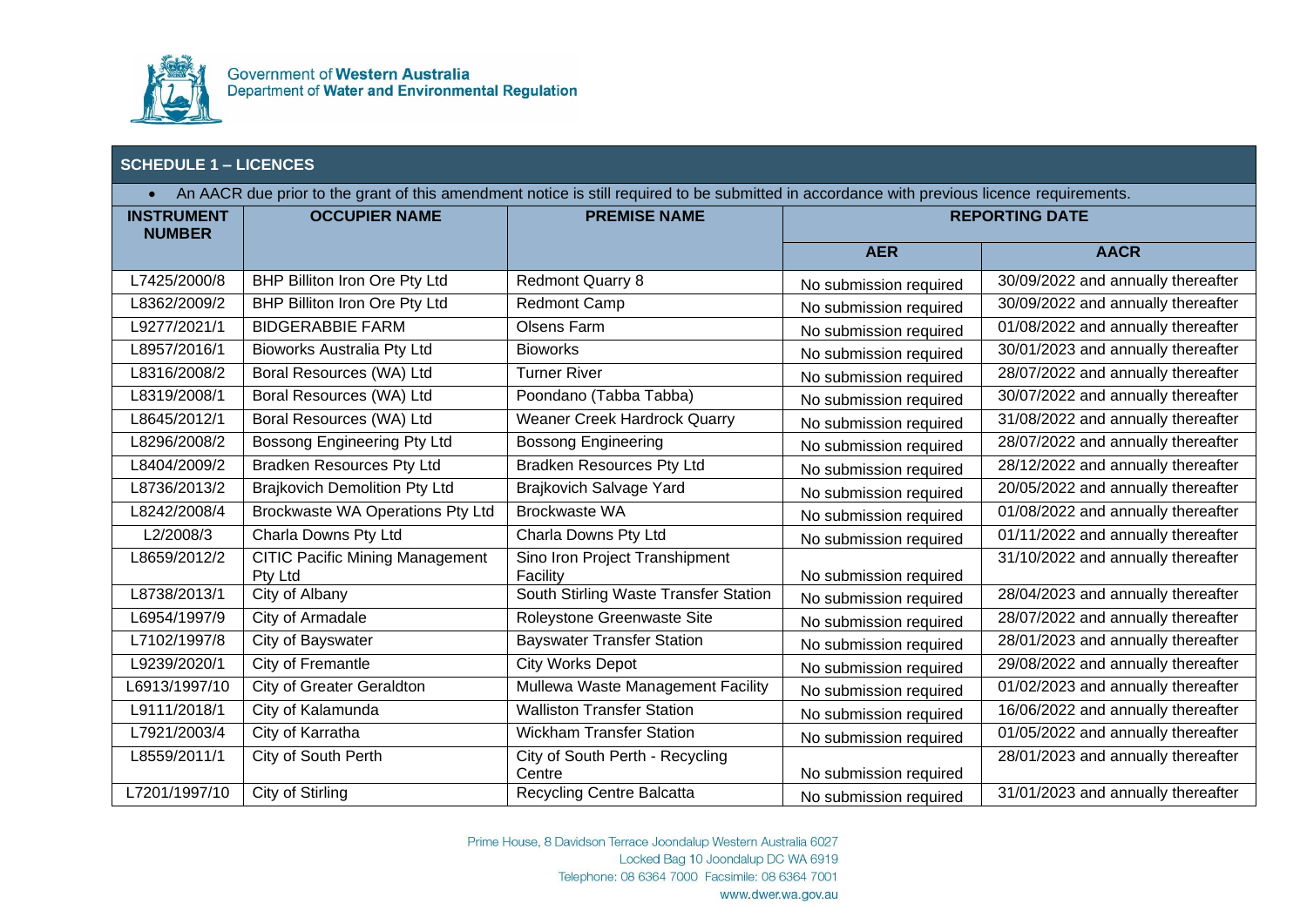

| An AACR due prior to the grant of this amendment notice is still required to be submitted in accordance with previous licence requirements.<br>$\bullet$ |                                                                      |                                                                      |                        |                                    |
|----------------------------------------------------------------------------------------------------------------------------------------------------------|----------------------------------------------------------------------|----------------------------------------------------------------------|------------------------|------------------------------------|
| <b>INSTRUMENT</b><br><b>NUMBER</b>                                                                                                                       | <b>OCCUPIER NAME</b>                                                 | <b>PREMISE NAME</b>                                                  | <b>REPORTING DATE</b>  |                                    |
|                                                                                                                                                          |                                                                      |                                                                      | <b>AER</b>             | <b>AACR</b>                        |
| L8968/2016/1                                                                                                                                             | Cleartech Waste Management Pty<br>Ltd                                | Cleartech Waste Management                                           | No submission required | 09/11/2022 and annually thereafter |
| L6946/1970/11                                                                                                                                            | Clive Ross Page acting as The<br>Trustee for The Narrogin Clay Trust | Narrogin Brick                                                       | No submission required | 31/07/2022 and annually thereafter |
| L9220/2019/1                                                                                                                                             | <b>Community Resources Limited</b>                                   | Soft Landing Mattress Recycling                                      | No submission required | 31/07/2022 and annually thereafter |
| L9141/2018/1                                                                                                                                             | Conveyor Belt Solutions Pty Ltd                                      | Conveyor Belt Solutions Kwinana                                      | No submission required | 01/08/2022 and annually thereafter |
| L8000/2000/5                                                                                                                                             | Craig Mostyn Farms Pty Ltd                                           | C M Farms - Mogumber                                                 | No submission required | 01/03/2023 and annually thereafter |
| L8458/2010/3                                                                                                                                             | <b>CSR Building Products Limited</b>                                 | Jurien Gypsum Process Facility                                       | No submission required | 28/02/2023 and annually thereafter |
| L8806/2013/1                                                                                                                                             | Dodd & Dodd Group Pty Ltd                                            | CD Dodd Scrap Metal Recyclers                                        | No submission required | 31/01/2023 and annually thereafter |
| L9246/2020/1                                                                                                                                             | Donald Pty Ltd                                                       | Westerndale Farm                                                     | No submission required | 31/08/2022 and annually thereafter |
| L8177/2007/2                                                                                                                                             | Downer EDi Works Pty Ltd                                             | Downer EDI Works Pty Ltd -<br>Narngulu Asphalt Plant                 | No submission required | 31/03/2023 and annually thereafter |
| L9140/2018/1                                                                                                                                             | Downer EDi Works Pty Ltd                                             | <b>Cannington Emulsion Plant</b>                                     | No submission required | 28/01/2023 and annually thereafter |
| L8565/2011/2                                                                                                                                             | E & G Engineering Pty Ltd                                            | <b>Westralian Hard Chrome</b>                                        | No submission required | 30/12/2022 and annually thereafter |
| L9213/2019/1                                                                                                                                             | Earthcare Recycling Pty Ltd                                          | <b>Earthcare Recycling</b>                                           | No submission required | 31/01/2022 and annually thereafter |
| L7034/1997/10                                                                                                                                            | <b>Edward Culloton</b>                                               | Humpty Doo Farm Bringo-<br>(Geraldton)                               | No submission required | 31/03/2023 and annually thereafter |
| L9041/2017/1                                                                                                                                             | Elan Energy Matrix Pty Ltd                                           | Elan Energy Matrix Pty Ltd                                           | No submission required | 28/09/2022 and annually thereafter |
| L8442/2010/3                                                                                                                                             | <b>Electricity Networks Corporation</b>                              | Western Power Kewdale                                                | No submission required | 29/08/2022 and annually thereafter |
| L9057/2017/1                                                                                                                                             | Enviroclean (WA) Pty Ltd                                             | Enviroclean                                                          | No submission required | 30/06/2022 and annually thereafter |
| L9047/2017/1                                                                                                                                             | Enviroclean Victoria Pty Ltd                                         | Environclean Bibra Lake Distillary                                   | No submission required | 31/06/2022 and annually thereafter |
| L8770/2013/1                                                                                                                                             | <b>Environex International Pty Ltd</b>                               | Environex International Pty Ltd                                      | No submission required | 28/01/2023 and annually thereafter |
| L8564/2011/2                                                                                                                                             | <b>Exmouth Quarries and Concrete</b><br>Pty Ltd                      | <b>Exmouth Quarries and Concrete</b><br>Crushing and Screening Plant | No submission required | 30/09/2022 and annually thereafter |
| L7334/1995/8                                                                                                                                             | Fero Group Pty Ltd                                                   | Fero Group Pty Ltd                                                   | No submission required | 28/01/2023 and annually thereafter |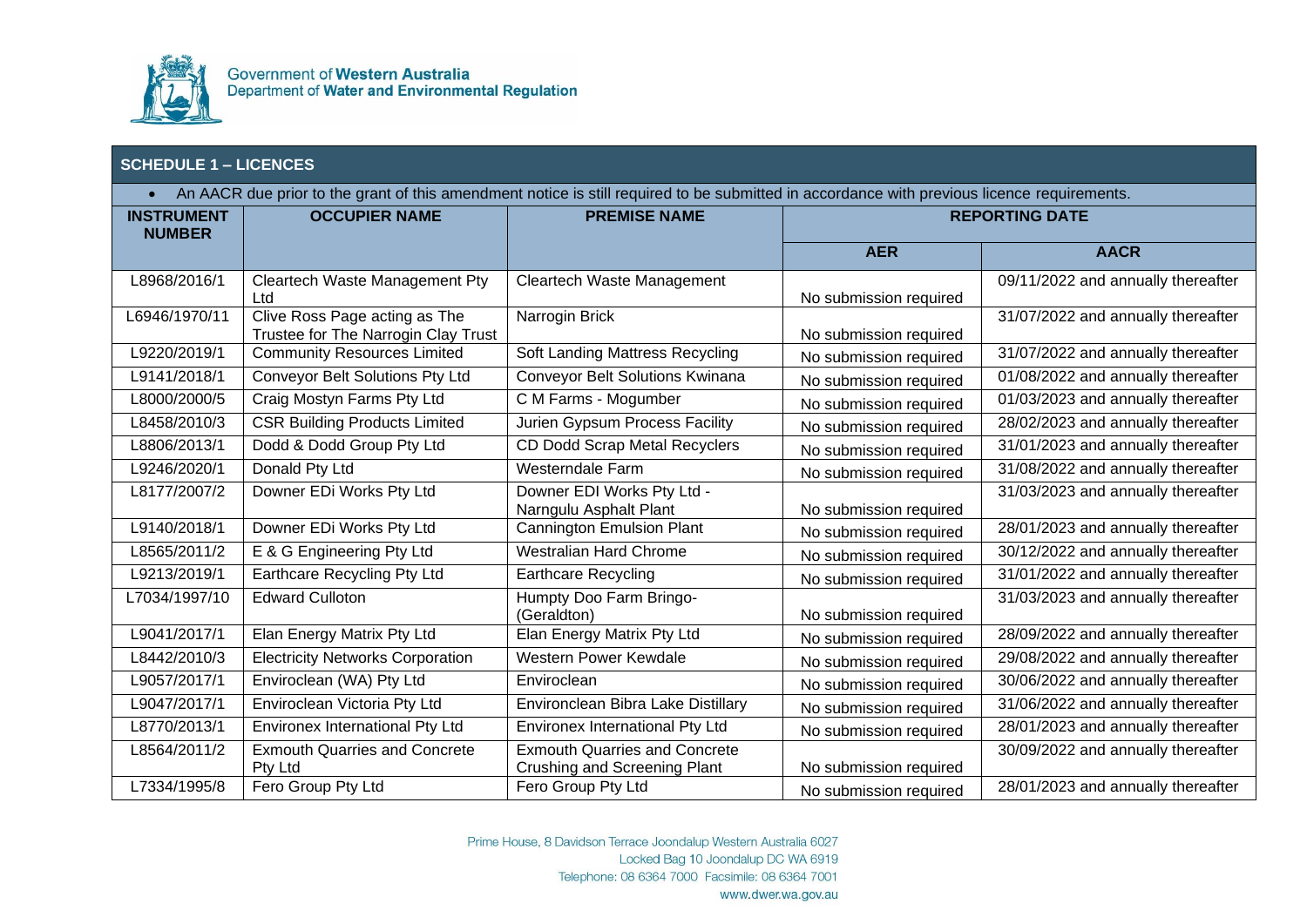

| An AACR due prior to the grant of this amendment notice is still required to be submitted in accordance with previous licence requirements.<br>$\bullet$ |                                                  |                                                                |                        |                                    |
|----------------------------------------------------------------------------------------------------------------------------------------------------------|--------------------------------------------------|----------------------------------------------------------------|------------------------|------------------------------------|
| <b>INSTRUMENT</b><br><b>NUMBER</b>                                                                                                                       | <b>OCCUPIER NAME</b>                             | <b>PREMISE NAME</b>                                            |                        | <b>REPORTING DATE</b>              |
|                                                                                                                                                          |                                                  |                                                                | <b>AER</b>             | <b>AACR</b>                        |
| L8583/2011/1                                                                                                                                             | Fimar Pty Ltd                                    | <b>Fimar Group</b>                                             | No submission required | 28/10/2022 and annually thereafter |
| L7089/1997/11                                                                                                                                            | Fitonia Pty Ltd                                  | TJ Depiazzi & Sons - Composting<br>Facility                    | No submission required | 01/02/2023 and annually thereafter |
| L7833/2002/5                                                                                                                                             | Flyash Australia Pty Limited                     | Flyash Australia                                               | No submission required | 28/07/2022 and annually thereafter |
| L8672/2012/1                                                                                                                                             | Fortescue Metals Group Limited                   | Newman Rescreening Facility                                    | No submission required | 31/03/2023 and annually thereafter |
| L6969/1995/10                                                                                                                                            | Frank Sullervain Scott and Carolyn<br>June Scott | <b>Esperance Treated Timbers</b>                               | No submission required | 28/01/2023 and annually thereafter |
| L8460/2010/3                                                                                                                                             | <b>Galvin Engineering PTY LTD</b>                | Galvin Engineering                                             | No submission required | 31/01/2023 and annually thereafter |
| L7865/2002/5                                                                                                                                             | Gateway Equipment Parts and<br>Services Pty Ltd  | Gateway Hydraulics and Hardchrome                              | No submission required | 30/07/2022 and annually thereafter |
| L8693/2012/2                                                                                                                                             | <b>GCW &amp; SM Doust</b>                        | Leeuwin Limesand                                               | No submission required | 31/08/2022 and annually thereafter |
| L7293/1998/11                                                                                                                                            | <b>Goldfields Power Pty Ltd</b>                  | <b>Parkeston Power Station</b>                                 | No submission required | 30/11/2022 and annually thereafter |
| L8656/2012/1                                                                                                                                             | <b>GR Atwell Pty Ltd</b>                         | <b>Welldon Beef</b>                                            | No submission required | 01/09/2022 and annually thereafter |
| L7132/1997/10                                                                                                                                            | <b>Grainfeeds Pty Ltd</b>                        | <b>Grainfeeds Pty Ltd</b>                                      | No submission required | 31/07/2022 and annually thereafter |
| L8502/2010/1                                                                                                                                             | <b>Great Sand Supplies Pty Ltd</b>               | <b>Great Sand Supplies</b>                                     | No submission required | 28/07/2022 and annually thereafter |
| L5324/1988/8                                                                                                                                             | GS & M Engineering Pty Ltd                       | Law Castings                                                   | No submission required | 31/08/2022 and annually thereafter |
| L8352/2009/2                                                                                                                                             | <b>Gulf Chrome Pty Ltd</b>                       | Auschrome Engineering                                          | No submission required | 15/07/2022 and annually thereafter |
| L5627/1988/12                                                                                                                                            | Halliburton Australia Pty Ltd                    | <b>Multi-Chem I Mintech</b>                                    | No submission required | 01/03/2023 and annually thereafter |
| L8597/2011/2                                                                                                                                             | <b>Hampton Transport Services Pty</b><br>Ltd     | <b>Hampton Transport</b>                                       | No submission required | 28/09/2022 and annually thereafter |
| L6752/1995/11                                                                                                                                            | <b>Hanson Construction Materials Pty</b><br>Ltd  | <b>Gaskell Ave Sand</b><br>Washing/Drying/Screening Operation  | No submission required | 28/07/2022 and annually thereafter |
| L7356/1999/9                                                                                                                                             | <b>Hanson Construction Materials Pty</b><br>Ltd  | <b>Creighton Road Sand Quarry</b>                              | No submission required | 28/08/2022 and annually thereafter |
| L7707/1992/7                                                                                                                                             | <b>Hanson Construction Materials Pty</b><br>Ltd  | <b>Hanson Construction Materials Mt</b><br><b>Regal Quarry</b> | No submission required | 31/08/2022 and annually thereafter |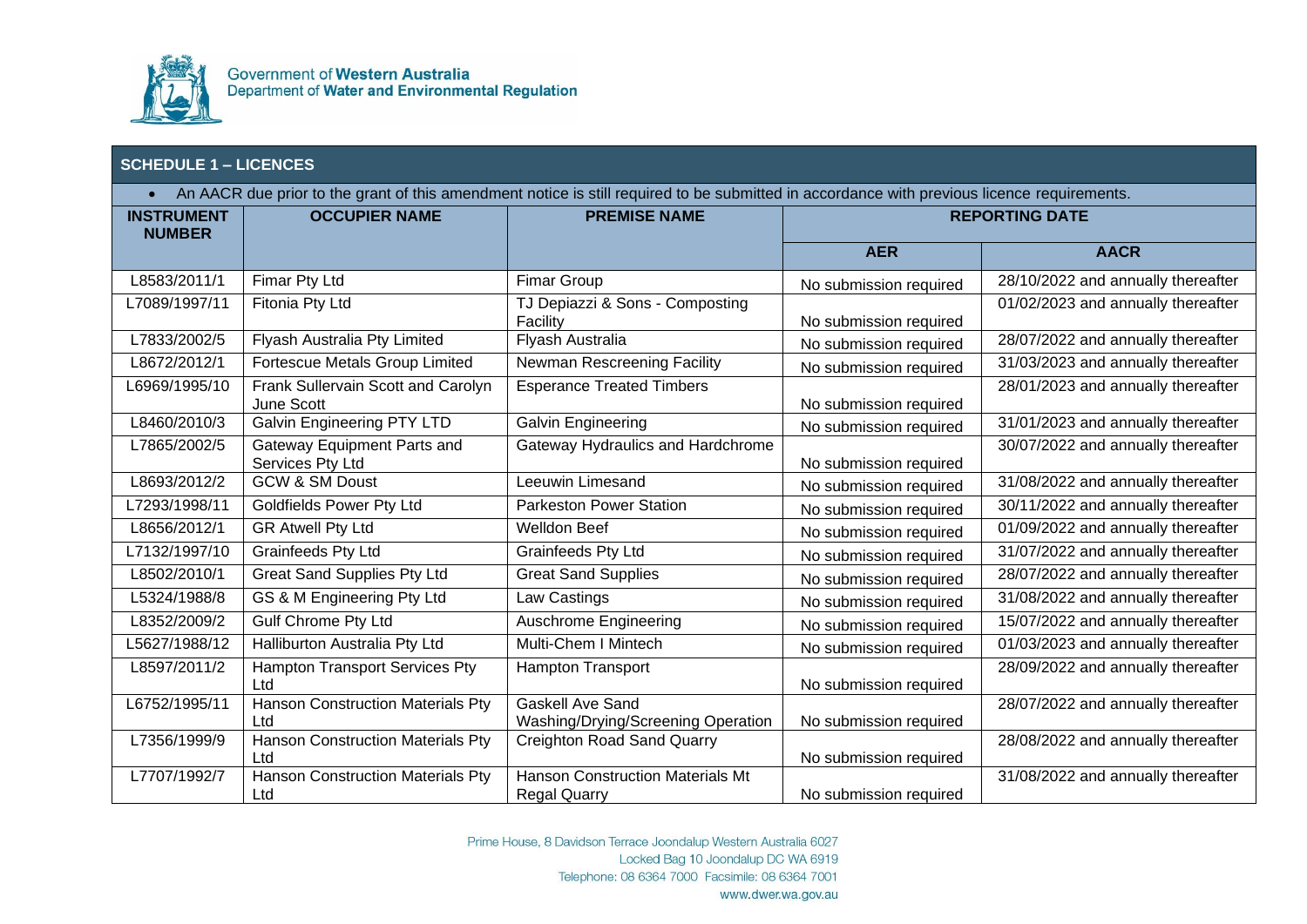

| An AACR due prior to the grant of this amendment notice is still required to be submitted in accordance with previous licence requirements.<br>$\bullet$ |                                                 |                                                         |                        |                                    |
|----------------------------------------------------------------------------------------------------------------------------------------------------------|-------------------------------------------------|---------------------------------------------------------|------------------------|------------------------------------|
| <b>INSTRUMENT</b><br><b>NUMBER</b>                                                                                                                       | <b>OCCUPIER NAME</b>                            | <b>PREMISE NAME</b>                                     | <b>REPORTING DATE</b>  |                                    |
|                                                                                                                                                          |                                                 |                                                         | <b>AER</b>             | <b>AACR</b>                        |
| L8467/2010/2                                                                                                                                             | <b>Hanson Construction Materials Pty</b><br>Ltd | Hanson Johnston Road Operations                         | No submission required | 31/07/2022 and annually thereafter |
| L8551/2011/1                                                                                                                                             | <b>Hanson Construction Materials Pty</b><br>Ltd | Paganoni Rd Sand Quarry                                 | No submission required | 28/01/2023 and annually thereafter |
| L8771/2013/1                                                                                                                                             | <b>Hanson Construction Materials Pty</b><br>Ltd | Hawkins Rd Yellow Sand Quarry                           | No submission required | 28/07/2022 and annually thereafter |
| L9217/2019/1                                                                                                                                             | <b>Hanson Construction Materials Pty</b><br>Ltd | Turner River Bridge Sand Project                        | No submission required | 30/01/2023 and annually thereafter |
| L8463/2010/3                                                                                                                                             | Holcim (Australia) Pty Ltd                      | Holcim (Australia) Esperance Hard<br><b>Rock Quarry</b> | No submission required | 28/01/2023 and annually thereafter |
| L8590/2011/1                                                                                                                                             | Holcim (Australia) Pty Ltd                      | Holcim Kalgoorlie                                       | No submission required | 31/10/2022 and annually thereafter |
| L8864/2014/1                                                                                                                                             | Holcim (Australia) Pty Ltd                      | Warrawanda Creek Sand Pit                               | No submission required | 31/08/2022 and annually thereafter |
| L9125/2018/1                                                                                                                                             | Holcim (Australia) Pty Ltd                      | <b>Turner River Dune Sand Quarry</b>                    | No submission required | 03/07/2022 and annually thereafter |
| L8819/2014/1                                                                                                                                             | Hovey Property Pty Ltd                          | Hovey Solid Waste Depot                                 | No submission required | 28/07/2022 and annually thereafter |
| L8349/2009/2                                                                                                                                             | lan and Jemima Minty                            | <b>Sutherland Farm</b>                                  | No submission required | 31/07/2022 and annually thereafter |
| L8595/2011/1                                                                                                                                             | IWM (PBH) Pty Ltd                               | Perth Bin Hire                                          | No submission required | 28/07/2022 and annually thereafter |
| L5864/1982/11                                                                                                                                            | Ixom Operations Pty Ltd                         | Ixom Kwinana Ferric Sulphate Plant                      | No submission required | 28/01/2023 and annually thereafter |
| L8295/2008/3                                                                                                                                             | <b>IXOM Operations Pty Ltd</b>                  | Sodium Hypochlorite Plant Project<br>Zephyr             | No submission required | 28/01/2023 and annually thereafter |
| L9179/2018/1                                                                                                                                             | Jaden Cocking                                   | Jindabyne Farm                                          | No submission required | 31/07/2022 and annually thereafter |
| L8241/2008/2                                                                                                                                             | Jason Leigh Draper and Lisa Diane<br>Draper     | WA Tyre Recovery - Albany Storage                       | No submission required | 28/04/2023 and annually thereafter |
| L5008/1991/13                                                                                                                                            | Kamarah Pty Ltd                                 | Kamarah Piggery                                         | No submission required | 31/07/2022 and annually thereafter |
| L9163/2018/1                                                                                                                                             | <b>KBB Pty Ltd</b>                              | Landsave Organics                                       | No submission required | 28/08/2022 and annually thereafter |
| L8647/2012/1                                                                                                                                             | Kimberley Quarry Pty Ltd                        | Nillibubbica Quarry                                     | No submission required | 30/10/2022 and annually thereafter |
| L8885/2015/1                                                                                                                                             | <b>KRSP Pty Ltd</b>                             | <b>KRSP Pty Ltd</b>                                     | No submission required | 01/03/2023 and annually thereafter |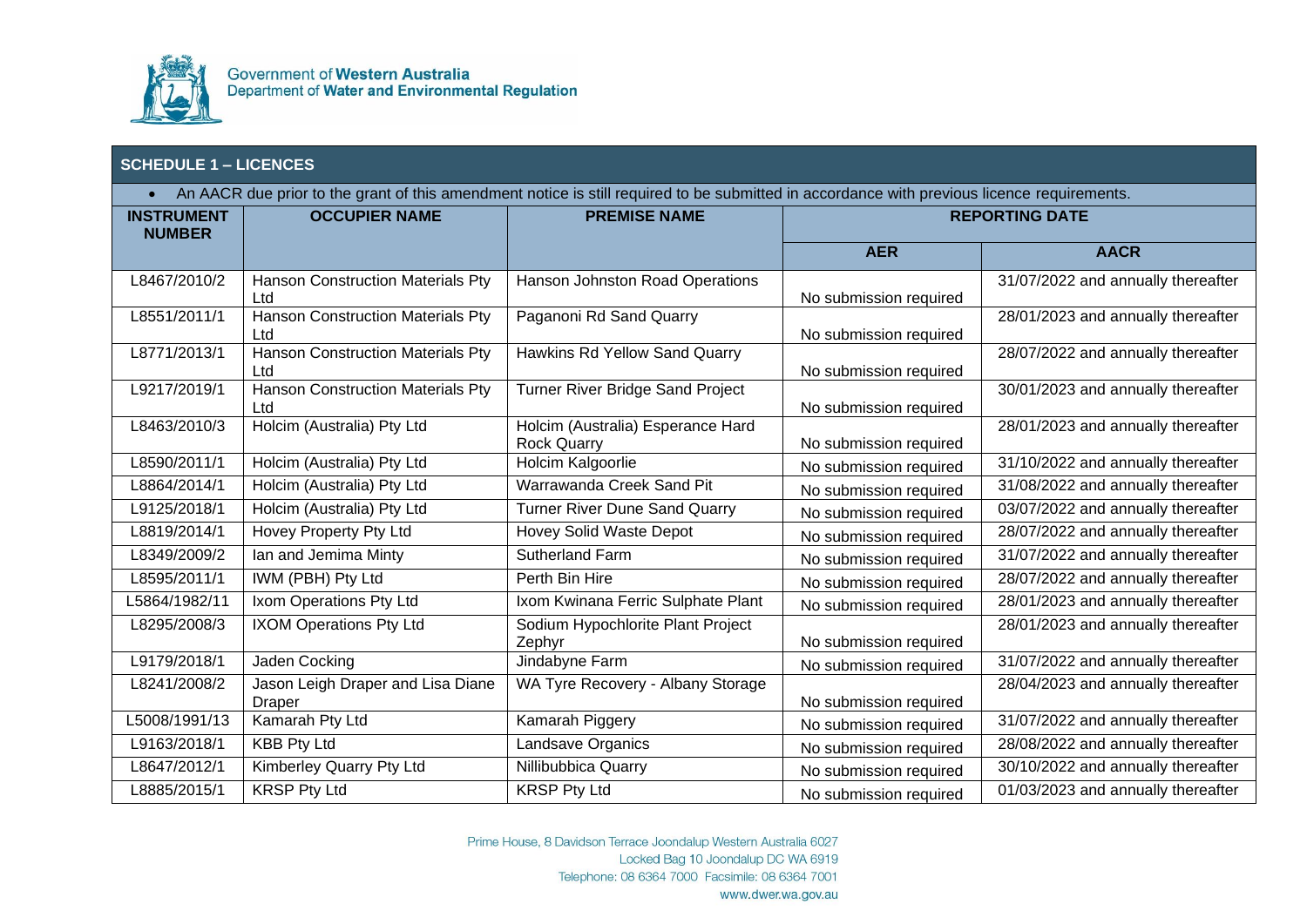

|                   | <b>SCHEDULE 1 - LICENCES</b>               |                                                                                                                                             |                        |                                    |  |
|-------------------|--------------------------------------------|---------------------------------------------------------------------------------------------------------------------------------------------|------------------------|------------------------------------|--|
| $\bullet$         |                                            | An AACR due prior to the grant of this amendment notice is still required to be submitted in accordance with previous licence requirements. |                        |                                    |  |
| <b>INSTRUMENT</b> | <b>OCCUPIER NAME</b>                       | <b>PREMISE NAME</b>                                                                                                                         |                        | <b>REPORTING DATE</b>              |  |
| <b>NUMBER</b>     |                                            |                                                                                                                                             | <b>AER</b>             | <b>AACR</b>                        |  |
| L8704/2012/1      | Lirea Pty Ltd                              | Vasse Bins                                                                                                                                  | No submission required | 28/04/2023 and annually thereafter |  |
| L9133/2018/1      | <b>Lunard Pty Ltd</b>                      | <b>Stoneridge Quarries WA</b>                                                                                                               | No submission required | 30/07/2022 and annually thereafter |  |
| L8225/2008/2      | Main Roads Western Australia               | <b>Asphalt Manufacturing Derby</b>                                                                                                          | No submission required | 28/09/2022 and annually thereafter |  |
| L8648/2012/1      | Main Roads Western Australia               | Warmun Works Depot                                                                                                                          | No submission required | 31/08/2022 and annually thereafter |  |
| L9186/2018/1      | Mark Furphy                                | Adelong Farm                                                                                                                                | No submission required | 25/08/2022 and annually thereafter |  |
| L8709/2012/1      | Matrix Composites & Engineering<br>Limited | Matrix Composites and Engineering                                                                                                           | No submission required | 28/01/2023 and annually thereafter |  |
| L5551/1988/11     | Mephalene Rust Control (1995) Pty<br>Ltd   | Mephalene Rust Control (1995) Pty<br>Ltd                                                                                                    | No submission required | 28/01/2023 and annually thereafter |  |
| L7433/2000/8      | Miles Contracting Service Pty Ltd          | Miles Contracting Services Pty Ltd                                                                                                          | No submission required | 31/08/2022 and annually thereafter |  |
| L8592/2011/1      | Mobile Concreting Solutions Pty Ltd        | Tom Price Quarry Project                                                                                                                    | No submission required | 01/03/2023 and annually thereafter |  |
| L8850/2014/1      | Mobile Concreting Solutions Pty Ltd        | <b>Indee Sand Quarry</b>                                                                                                                    | No submission required | 28/01/2023 and annually thereafter |  |
| L8452/2010/2      | Moore Sands Resources Pty Ltd              | Moore River Sands Quarry                                                                                                                    | No submission required | 31/01/2023 and annually thereafter |  |
| L8120/2006/4      | Nationwide Oil Pty Ltd                     | Nationwide Oil Parkeston Facility                                                                                                           | No submission required | 28/04/2023 and annually thereafter |  |
| L8740/2013/1      | Nationwide Oil Pty Ltd                     | Nationwide Oil                                                                                                                              | No submission required | 30/12/2022 and annually thereafter |  |
| L8827/2014/2      | Nigel Stephen Bailey                       | Nateis Contracting Pty Ltd<br>(Demolition and Salvage)                                                                                      | No submission required | 28/07/2022 and annually thereafter |  |
| L8778/2013/1      | North West Quarries Pty Ltd                | Pippingarra Quarry Site                                                                                                                     | No submission required | 31/07/2022 and annually thereafter |  |
| L8822/2014/1      | North West Quarries Pty Ltd                | <b>Red Hill Sand Quarry</b>                                                                                                                 | No submission required | 31/07/2022 and annually thereafter |  |
| L8149/2003/3      | Opalvale Pty Ltd                           | Salt Valley Road Inert Landfill                                                                                                             | No submission required | 31/07/2022 and annually thereafter |  |
| L8591/2011/1      | P.M.R Quarries Pty Ltd                     | Mt Minnie Quarry Project                                                                                                                    | No submission required | 31/03/2023 and annually thereafter |  |
| L8605/2011/2      | P.M.R. Quarries Pty Ltd                    | 259 Wattle Avenue Limestone<br>Quarry                                                                                                       | No submission required | 28/01/2023 and annually thereafter |  |

Prime House, 8 Davidson Terrace Joondalup Western Australia 6027 Locked Bag 10 Joondalup DC WA 6919 Telephone: 08 6364 7000 Facsimile: 08 6364 7001 www.dwer.wa.gov.au

L8607/2011/1 Pearson Nominees Pty Ltd Lake Preston Cattle Feedlot<br>L8585/2011/1 Peel Resource Recovery Pty Ltd Pinjarra Transfer Recycling Station No submission required 28/07/2022 and annually thereafter

Pinjarra Transfer Recycling Station No submission required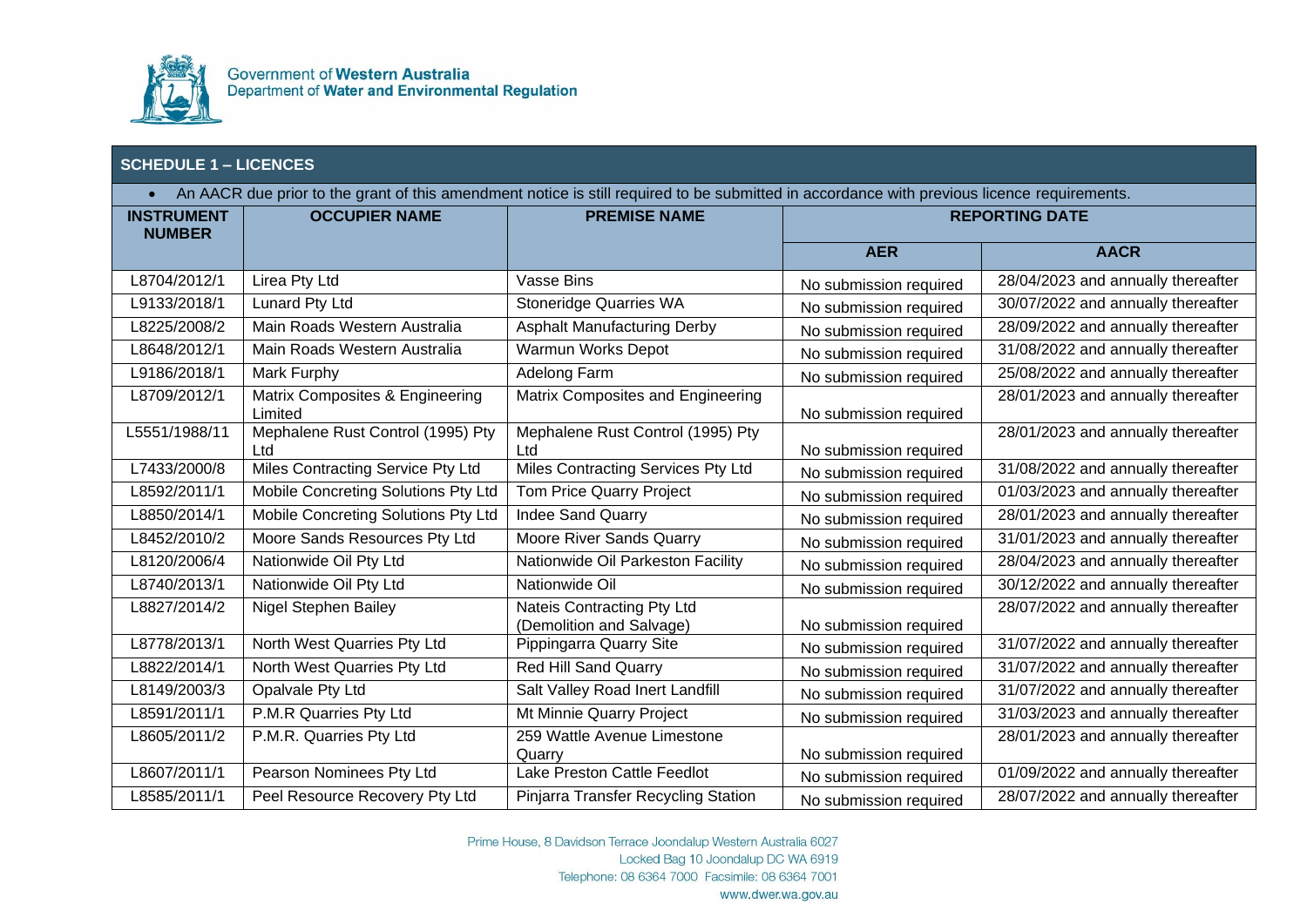

| An AACR due prior to the grant of this amendment notice is still required to be submitted in accordance with previous licence requirements.<br>$\bullet$ |                                                         |                                                      |                        |                                    |
|----------------------------------------------------------------------------------------------------------------------------------------------------------|---------------------------------------------------------|------------------------------------------------------|------------------------|------------------------------------|
| <b>INSTRUMENT</b><br><b>NUMBER</b>                                                                                                                       | <b>OCCUPIER NAME</b>                                    | <b>PREMISE NAME</b>                                  |                        | <b>REPORTING DATE</b>              |
|                                                                                                                                                          |                                                         |                                                      | <b>AER</b>             | <b>AACR</b>                        |
| L8963/2016/1                                                                                                                                             | Peel Resource Recovery Pty Ltd                          | <b>Vasse Waste Transfer Station</b>                  | No submission required | 01/03/2023 and annually thereafter |
| L7398/1999/8                                                                                                                                             | Phillip Norman Bario & Robert<br>Michael Bario          | Minorba Grazing Co. Timber<br><b>Treatment Plant</b> | No submission required | 28/01/2023 and annually thereafter |
| L8534/2011/2                                                                                                                                             | PMR Quarries Pty Ltd                                    | Pilbara Rock Supply plant                            | No submission required | 30/09/2022 and annually thereafter |
| L8840/2014/1                                                                                                                                             | <b>PMR Quarries Pty Ltd</b>                             | <b>Wilga Granite Quarry</b>                          | No submission required | 30/09/2022 and annually thereafter |
| L8933/2015/2                                                                                                                                             | <b>PMR Quarries Pty Ltd</b>                             | Moylan Lussky Road                                   | No submission required | 30/04/2023 and annually thereafter |
| L8945/2016/2                                                                                                                                             | Polaris Metals Pty Ltd                                  | J4 Iron Ore Project                                  | No submission required | 28/04/2023 and annually thereafter |
| L8344/2009/2                                                                                                                                             | <b>Primary Partners Pty Ltd</b>                         | <b>Roebuck Export Depot</b>                          | No submission required | 28/01/2023 and annually thereafter |
| L8515/2010/2                                                                                                                                             | <b>Product Recovery Industries Pty</b><br>Ltd           | Pinjarra Resource Recovery Centre                    | No submission required | 01/03/2023 and annually thereafter |
| L8334/2009/2                                                                                                                                             | Quintis Sandalwood Pty Ltd                              | The Sandalwood Factory                               | No submission required | 30/06/2022 and annually thereafter |
| L8776/2013/1                                                                                                                                             | Read Robertson Pty Ltd                                  | <b>Marine Solutions WA</b>                           | No submission required | 28/07/2022 and annually thereafter |
| L8802/2013/1                                                                                                                                             | Recochem Incorporated                                   | Recochem Inc                                         | No submission required | 25/05/2022 and annually thereafter |
| L9271/2020/1                                                                                                                                             | Remondis Australia Pty Ltd                              | Remondis Australia                                   | No submission required | 31/08/2022 and annually thereafter |
| L8944/2016/1                                                                                                                                             | Robowash Pty Ltd                                        | Robowash                                             | No submission required | 28/04/2023 and annually thereafter |
| L8246/2008/2                                                                                                                                             | Romine Holdings Pty Ltd f/t Wren<br><b>Family Trust</b> | Wren Oil Midvale Depot                               | No submission required | 28/04/2023 and annually thereafter |
| L8413/2010/2                                                                                                                                             | Santos WA Northwest Pty Ltd                             | Devil Creek Accommodation Village<br><b>WWTP</b>     | No submission required | 01/10/2022 and annually thereafter |
| L5154/1989/10                                                                                                                                            | Schutz Australia Pty Ltd                                | Schutz Australia Pty Ltd                             | No submission required | 28/09/2022 and annually thereafter |
| L9165/2018/1                                                                                                                                             | Sean B Widdeson                                         | <b>Bunbury Ezy Bins</b>                              | No submission required | 28/04/2023 and annually thereafter |
| L8936/2015/1                                                                                                                                             | Serene Cove Pty Ltd                                     | Katanning Plant Hire                                 | No submission required | 28/04/2023 and annually thereafter |
| L6033/1972/10                                                                                                                                            | Shinagawa Refractories Australasia<br>Pty Ltd           | Shinagawa Refractories Australasia<br>Pty Ltd        | No submission required | 01/08/2022 and annually thereafter |
| L6806/1997/8                                                                                                                                             | Shire of Ashburton                                      | Paraburdoo Waste Disposal Site                       | No submission required | 01/04/2023 and annually thereafter |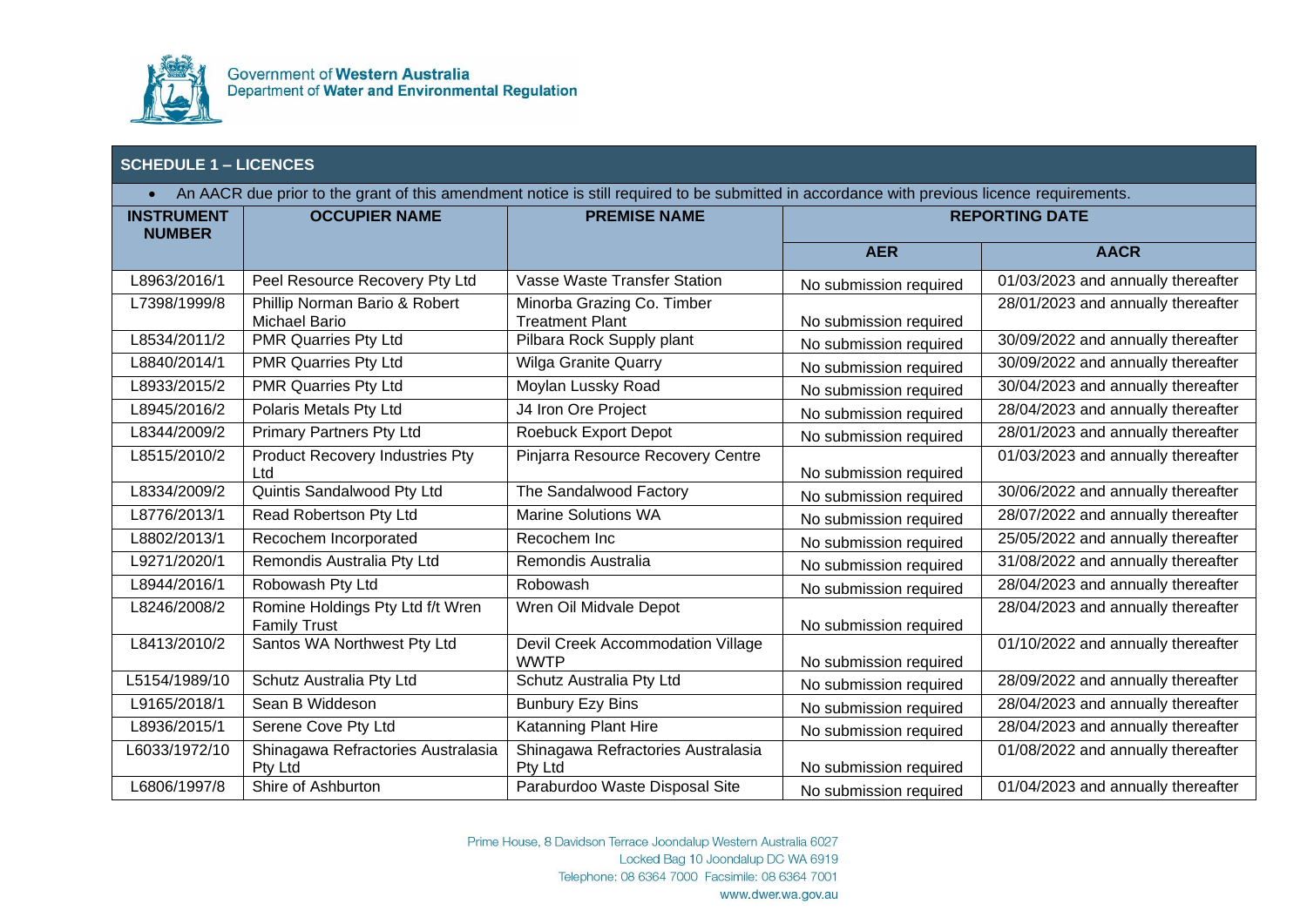

| An AACR due prior to the grant of this amendment notice is still required to be submitted in accordance with previous licence requirements.<br>$\bullet$ |                               |                                                                   |                        |                                    |
|----------------------------------------------------------------------------------------------------------------------------------------------------------|-------------------------------|-------------------------------------------------------------------|------------------------|------------------------------------|
| <b>INSTRUMENT</b><br><b>NUMBER</b>                                                                                                                       | <b>OCCUPIER NAME</b>          | <b>PREMISE NAME</b>                                               |                        | <b>REPORTING DATE</b>              |
|                                                                                                                                                          |                               |                                                                   | <b>AER</b>             | <b>AACR</b>                        |
| L8872/2014/1                                                                                                                                             | Shire of Ashburton            | <b>Onslow Waste Transfer Station</b>                              | No submission required | 31/03/2023 and annually thereafter |
| L8536/2011/1                                                                                                                                             | Shire of Beverley             | Shire of Beverley Landfill                                        | No submission required | 01/05/2023 and annually thereafter |
| L8747/2013/1                                                                                                                                             | Shire of Boddington           | <b>Boddington Refuse Disposal Site</b>                            | No submission required | 14/08/2022 and annually thereafter |
| L8128/2006/2                                                                                                                                             | Shire of Boyup Brook          | <b>Stanton Road Liquid Waste Facility</b>                         | No submission required | 31/01/2023 and annually thereafter |
| L8535/2011/1                                                                                                                                             | Shire of Boyup Brook          | Boyup Brook Waste Transfer Station                                | No submission required | 31/03/2023 and annually thereafter |
| L8854/2014/1                                                                                                                                             | Shire of Broomehill-Tambellup | <b>Broomehill Waste Management</b><br>Facility                    | No submission required | 01/03/2023 and annually thereafter |
| L8855/2014/1                                                                                                                                             | Shire of Broomehill-Tambellup | Tambellup Waste Management<br>Facility                            | No submission required | 01/03/2023 and annually thereafter |
| L6944/1997/13                                                                                                                                            | Shire of Carnamah             | Carnamah Shire Waste Disposal Site                                | No submission required | 01/02/2023 and annually thereafter |
| L6945/1997/13                                                                                                                                            | Shire of Carnamah             | Eneabba Waste Disposal Site                                       | No submission required | 01/02/2023 and annually thereafter |
| L7331/1996/9                                                                                                                                             | Shire Of Carnarvon            | Carnarvon Water Storage Ponds -<br><b>Treated Sewage Effluent</b> | No submission required | 31/03/2023 and annually thereafter |
| L6845/1997/11                                                                                                                                            | Shire of Chittering           | Muchea Landfill & Recycling Centre                                | No submission required | 01/02/2023 and annually thereafter |
| L9160/2018/1                                                                                                                                             | Shire of Chittering           | Bindoon Landfill & Recycling Centre                               | No submission required | 01/04/2023 and annually thereafter |
| L7050/1997/11                                                                                                                                            | Shire of Corrigin             | <b>Corrigin Waste Management Facility</b>                         | No submission required | 15/07/2022 and annually thereafter |
| L8856/2014/1                                                                                                                                             | Shire of Cranbrook            | <b>Cranbrook Waste Facility</b>                                   | No submission required | 01/03/2023 and annually thereafter |
| L8857/2014/1                                                                                                                                             | Shire of Cranbrook            | Frankland Waste Management<br>Facility                            | No submission required | 01/03/2023 and annually thereafter |
| L7003/1997/11                                                                                                                                            | Shire of Dandaragan           | Cervantes Waste Management<br>Facility                            | No submission required | 31/05/2022 and annually thereafter |
| L7004/1997/15                                                                                                                                            | Shire of Dandaragan           | Jurien Waste Management Facility                                  | No submission required | 25/05/2022 and annually thereafter |
| L6862/1997/11                                                                                                                                            | Shire of Denmark              | Denmark Waste Management and<br><b>Reuse Facility</b>             | No submission required | 31/03/2023 and annually thereafter |
| L8602/2011/1                                                                                                                                             | Shire of Derby/West Kimberley | Derby Waste Management Facility                                   | No submission required | 01/03/2023 and annually thereafter |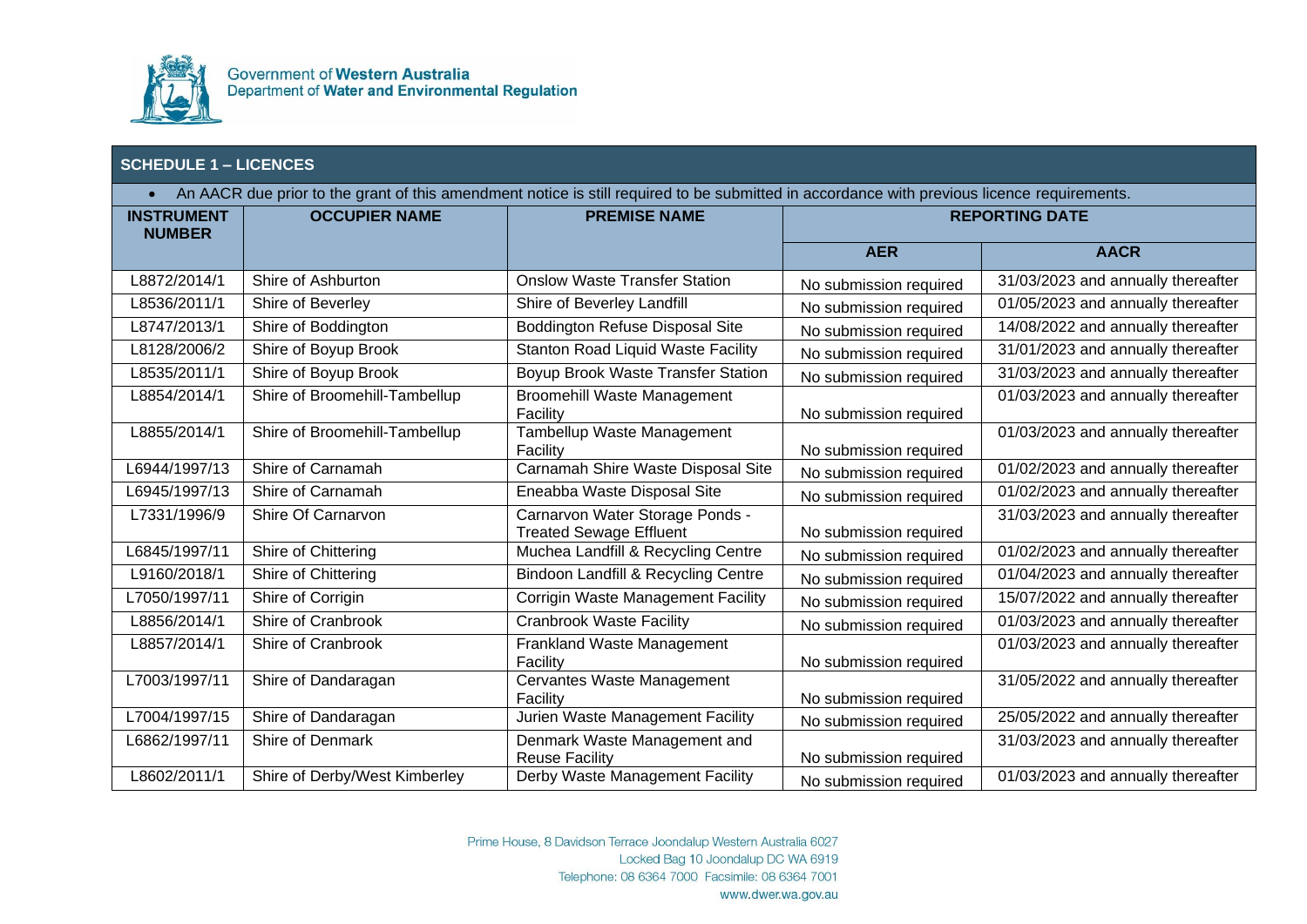

| An AACR due prior to the grant of this amendment notice is still required to be submitted in accordance with previous licence requirements.<br>$\bullet$ |                               |                                                                                 |                        |                                    |
|----------------------------------------------------------------------------------------------------------------------------------------------------------|-------------------------------|---------------------------------------------------------------------------------|------------------------|------------------------------------|
| <b>INSTRUMENT</b><br><b>NUMBER</b>                                                                                                                       | <b>OCCUPIER NAME</b>          | <b>PREMISE NAME</b>                                                             | <b>REPORTING DATE</b>  |                                    |
|                                                                                                                                                          |                               |                                                                                 | <b>AER</b>             | <b>AACR</b>                        |
| L8782/2013/1                                                                                                                                             | Shire of Derby/West Kimberley | <b>Fitzroy Crossing Waste Management</b><br>Facility                            | No submission required | 01/03/2023 and annually thereafter |
| L7084/1997/16                                                                                                                                            | Shire of Donnybrook-Balingup  | Donnybrook Waste Management<br>Facility (Class II Putrescible Landfill<br>Site) | No submission required | 31/03/2023 and annually thereafter |
| L6897/1997/13                                                                                                                                            | Shire of Gingin               | Seabird Waste Management Facility                                               | No submission required | 31/03/2023 and annually thereafter |
| L6900/1997/13                                                                                                                                            | Shire of Gingin               | <b>Gingin Waste Management Facility</b>                                         | No submission required | 31/03/2023 and annually thereafter |
| L6911/1997/10                                                                                                                                            | Shire of Gingin               | Lancelin Waste Management Facility                                              | No submission required | 31/03/2023 and annually thereafter |
| L8916/2015/1                                                                                                                                             | Shire of Gnowangerup          | <b>Gnowangerup Liquid Waste Facility</b>                                        | No submission required | 02/03/2023 and annually thereafter |
| L7142/1997/11                                                                                                                                            | Shire of Halls Creek          | Halls Creek Rubbish Tip                                                         | No submission required | 31/03/2023 and annually thereafter |
| L7223/1997/10                                                                                                                                            | Shire of Harvey               | Harvey Liquid Waste Facility                                                    | No submission required | 29/08/2022 and annually thereafter |
| L8851/2014/1                                                                                                                                             | Shire of Irwin                | Dongara Transfer Station                                                        | No submission required | 28/04/2023 and annually thereafter |
| L8496/2010/2                                                                                                                                             | Shire of Kellerberrin         | Kellerberrin Waste Transfer Station                                             | No submission required | 30/10/2022 and annually thereafter |
| L8735/2013/1                                                                                                                                             | Shire of Kojonup              | Kojonup Transfer Station                                                        | No submission required | 28/04/2023 and annually thereafter |
| L8484/2010/3                                                                                                                                             | Shire of Kondinin             | Kondinin Landfill site                                                          | No submission required | 15/09/2022 and annually thereafter |
| L5689/1993/7                                                                                                                                             | Shire of Koorda               | Koorda Sewage Treatment Plant                                                   | No submission required | 28/07/2022 and annually thereafter |
| L7016/1997/9                                                                                                                                             | Shire of Kulin                | Kulin Rubbish Tip                                                               | No submission required | 28/07/2022 and annually thereafter |
| L7113/1997/12                                                                                                                                            | Shire of Lake Grace           | Lake Grace Rubbish Tip                                                          | No submission required | 31/03/2023 and annually thereafter |
| L7025/1997/13                                                                                                                                            | Shire of Meekatharra          | Meekatharra Refuse Site                                                         | No submission required | 01/10/2022 and annually thereafter |
| L8513/2010/2                                                                                                                                             | Shire of Merredin             | Merredin Landfill                                                               | No submission required | 30/04/2023 and annually thereafter |
| L7287/1998/12                                                                                                                                            | Shire of Moora                | Watheroo Rubbish Tip                                                            | No submission required | 31/01/2023 and annually thereafter |
| L6921/1997/9                                                                                                                                             | Shire of Mundaring            | Coppin Road Transfer Station                                                    | No submission required | 01/02/2023 and annually thereafter |
| L8394/2009/3                                                                                                                                             | Shire of Mundaring            | Mathieson Road Transfer Station                                                 | No submission required | 28/01/2023 and annually thereafter |
| L8365/2009/2                                                                                                                                             | Shire of Murray               | Dwellingup Waste Transfer Station                                               | No submission required | 30/11/2022 and annually thereafter |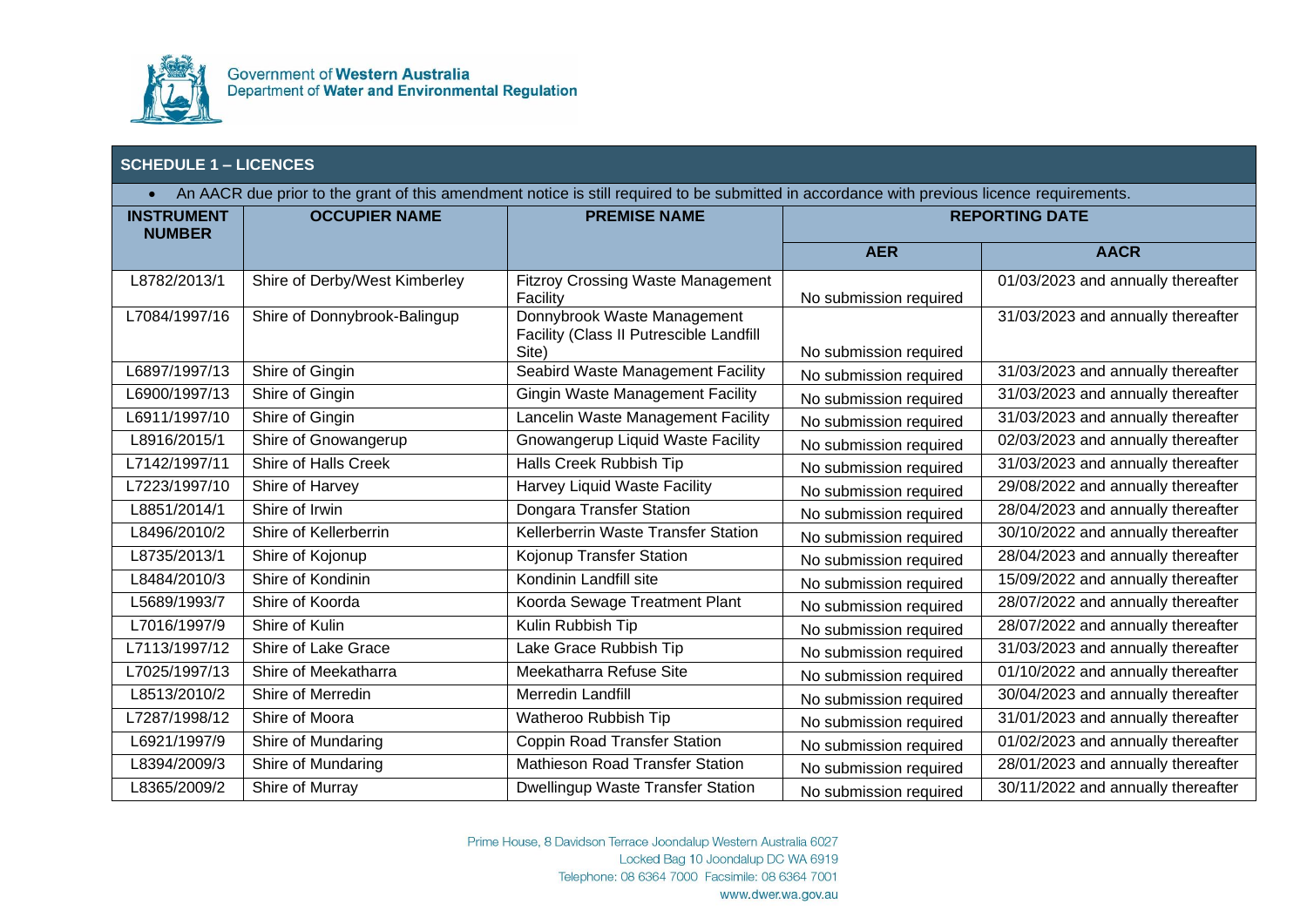

| An AACR due prior to the grant of this amendment notice is still required to be submitted in accordance with previous licence requirements.<br>$\bullet$ |                          |                                           |                        |                                    |
|----------------------------------------------------------------------------------------------------------------------------------------------------------|--------------------------|-------------------------------------------|------------------------|------------------------------------|
| <b>INSTRUMENT</b><br><b>NUMBER</b>                                                                                                                       | <b>OCCUPIER NAME</b>     | <b>PREMISE NAME</b>                       | <b>REPORTING DATE</b>  |                                    |
|                                                                                                                                                          |                          |                                           | <b>AER</b>             | <b>AACR</b>                        |
| L8405/2009/1                                                                                                                                             | Shire of Narembeen       | Narembeen Transfer Station                | No submission required | 01/09/2022 and annually thereafter |
| L7085/1997/13                                                                                                                                            | Shire of Narrogin        | Narrogin Waste Management Facility        | No submission required | 31/03/2023 and annually thereafter |
| L9114/2018/1                                                                                                                                             | Shire of Northam         | Inkpen Road Waste Management<br>Facility  | No submission required | 31/08/2022 and annually thereafter |
| L8637/2012/1                                                                                                                                             | Shire of Northampton     | Porter Street Works Depot                 | No submission required | 01/03/2023 and annually thereafter |
| L6850/1997/13                                                                                                                                            | Shire of Perenjori       | Perenjori Landfill Site                   | No submission required | 01/03/2023 and annually thereafter |
| L6853/1997/14                                                                                                                                            | Shire of Perenjori       | <b>Latham Landfill Site</b>               | No submission required | 01/03/2023 and annually thereafter |
| L7104/1997/12                                                                                                                                            | Shire of Pingelly        | <b>Pingelly Waste Management Facility</b> | No submission required | 28/01/2023 and annually thereafter |
| L8754/2013/1                                                                                                                                             | Shire of Plantagenet     | Porongurup Waste Transfer Station         | No submission required | 31/03/2023 and annually thereafter |
| L8767/2013/1                                                                                                                                             | Shire of Plantagenet     | Kendenup Waste Management                 |                        | 29/03/2023 and annually thereafter |
|                                                                                                                                                          |                          | Facility                                  | No submission required |                                    |
| L8869/2014/1                                                                                                                                             | Shire of Plantagenet     | Kamballup Waste Management<br>Facility    | No submission required | 31/03/2023 and annually thereafter |
| L8150/1997/2                                                                                                                                             | Shire of Ravensthorpe    | Hopetoun Waste Site Transfer              |                        | 31/01/2023 and annually thereafter |
|                                                                                                                                                          |                          | <b>Station</b>                            | No submission required |                                    |
| L9300/2021/1                                                                                                                                             | Shire of Toodyay         | <b>Toodyay Waste Transfer Station</b>     | No submission required | 28/04/2023 and annually thereafter |
| L6955/1997/11                                                                                                                                            | Shire of Victoria Plains | Calingiri Refuse Site                     | No submission required | 30/08/2022 and annually thereafter |
| L7011/1997/12                                                                                                                                            | Shire of Victoria Plains | Mogumber Refuse Site                      | No submission required | 30/08/2022 and annually thereafter |
| L6953/1997/8                                                                                                                                             | Shire of Wongan-Ballidu  | Wongan Hills Waste Management             |                        | 30/11/2022 and annually thereafter |
|                                                                                                                                                          |                          | Site                                      | No submission required |                                    |
| L7092/1997/10                                                                                                                                            | Shire of Wongan-Ballidu  | <b>Ballidu Tip Site</b>                   | No submission required | 30/10/2022 and annually thereafter |
| L7097/1997/11                                                                                                                                            | Shire of Wongan-Ballidu  | Cadoux Tip Site                           | No submission required | 30/10/2022 and annually thereafter |
| L8603/2011/2                                                                                                                                             | Shire of Yilgarn         | Southern Cross New Waste                  |                        | 30/11/2022 and annually thereafter |
|                                                                                                                                                          |                          | <b>Management Facility</b>                | No submission required |                                    |
| L7307/1998/10                                                                                                                                            | Shire of York            | York Waste Treatment Facility             | No submission required | 01/08/2022 and annually thereafter |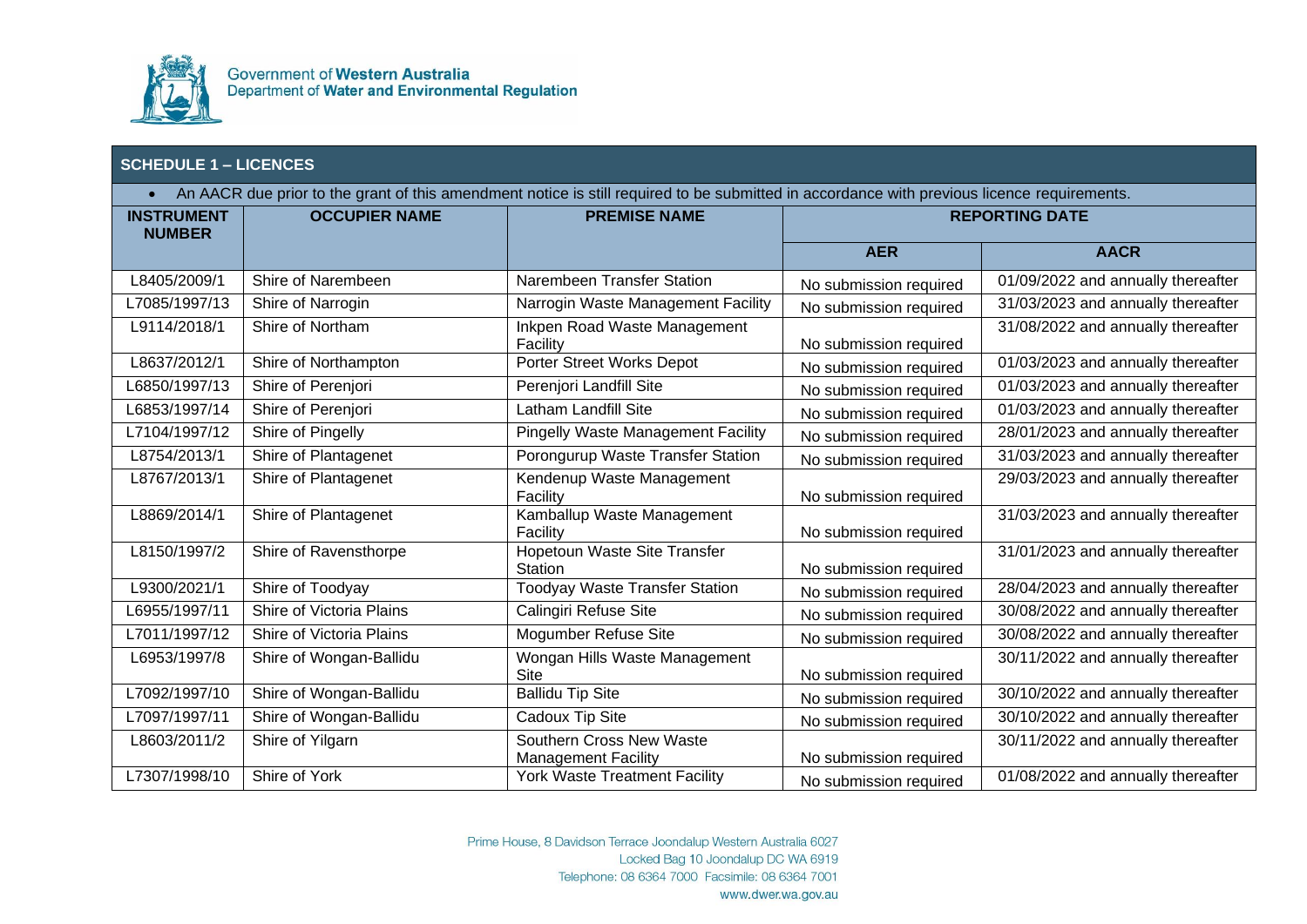

| An AACR due prior to the grant of this amendment notice is still required to be submitted in accordance with previous licence requirements.<br>$\bullet$ |                                                                                                    |                                                         |                        |                                    |
|----------------------------------------------------------------------------------------------------------------------------------------------------------|----------------------------------------------------------------------------------------------------|---------------------------------------------------------|------------------------|------------------------------------|
| <b>INSTRUMENT</b><br><b>NUMBER</b>                                                                                                                       | <b>OCCUPIER NAME</b>                                                                               | <b>PREMISE NAME</b>                                     |                        | <b>REPORTING DATE</b>              |
|                                                                                                                                                          |                                                                                                    |                                                         | <b>AER</b>             | <b>AACR</b>                        |
| L8449/2010/1                                                                                                                                             | <b>Silver Lake Resources Limited</b>                                                               | Silver Lake Resource, Mt Monger<br>Operations           | No submission required | 30/11/2022 and annually thereafter |
| L8787/2013/1                                                                                                                                             | <b>Sinosteel Midwest Corporation</b><br>Limited                                                    | Blue Hills Iron Ore Project                             | No submission required | 28/06/2022 and annually thereafter |
| L6728/1993/13                                                                                                                                            | Solenis Australia Pty Ltd                                                                          | Solenis Australia Pty Ltd                               | No submission required | 30/07/2022 and annually thereafter |
| L7751/2001/7                                                                                                                                             | <b>STEG Waste Management Pty Ltd</b>                                                               | <b>Buckingham Road Inert Landfill</b>                   | No submission required | 28/04/2023 and annually thereafter |
| L8798/2013/1                                                                                                                                             | <b>SUEZ RECYCLING &amp; RECOVERY</b><br>(PERTH) PTY LTD                                            | <b>SUEZ Bibra Lake Resource</b><br><b>Recovery Park</b> | No submission required | 28/01/2023 and annually thereafter |
| L8477/2010/2                                                                                                                                             | Suez Recycling & Recovery Pty Ltd                                                                  | <b>SUEZ Landsdale Resource Recovery</b><br>Park         | No submission required | 28/01/2023 and annually thereafter |
| L9139/2018/1                                                                                                                                             | Suez Recycling & Recovery Pty Ltd                                                                  | <b>Perth Services Centre</b>                            | No submission required | 01/08/2022 and annually thereafter |
| L8127/2006/3                                                                                                                                             | <b>SUEZ Recycling and Recovery</b><br>(Perth) Pty Ltd                                              | <b>Organics Transfer Station</b>                        | No submission required | 30/07/2022 and annually thereafter |
| L5926/1991/10                                                                                                                                            | Susac Lime Supply Pty Ltd                                                                          | Susac Lime Supply Pty Ltd                               | No submission required | 16/08/2022 and annually thereafter |
| L6634/1994/8                                                                                                                                             | Talia Stone Group Pty Ltd                                                                          | <b>WA Limestone</b>                                     | No submission required | 28/01/2023 and annually thereafter |
| L8273/2008/2                                                                                                                                             | Tambo Nominees Pty Ltd                                                                             | Tyre Storage & Recycling WA                             | No submission required | 31/08/2022 and annually thereafter |
| L8906/2015/2                                                                                                                                             | Tambo Nominees Pty Ltd                                                                             | <b>TSR WA Tammin</b>                                    | No submission required | 28/07/2022 and annually thereafter |
| L8566/2011/2                                                                                                                                             | TEC Desert Pty Ltd and TEC<br>Desert No 2. Ltd T/A Southern<br>Cross Energy Partnership            | Kambalda Power Station                                  | No submission required | 30/11/2022 and annually thereafter |
| L7348/1999/10                                                                                                                                            | TEC Desert Pty Ltd and TEC<br>Desert No. 2 Pty Ltd T/A Southern                                    | Mount Keith Diesel Power Station                        |                        | 30/11/2022 and annually thereafter |
|                                                                                                                                                          | <b>Cross Energy Partnership</b>                                                                    |                                                         | No submission required |                                    |
| L8801/2013/1                                                                                                                                             | TEC Desert Pty Ltd and TEC<br>Desert No. 2 Pty Ltd T/A Southern<br><b>Cross Energy Partnership</b> | Mt Keith Gas Turbine Power Station                      | No submission required | 30/11/2022 and annually thereafter |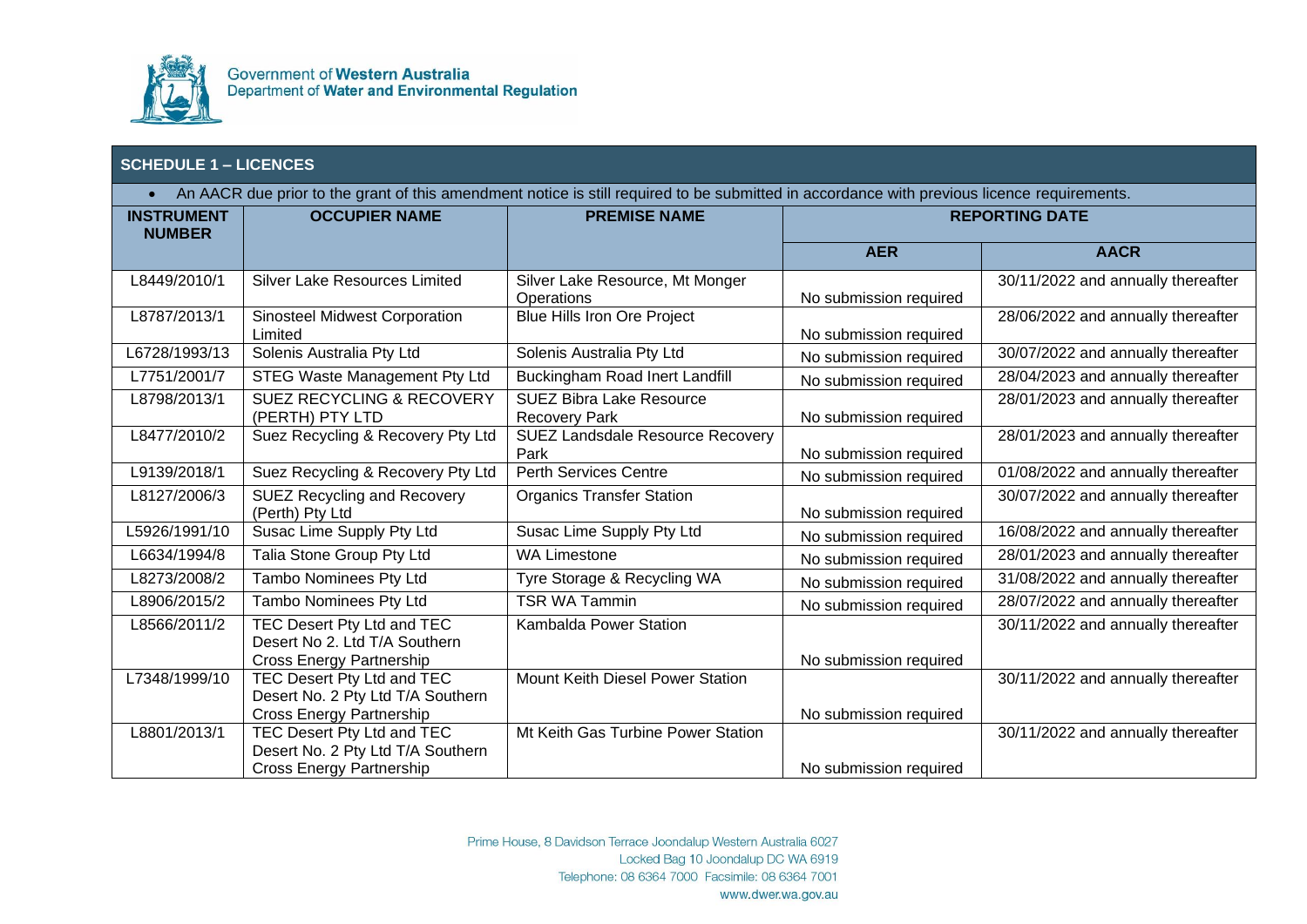

| An AACR due prior to the grant of this amendment notice is still required to be submitted in accordance with previous licence requirements.<br>$\bullet$ |                                                                                                          |                                                     |                        |                                    |
|----------------------------------------------------------------------------------------------------------------------------------------------------------|----------------------------------------------------------------------------------------------------------|-----------------------------------------------------|------------------------|------------------------------------|
| <b>INSTRUMENT</b><br><b>NUMBER</b>                                                                                                                       | <b>OCCUPIER NAME</b>                                                                                     | <b>PREMISE NAME</b>                                 |                        | <b>REPORTING DATE</b>              |
|                                                                                                                                                          |                                                                                                          |                                                     | <b>AER</b>             | <b>AACR</b>                        |
| L7345/1999/10                                                                                                                                            | TEC Desert Pty Ltd and TEC<br>Desert No.2 Pty Ltd T/A Southern<br><b>Cross Energy Partnership</b>        | Kalgoorlie Power Station                            | No submission required | 30/11/2022 and annually thereafter |
| L7347/1999/9                                                                                                                                             | <b>TEC Desert Pty Ltd and TEC</b><br>Desert No.2 Pty Ltd T/A Southern<br><b>Cross Energy Partnership</b> | Leinster Power Station                              | No submission required | 30/11/2022 and annually thereafter |
| L8741/2013/1                                                                                                                                             | Ten Year Developments Pty Ltd                                                                            | Mercer Rd Grain Dust Disposal                       | No submission required | 30/06/2022 and annually thereafter |
| L8396/2009/3                                                                                                                                             | The Dobbie Dico Meter Company<br>(W.A.) Pty Limited                                                      | <b>Dobbie Dico Premises</b>                         | No submission required | 01/09/2022 and annually thereafter |
| L9256/2020/1                                                                                                                                             | The Italo Pirone Family Trust                                                                            | Moonyoonooka Sand Quarry                            | No submission required | 31/07/2022 and annually thereafter |
| L8930/2015/2                                                                                                                                             | The W.A. Sporting Car Club Inc                                                                           | <b>Barbagallo Raceway</b>                           | No submission required | 28/04/2023 and annually thereafter |
| L8615/2011/2                                                                                                                                             | Tilling Timber Pty Ltd                                                                                   | Tilling Timber (WA)                                 | No submission required | 28/04/2023 and annually thereafter |
| L8783/2013/1                                                                                                                                             | Top Iron Pty Ltd                                                                                         | Mummaloo Iron Ore Project                           | No submission required | 28/04/2023 and annually thereafter |
| L8789/2013/1                                                                                                                                             | Tox Free Australia Pty Ltd                                                                               | <b>Tox Free Kalgoorlie</b>                          | No submission required | 30/10/2022 and annually thereafter |
| L8623/2012/1                                                                                                                                             | Unigrain Pty Ltd                                                                                         | Wagin Sheep and Cattle Pellet<br>Facility           | No submission required | 28/06/2022 and annually thereafter |
| L8868/2014/1                                                                                                                                             | Urban Resources Pty Ltd                                                                                  | Marralla Road Sand Mine -<br><b>Screening Plant</b> | No submission required | 28/07/2022 and annually thereafter |
| L8786/2013/1                                                                                                                                             | Vancouver Waste Services Pty Ltd                                                                         | John St Solid Waste Depot                           | No submission required | 28/10/2022 and annually thereafter |
| L8482/2010/2                                                                                                                                             | <b>VEEM Ltd</b>                                                                                          | <b>VEEM Ltd</b>                                     | No submission required | 31/03/2023 and annually thereafter |
| L8734/2013/2                                                                                                                                             | <b>Veolia Environmental Services</b><br>(Australia) Pty Ltd                                              | <b>Bibra Technical Waste Transfer</b><br>Facility   | No submission required | 28/09/2022 and annually thereafter |
| L8765/2013/1                                                                                                                                             | <b>Veolia Environmental Services</b><br>(Australia) Pty Ltd                                              | NWWA Waste Handling and Transfer<br><b>Station</b>  | No submission required | 31/07/2022 and annually thereafter |
| L8755/2013/1                                                                                                                                             | Veolia Environmental Services Pty.<br>Ltd.                                                               | Veolia Transfer Station Meru                        | No submission required | 30/04/2023 and annually thereafter |
| L6794/1992/8                                                                                                                                             | Visy Board Pty Ltd                                                                                       | Visy Board Pty Ltd                                  | No submission required | 28/07/2022 and annually thereafter |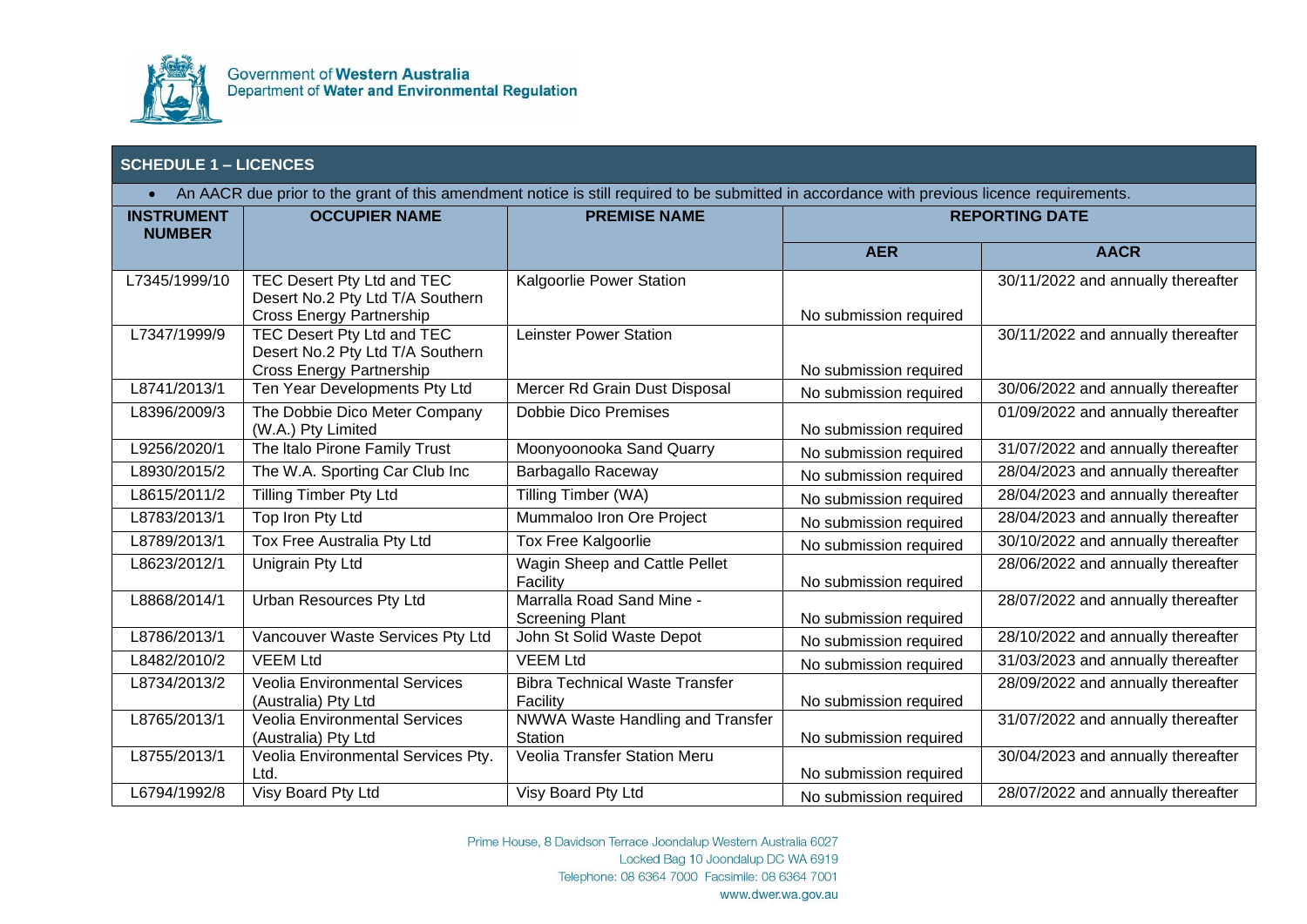

 $\mathcal{L}_{\mathcal{A}}$ 

|  |  | An AACR due prior to the grant of this amendment notice is still required to be submitted in accordance with previous licence requirements. |  |
|--|--|---------------------------------------------------------------------------------------------------------------------------------------------|--|
|  |  |                                                                                                                                             |  |

| <b>INSTRUMENT</b><br><b>NUMBER</b> | <b>OCCUPIER NAME</b>                                  | <b>PREMISE NAME</b>                                                             | <b>REPORTING DATE</b>  |                                    |
|------------------------------------|-------------------------------------------------------|---------------------------------------------------------------------------------|------------------------|------------------------------------|
|                                    |                                                       |                                                                                 | <b>AER</b>             | <b>AACR</b>                        |
| L9241/2020/1                       | Waglass Pty Ltd                                       | Waglass                                                                         | No submission required | 30/11/2022 and annually thereafter |
| L7448/2000/11                      | <b>WAICE Pty Ltd</b>                                  | <b>WA Industrial Chrome Engineers</b>                                           | No submission required | 31/01/2023 and annually thereafter |
| L8497/2010/2                       | Waste Stream Management Pty Ltd                       | <b>Welshpool Central Waste</b>                                                  | No submission required | 30/09/2022 and annually thereafter |
| L8004/2005/3                       | <b>Water Corporation</b>                              | Kambalda Waste Water Treatment<br>Plant                                         | No submission required | 01/10/2022 and annually thereafter |
| L9039/2017/1                       | Waterford House (WA) Pty Ltd                          | <b>TRG Tyre Recycling</b>                                                       | No submission required | 28/09/2022 and annually thereafter |
| L8761/2013/1                       | Wesbeam Pty Ltd                                       | <b>Wesbeam Timber Preservation Plant</b>                                        | No submission required | 28/01/2023 and annually thereafter |
| L8357/2009/2                       | Wespine Industries Pty Ltd                            | Wespine Dardanup Pine Log Sawmill                                               | No submission required | 31/07/2022 and annually thereafter |
| L7384/1999/8                       | West Australian Landfill Services<br>Pty Ltd          | <b>Welshpool Transfer Station - West</b><br><b>Australian Landfill Services</b> | No submission required | 01/02/2023 and annually thereafter |
| L8419/2010/3                       | <b>Western Australian Specialty Alloys</b><br>Pty Ltd | <b>Western Australian Specialty Alloys</b>                                      | No submission required | 28/02/2023 and annually thereafter |
| L7303/1998/10                      | Western Metropolitan Regional<br>Council              | Western Metropolitan Recycling<br>Centre                                        | No submission required | 01/12/2022 and annually thereafter |
| L7639/2000/8                       | Western Resource Recovery Pty<br>Ltd                  | <b>Western Resource Recovery</b>                                                | No submission required | 01/08/2022 and annually thereafter |
| L7131/1997/8                       | <b>Westmore Corporation Pty Ltd</b>                   | <b>Jandakot Transfer Station</b>                                                | No submission required | 30/01/2023 and annually thereafter |
| L8911/2015/1                       | Wilson (WA) Pty Ltd                                   | Wilson Wrecking Tyre Storage                                                    | No submission required | 30/11/2022 and annually thereafter |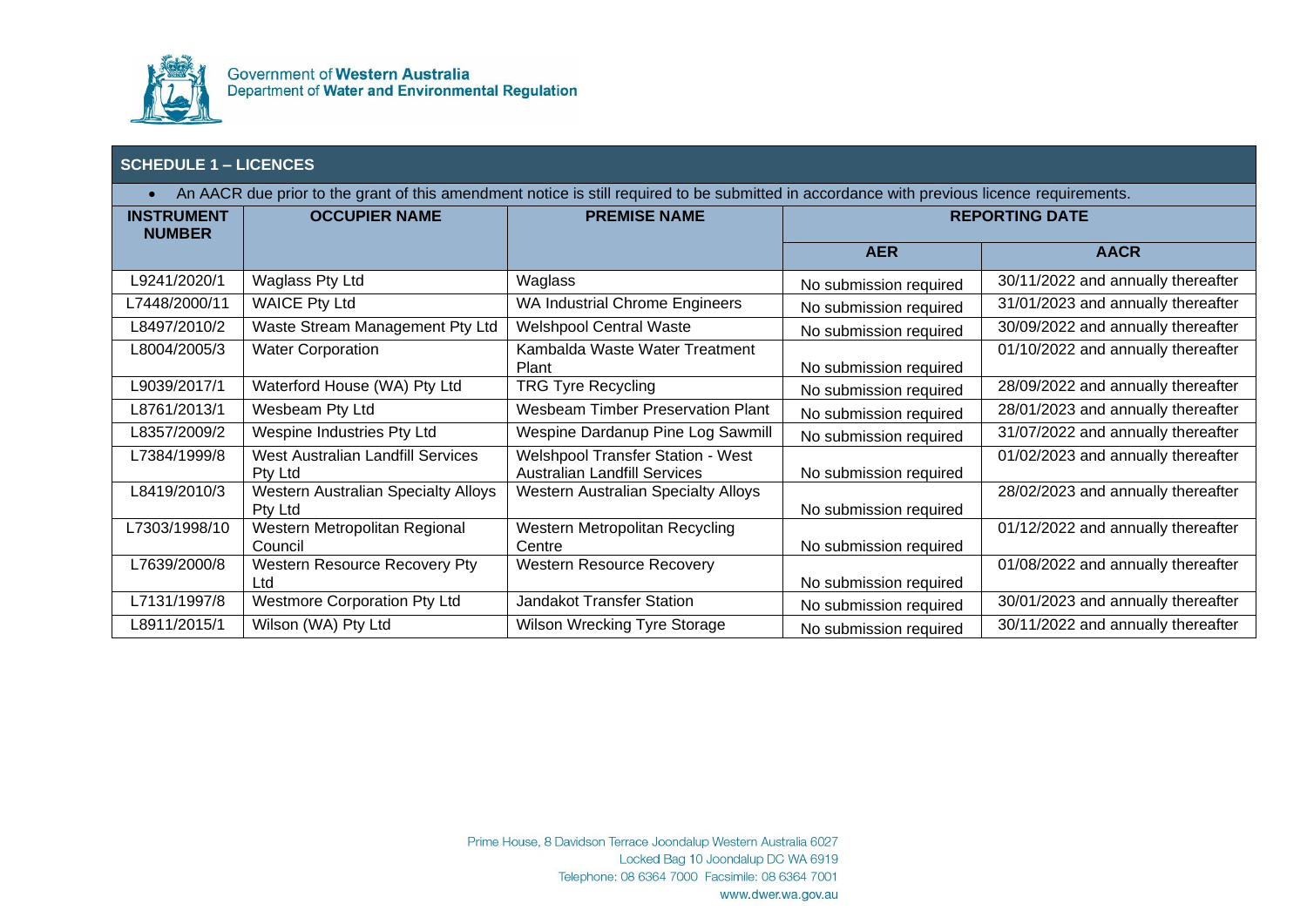

- Biennial reports (every two years) shall contain information and monitoring data as prescribed in the licence relating to the two previous annual periods.
- An AER or AACR due prior to the grant of this amendment notice is still required to be submitted in accordance with previous licence requirements.

| <b>INSTRUMENT</b> | <b>OCCUPIER NAME</b>                       | <b>PREMISE NAME</b>                                                     | <b>REPORTING DATE</b>                |                                    |
|-------------------|--------------------------------------------|-------------------------------------------------------------------------|--------------------------------------|------------------------------------|
| <b>NUMBER</b>     |                                            |                                                                         | <b>Environmental Report</b>          | <b>AACR</b>                        |
| L7416/1999/9      | 3 Oceans Winery Company Pty<br>Ltd         | 3 Oceans Wine Company Palandri<br>Winery                                | 01/09/2023 and biennially thereafter | 1/09/2022 and annually thereafter  |
| L9250/2020/1      | 4M Waste Pty Ltd                           | 4M Waste                                                                | 30/06/2022 and biennially thereafter | 30/06/2022 and annually thereafter |
| L8411/2010/2      | A.C.N. 065 925 402 Pty Limited             | Silica Sand Storage Facility                                            | 28/01/2024 and biennially thereafter | 28/01/2023 and annually thereafter |
| L7236/1997/12     | A.K.C Pty Ltd                              | <b>Baileys Fertilisers</b>                                              | 30/12/2023 and biennially thereafter | 30/12/2022 and annually thereafter |
| L9187/2018/1      | A1 Waste Management Pty Ltd                | Encore Recycling & Resource Recovery                                    | 01/03/2024 and biennially thereafter | 1/03/2023 and annually thereafter  |
| L8526/2011/2      | Agri Corp Australia Pty Ltd                | <b>VMS Contractors Composting Facility</b>                              | 01/03/2024 and biennially thereafter | 1/03/2023 and annually thereafter  |
| L6210/1991/10     | Alcoa of Australia Ltd                     | <b>Huntly Mine Site</b>                                                 | 31/03/2024 and biennially thereafter | 31/03/2023 and annually thereafter |
| L8969/2016/2      | Allday Construction WA Pty Ltd             | <b>Allday Construction</b>                                              | 31/07/2023 and biennially thereafter | 31/07/2022 and annually thereafter |
| L9197/2019/1      | Allied Metal Recyclers Pty Ltd             | <b>Allied Metal Recyclers</b>                                           | 31/07/2023 and biennially thereafter | 31/07/2022 and annually thereafter |
| L8676/2012/1      | AngloGold Ashanti Australia<br>Limited     | Tropicana Gold MIne                                                     | 31/03/2024 and biennially thereafter | 31/03/2023 and annually thereafter |
| L8330/2008/2      | Annadale Farm Pty Ltd                      | Annadale Farm                                                           | 31/07/2023 and biennially thereafter | 31/07/2022 and annually thereafter |
| L4459/1987/13     | Argyle Diamonds Limited                    | Argyle Diamond Mine                                                     | 31/03/2024 and biennially thereafter | 31/03/2023 and annually thereafter |
| L8447/2010/3      | Asphaltech Pty Ltd                         | Asphaltech Pty Ltd                                                      | 01/03/2024 and biennially thereafter | 1/03/2023 and annually thereafter  |
| L8386/2009/2      | ATCO Power Australia (Karratha)<br>Pty Ltd | Karratha Power Station                                                  | 01/10/2023 and biennially thereafter | 1/10/2022 and annually thereafter  |
| L7329/1997/9      | Atlas Group Pty Ltd                        | <b>Atlas Composting Facility</b>                                        | 01/02/2024 and biennially thereafter | 1/02/2023 and annually thereafter  |
| L8678/2012/1      | Atlas Iron Limited                         | Mt Dove DSO Project                                                     | 30/04/2022 and biennially thereafter | 30/04/2023 and annually thereafter |
| L8788/2013/1      | Atlas Iron Limited                         | Mt Webber DSO Project                                                   | 31/07/2023 and biennially thereafter | 28/03/2023 and annually thereafter |
| L8733/2013/1      | Atlas Iron Limited                         | Abydos Crushing and Screening and<br><b>Wastewater Treatment Plants</b> | 28/03/2024 and biennially thereafter | 31/07/2022 and annually thereafter |
| L9280/2021/1      | Atlas Iron Pty Ltd                         | Sanjiv Ridge                                                            | 31/07/2023 and biennially thereafter | 31/07/2022 and annually thereafter |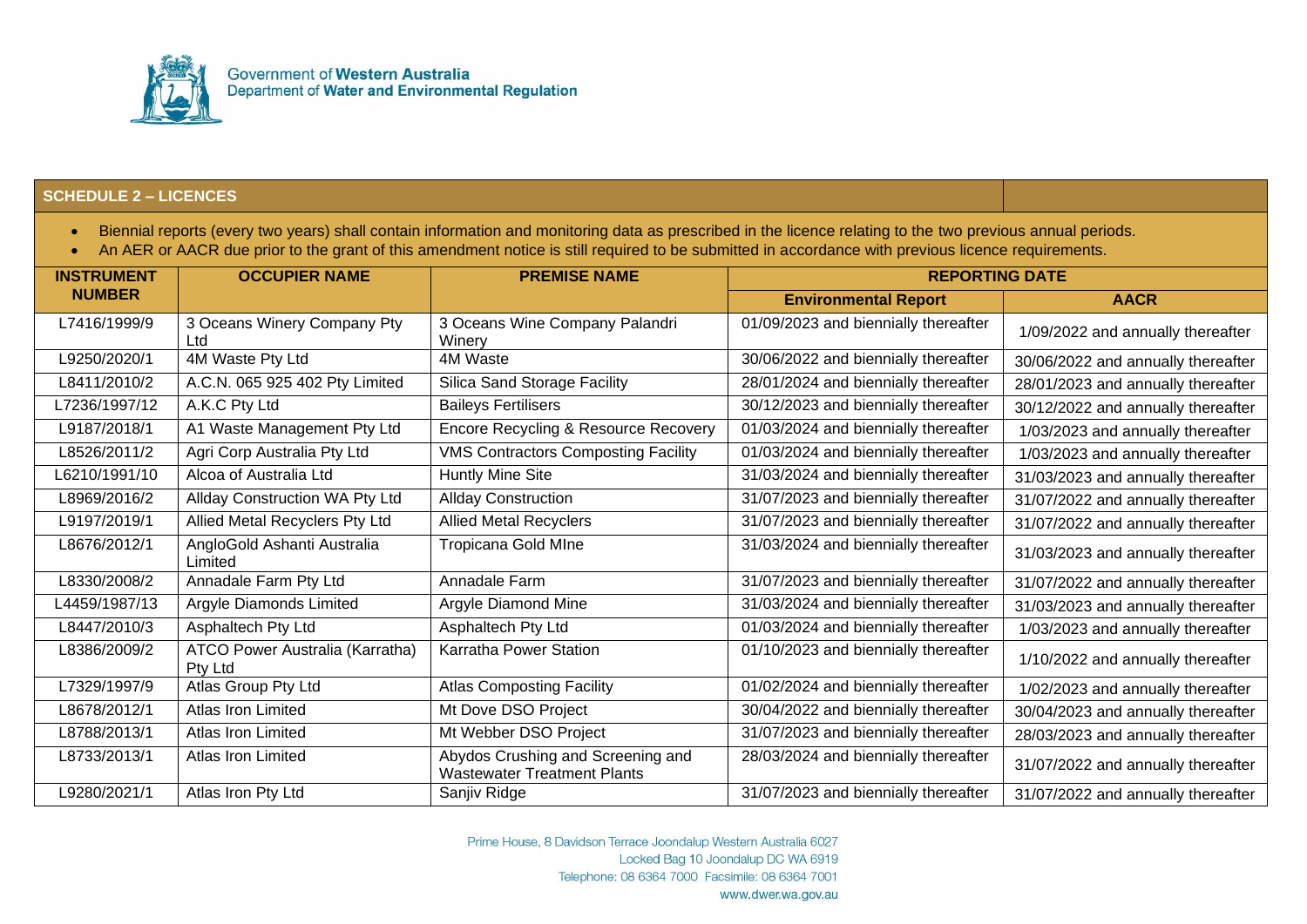

- Biennial reports (every two years) shall contain information and monitoring data as prescribed in the licence relating to the two previous annual periods.
- An AER or AACR due prior to the grant of this amendment notice is still required to be submitted in accordance with previous licence requirements.

| <b>INSTRUMENT</b> | <b>OCCUPIER NAME</b>                                       | <b>PREMISE NAME</b>                                                        | <b>REPORTING DATE</b>                |                                    |
|-------------------|------------------------------------------------------------|----------------------------------------------------------------------------|--------------------------------------|------------------------------------|
| <b>NUMBER</b>     |                                                            |                                                                            | <b>Environmental Report</b>          | <b>AACR</b>                        |
| L6228/1987/10     | Austral Bricks (WA) Pty Ltd                                | <b>Waterloo Brickworks</b>                                                 | 01/02/2024 and biennially thereafter | 1/02/2023 and annually thereafter  |
| L6408/1967/15     | Austral Bricks (WA) Pty Ltd T/A<br><b>Austral Bricks</b>   | Austral Brick - Armadale                                                   | 28/07/2023 and biennially thereafter | 28/07/2022 and annually thereafter |
| L6162/1986/15     | Austral Bricks (WA) Pty Ltd T/A<br><b>Austral Bricks</b>   | <b>Austral Brick - Bellevue</b>                                            | 28/07/2023 and biennially thereafter | 28/07/2022 and annually thereafter |
| L6825/1967/17     | Austral Bricks (WA) Pty Ltd T/A<br><b>Bristile Roofing</b> | Austral Bricks (WA) Pty Ltd T/A Bristile<br>Roofing                        | 28/07/2023 and biennially thereafter | 28/07/2022 and annually thereafter |
| L6110/1990/13     | Australian Gold Reagents Pty.<br>Ltd.                      | Australian Gold Reagents Pty. Ltd.                                         | 10/02/2024 and biennially thereafter | 10/02/2023 and annually thereafter |
| L5101/1981/11     | <b>Ausvision Rural Services Pty Ltd</b>                    | Amberley Holding Yards                                                     | 31/07/2023 and biennially thereafter | 1/02/2023 and annually thereafter  |
| L8613/2011/2      | Ausvision Rural Services Pty Ltd                           | <b>Hillside Meat Processors</b>                                            | 28/01/2024 and biennially thereafter | 28/01/2023 and annually thereafter |
| L6826/1994/13     | Ausvision Rural Services Pty Ltd                           | <b>Beaufort River Meats</b>                                                | 1/02/2024 and biennially thereafter  | 31/07/2022 and annually thereafter |
| L7847/2003/8      | <b>AWE Perth Pty Ltd</b>                                   | Hovea Oil and Gas Production Facility<br>and Xyris Gas Production Facility | 30/09/2023 and biennially thereafter | 30/09/2022 and annually thereafter |
| L9113/2018/1      | B. & J. Catalano Pty Ltd                                   | Shenton Ridge - Hard Rock Quarry                                           | 20/09/2023 and biennially thereafter | 20/09/2022 and annually thereafter |
| L8831/2014/1      | B. & J. Catalano Pty Ltd                                   | <b>Myalup Limestone Quarry</b>                                             | 1/02/2024 and biennially thereafter  | 1/02/2023 and annually thereafter  |
| L5897/1993/11     | <b>BAE Systems Australia Defence</b><br>Pty Ltd            | BAE Systems Australia Defence Pty Ltd<br>ACN: 006 870 846                  | 1/03/2024 and biennially thereafter  | 1/03/2023 and annually thereafter  |
| L5265/1988/11     | <b>Bernard Hart Nominees PTY LTD</b>                       | <b>Hartway Galvanisers</b>                                                 | 31/07/2023 and biennially thereafter | 31/07/2022 and annually thereafter |
| L8803/2013/1      | BHP Billiton Iron Ore Pty Ltd                              | <b>Yarnima Power Station</b>                                               | 1/10/2023 and biennially thereafter  | 31/10/2022 and annually thereafter |
| L6606/1995/9      | <b>BHP Billiton Nickel West Pty Ltd</b>                    | Leinster Townsite Wastewater<br><b>Treatment Plant</b>                     | 31/10/2023 and biennially thereafter | 1/01/2023 and annually thereafter  |
| L8978/2016/1      | <b>Big Bell Gold Operations Pty Ltd</b>                    | <b>Comet Project</b>                                                       | 26/11/2023 and biennially thereafter | 26/11/2022 and annually thereafter |
| L8907/2015/1      | <b>Big Bell Gold Operations Pty Ltd</b>                    | Central Murchison Gold Project-Day<br>Dawn                                 | 1/01/2024 and biennially thereafter  | 31/08/2022 and annually thereafter |
| L6930/1986/12     | Boral Resources (W.A.) Ltd                                 | <b>Boral Quarries - Toodyay</b>                                            | 31/08/2023 and biennially thereafter | 31/12/2022 and annually thereafter |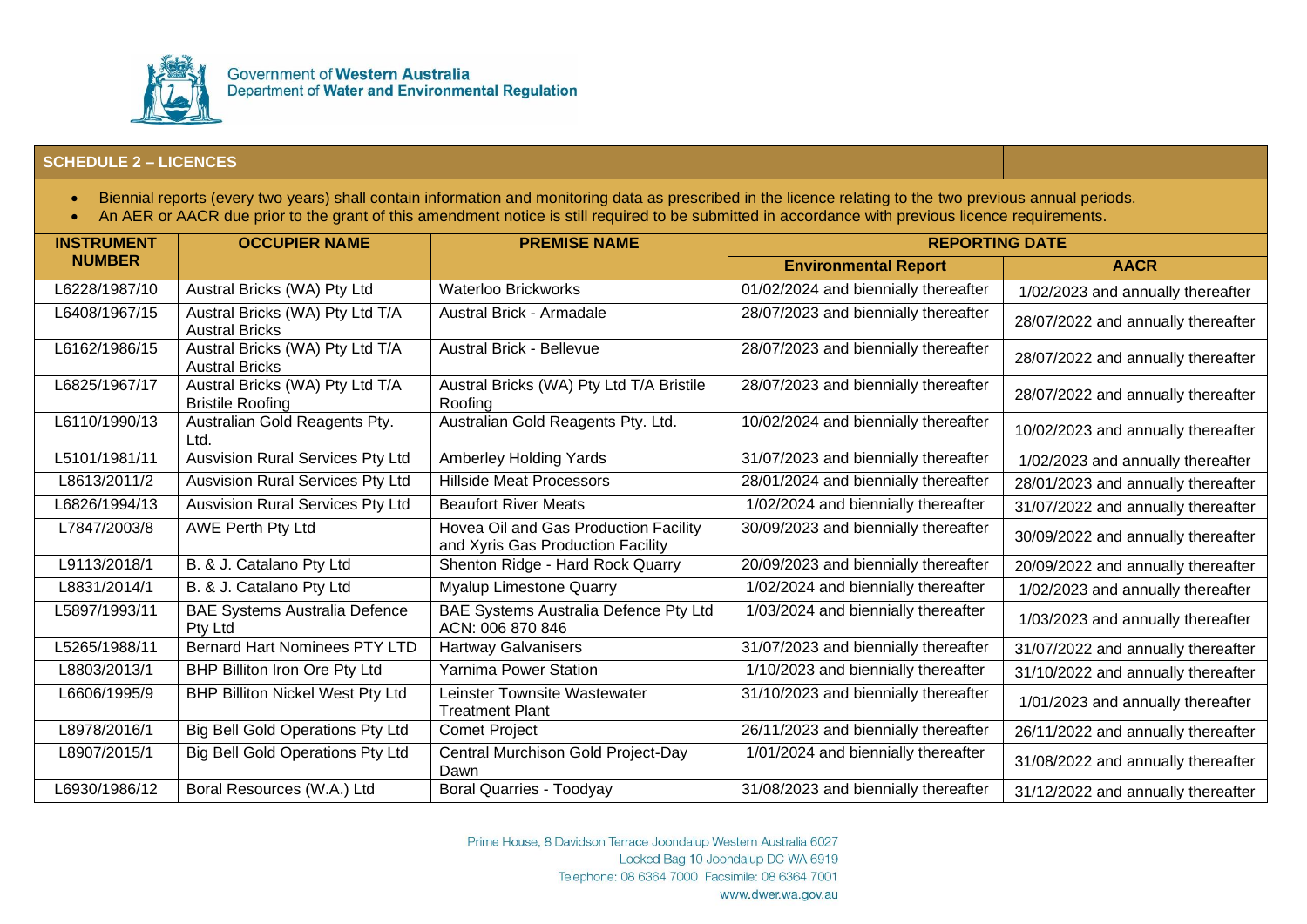

- Biennial reports (every two years) shall contain information and monitoring data as prescribed in the licence relating to the two previous annual periods.
- An AER or AACR due prior to the grant of this amendment notice is still required to be submitted in accordance with previous licence requirements.

| <b>INSTRUMENT</b> | <b>OCCUPIER NAME</b>                              | <b>PREMISE NAME</b>                                    | <b>REPORTING DATE</b>                |                                    |
|-------------------|---------------------------------------------------|--------------------------------------------------------|--------------------------------------|------------------------------------|
| <b>NUMBER</b>     |                                                   |                                                        | <b>Environmental Report</b>          | <b>AACR</b>                        |
| L9121/2018/1      | Boral Resources (W.A.) Ltd                        | <b>Boral Orange Grove Quarry</b>                       | 31/12/2023 and biennially thereafter | 1/03/2023 and annually thereafter  |
| L8571/2011/1      | Boral Resources (WA) Ltd                          | Seven Mile Hill Quarry                                 | 30/04/2022 and biennially thereafter | 30/04/2023 and annually thereafter |
| L7037/1997/7      | Boral Resources (WA) Ltd                          | Mt Regal Quarry                                        | 1/03/2024 and biennially thereafter  | 27/06/2023 and annually thereafter |
| L9158/2018/1      | Brajkovich Demolition and<br>Salvage Pty Ltd      | Brajkovich Demolition and Slavage Pty<br>Ltd-Henderson | 27/06/2022 and biennially thereafter | 1/09/2022 and annually thereafter  |
| L7737/2001/6      | Bridgetown Golf Club Inc.                         | <b>Bridgetown Golf Club</b>                            | 1/09/2023 and biennially thereafter  | 31/05/2023 and annually thereafter |
| L7782/2002/6      | Brodan (WA) Pty Ltd                               | <b>Northsands Resources</b>                            | 31/05/2022 and biennially thereafter | 28/07/2022 and annually thereafter |
| L8971/2016/1      | <b>Bullfinch Radio Pty Ltd</b>                    | Radio Gold Mine                                        | 28/07/2023 and biennially thereafter | 29/08/2022 and annually thereafter |
| L8777/2013/1      | <b>Buru Energy Limited</b>                        | Ungani Facility                                        | 29/08/2023 and biennially thereafter | 31/08/2022 and annually thereafter |
| L6872/1994/11     | <b>Buru Energy Limited</b>                        | <b>Blina Production Facility EP129</b>                 | 31/08/2023 and biennially thereafter | 31/03/2023 and annually thereafter |
| L6367/1973/8      | <b>Cambridge Gulf Limited</b>                     | Port of Wyndham                                        | 31/03/2024 and biennially thereafter | 29/08/2022 and annually thereafter |
| L8503/2010/1      | <b>Capral Limited</b>                             | <b>Capral Limited</b>                                  | 29/08/2023 and biennially thereafter | 30/07/2022 and annually thereafter |
| L9234/2020/1      | Carbone Bros Pty Ltd                              | Carbone Bros Pty Ltd                                   | 30/07/2023 and biennially thereafter | 31/08/2022 and annually thereafter |
| L8729/2013/1      | Catwest Pty Ltd                                   | Narngulu Asphalt Plant                                 | 31/08/2023 and biennially thereafter | 28/07/2022 and annually thereafter |
| L8891/2015/1      | <b>Central Iron Ore Limited</b>                   | <b>BK Gold Mine</b>                                    | 28/07/2023 and biennially thereafter | 30/09/2022 and annually thereafter |
| L8650/2012/2      | Chevron Australia Pty Ltd                         | Ashburton North Village                                | 28/09/2023 and biennially thereafter | 28/09/2022 and annually thereafter |
| L8976/2016/1      | Chevron Australia Pty Ltd                         | Wheatstone LNG Plant Waste Storage<br>Area             | 28/09/2023 and biennially thereafter | 28/09/2022 and annually thereafter |
| L8759/2013/1      | Chevron Australia Pty Ltd                         | Wheatstone Waste Management Site                       | 30/09/2023 and biennially thereafter | 31/10/2022 and annually thereafter |
| L8310/2008/2      | <b>CITIC Pacific Mining Management</b><br>Pty Ltd | Fortescue River Roadhouse                              | 31/10/2023 and biennially thereafter | 28/10/2022 and annually thereafter |
| L7048/1997/11     | City of Albany                                    | <b>Bakers Junction Waste Management</b><br>Facility    | 31/01/2024 and biennially thereafter | 31/01/2023 and annually thereafter |
| L9167/2018/1      | City of Busselton                                 | Dunsborough Waste Facility                             | 30/03/2024 and biennially thereafter | 30/03/2023 and annually thereafter |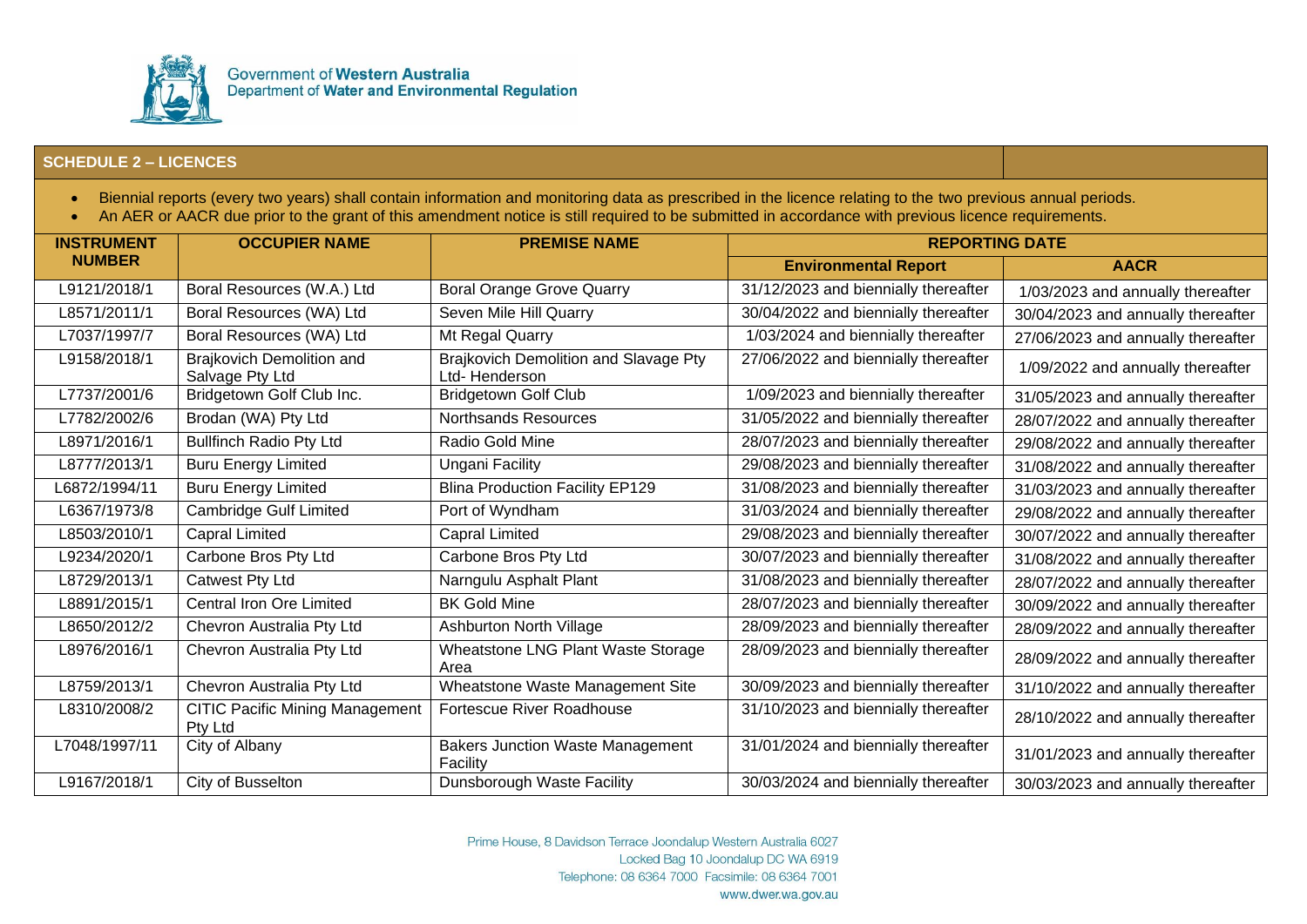

- Biennial reports (every two years) shall contain information and monitoring data as prescribed in the licence relating to the two previous annual periods.
- An AER or AACR due prior to the grant of this amendment notice is still required to be submitted in accordance with previous licence requirements.

| <b>INSTRUMENT</b> | <b>OCCUPIER NAME</b>                 | <b>PREMISE NAME</b>                                          | <b>REPORTING DATE</b>                |                                    |
|-------------------|--------------------------------------|--------------------------------------------------------------|--------------------------------------|------------------------------------|
| <b>NUMBER</b>     |                                      |                                                              | <b>Environmental Report</b>          | <b>AACR</b>                        |
| L7120/1997/12     | City of Busselton                    | Rendezvous Road Waste Transfer<br><b>Station</b>             | 31/03/2024 and biennially thereafter | 31/03/2023 and annually thereafter |
| L6958/1997/12     | City of Canning                      | <b>Ranford Road Landfill Site</b>                            | 28/08/2023 and biennially thereafter | 28/08/2022 and annually thereafter |
| L9127/2018/1      | City of Greater Geraldton            | Meru Waste Disposal Facility                                 | 1/03/2024 and biennially thereafter  | 1/03/2023 and annually thereafter  |
| L5979/1993/11     | City of Kalgoorlie-Boulder           | Yarri Road Refuse Facility                                   | 1/05/2022 and biennially thereafter  | 1/05/2023 and annually thereafter  |
| L8773/2013/1      | City of Karratha                     | Karratha Airport                                             | 1/03/2024 and biennially thereafter  | 1/03/2023 and annually thereafter  |
| L8403/2009/3      | City of Wanneroo                     | Wangara Recycling Centre                                     | 1/02/2024 and biennially thereafter  | 1/02/2023 and annually thereafter  |
| L8950/2016/2      | Clean Site Bins Pty Ltd              | <b>Clean Site Bins</b>                                       | 28/04/2023 and biennially thereafter | 28/04/2023 and annually thereafter |
| L6929/1990/16     | Cockatoo Island Mining Pty Ltd       | Cockatoo Island Iron Ore Mine and<br><b>Processing Plant</b> | 31/03/2024 and biennially thereafter | 31/03/2023 and annually thereafter |
| L7291/1995/9      | <b>Cockburn Cement Limited</b>       | Dongara Lime Plant                                           | 31/03/2024 and biennially thereafter | 31/03/2023 and annually thereafter |
| L9129/2018/1      | Compass Group (Australia) Pty<br>Ltd | Port Haven Village Wastewater<br><b>Treatment System</b>     | 31/01/2024 and biennially thereafter | 31/01/2023 and annually thereafter |
| L5109/1990/13     | Coogee Chemicals Pty Ltd             | Coogee Chemicals Pty Ltd                                     | 1/03/2024 and biennially thereafter  | 1/03/2023 and annually thereafter  |
| L4323/1988/10     | Craig Mostyn Farms Pty Ltd           | Craig Mostyn Farms - Gingin                                  | 28/04/2022 and biennially thereafter | 28/04/2023 and annually thereafter |
| L8996/2016/1      | Craneswest (WA) Pty Ltd              | <b>Western Tree Recyclers</b>                                | 30/06/2022 and biennially thereafter | 30/06/2023 and annually thereafter |
| L8125/2005/4      | <b>Crosslands Resources Pty Ltd</b>  | Jack Hills Iron Ore Project                                  | 28/01/2024 and biennially thereafter | 28/01/2023 and annually thereafter |
| L7182/1997/11     | Dampier Salt Limited                 | Dampier Salt - Dampier                                       | 30/04/2022 and biennially thereafter | 30/04/2023 and annually thereafter |
| L7183/1997/11     | Dampier Salt Limited                 | Dampier Salt Port Hedland                                    | 30/04/2022 and biennially thereafter | 30/04/2023 and annually thereafter |
| L7779/1978/6      | Delta Corporation Ltd                | <b>Delta Corporation Ltd</b>                                 | 01/02/2023 and biennially thereafter | 01/02/2023 and annually thereafter |
| L9279/2021/1      | Direct Transport Pty Ltd             | Mc Skips                                                     | 30/04/2023 and biennially thereafter | 30/04/2023 and annually thereafter |
| L5908/1990/12     | Doral Fused Materials Pty Ltd        | Doral Fused Materials Pty Ltd                                | 1/02/2024 and biennially thereafter  | 1/02/2023 and annually thereafter  |
| L8853/2014/1      | Downer EDI Works Pty Ltd             | Downer EDI Works - Hope Valley                               | 28/01/2024 and biennially thereafter | 28/01/2023 and annually thereafter |
| L9233/2020/1      | Downer EDI Works Pty Ltd             | Downer Gosnells Asphalt Plant                                | 1/03/2024 and biennially thereafter  | 1/03/2023 and annually thereafter  |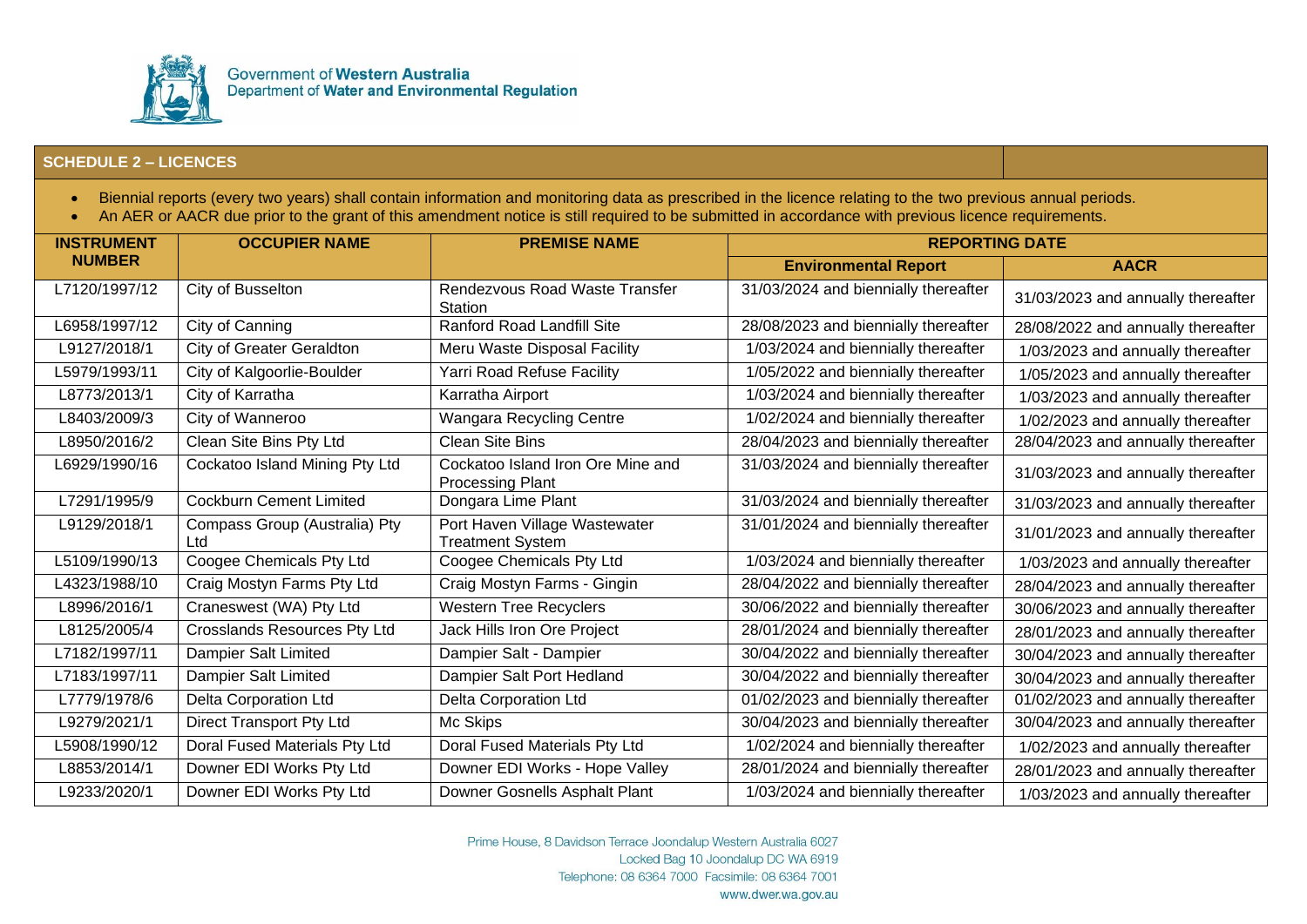

- Biennial reports (every two years) shall contain information and monitoring data as prescribed in the licence relating to the two previous annual periods.
- An AER or AACR due prior to the grant of this amendment notice is still required to be submitted in accordance with previous licence requirements.

| <b>INSTRUMENT</b> | <b>OCCUPIER NAME</b>                                                        | <b>PREMISE NAME</b>                                                     | <b>REPORTING DATE</b>                |                                    |
|-------------------|-----------------------------------------------------------------------------|-------------------------------------------------------------------------|--------------------------------------|------------------------------------|
| <b>NUMBER</b>     |                                                                             |                                                                         | <b>Environmental Report</b>          | <b>AACR</b>                        |
| L8757/2013/2      | Eco Resources Pty Ltd                                                       | Eco Resources Recycling Transfer<br>Station                             | 29/08/2023 and biennially thereafter | 29/08/2022 and annually thereafter |
| L5230/1993/12     | Ecolab Pty Ltd T/A Nalco<br>Australia                                       | Ecolab Pty Ltd                                                          | 31/07/2023 and biennially thereafter | 31/07/2022 and annually thereafter |
| L8811/2014/1      | Edna May Operations Pty Ltd                                                 | <b>Edna May Operations Village</b><br><b>Wastewater Treatment Plant</b> | 1/09/2023 and biennially thereafter  | 1/09/2022 and annually thereafter  |
| L9123/2018/1      | Elders Rural Services Australia<br>Limited & Landmark Operations<br>Limited | Boyanup Cattle Sale Yards                                               | 1/12/2023 and biennially thereafter  | 1/12/2022 and annually thereafter  |
| L7168/1997/10     | <b>Electricity Generation and Retail</b><br>Corporation T/A Synergy         | Kalgoorlie Gas Turbine Station                                          | 1/10/2023 and biennially thereafter  | 1/10/2022 and annually thereafter  |
| L7167/1997/10     | <b>Electricity Generation and Retail</b><br>Corporation T/A Synergy         | Mungarra Gas Turbine Station                                            | 1/10/2023 and biennially thereafter  | 1/10/2022 and annually thereafter  |
| L8395/2009/2      | <b>Electricity Generation and Retail</b><br>Corporation T/A Synergy         | Pinjar Gas Turbine Station                                              | 1/10/2023 and biennially thereafter  | 1/10/2022 and annually thereafter  |
| L7902/2003/4      | <b>Esperance Power Station Pty Ltd</b>                                      | <b>Esperance Power Station</b>                                          | 30/01/2024 and biennially thereafter | 30/01/2023 and annually thereafter |
| L9099/2017/1      | <b>Evolution Mining Limited</b>                                             | Carbine/Paradigm Project Area                                           | 31/03/2024 and biennially thereafter | 31/03/2023 and annually thereafter |
| L9251/2020/1      | Fairfield Holdings Pty Ltd ATFT R<br><b>Gullotto Family Trust</b>           | Capital Recycling                                                       | 31/12/2023 and biennially thereafter | 31/12/2022 and annually thereafter |
| L8860/2014/1      | Farfield Holdings Pty Ltd ATFT R<br><b>Gullotto Familiy Trust</b>           | Capital Recycling                                                       | 30/01/2024 and biennially thereafter | 30/01/2023 and annually thereafter |
| L9305/2021/1      | Farfield Holdings Pty Ltd ATFT R<br><b>Gullotto Family Trust</b>            | <b>Capital Recycling</b>                                                | 31/03/2023 and biennially thereafter | 31/03/2023 and annually thereafter |
| L7716/2001/8      | Ferngrove Vineyards Ltd                                                     | Ferngrove Winery                                                        | 1/12/2023 and biennially thereafter  | 1/12/2022 and annually thereafter  |
| L7643/1999/8      | Flying Fish Cove Pty Ltd                                                    | <b>Flying Fish Cove Winery</b>                                          | 28/07/2023 and biennially thereafter | 28/07/2022 and annually thereafter |
| L8544/2011/1      | FMG Nullagine Pty Ltd                                                       | Nullagine Iron Ore Project                                              | 31/03/2024 and biennially thereafter | 31/03/2023 and annually thereafter |
| L8858/2014/1      | FMG Solomon Pty Ltd                                                         | <b>Solomon Power Station</b>                                            | 28/04/2022 and biennially thereafter | 28/04/2023 and annually thereafter |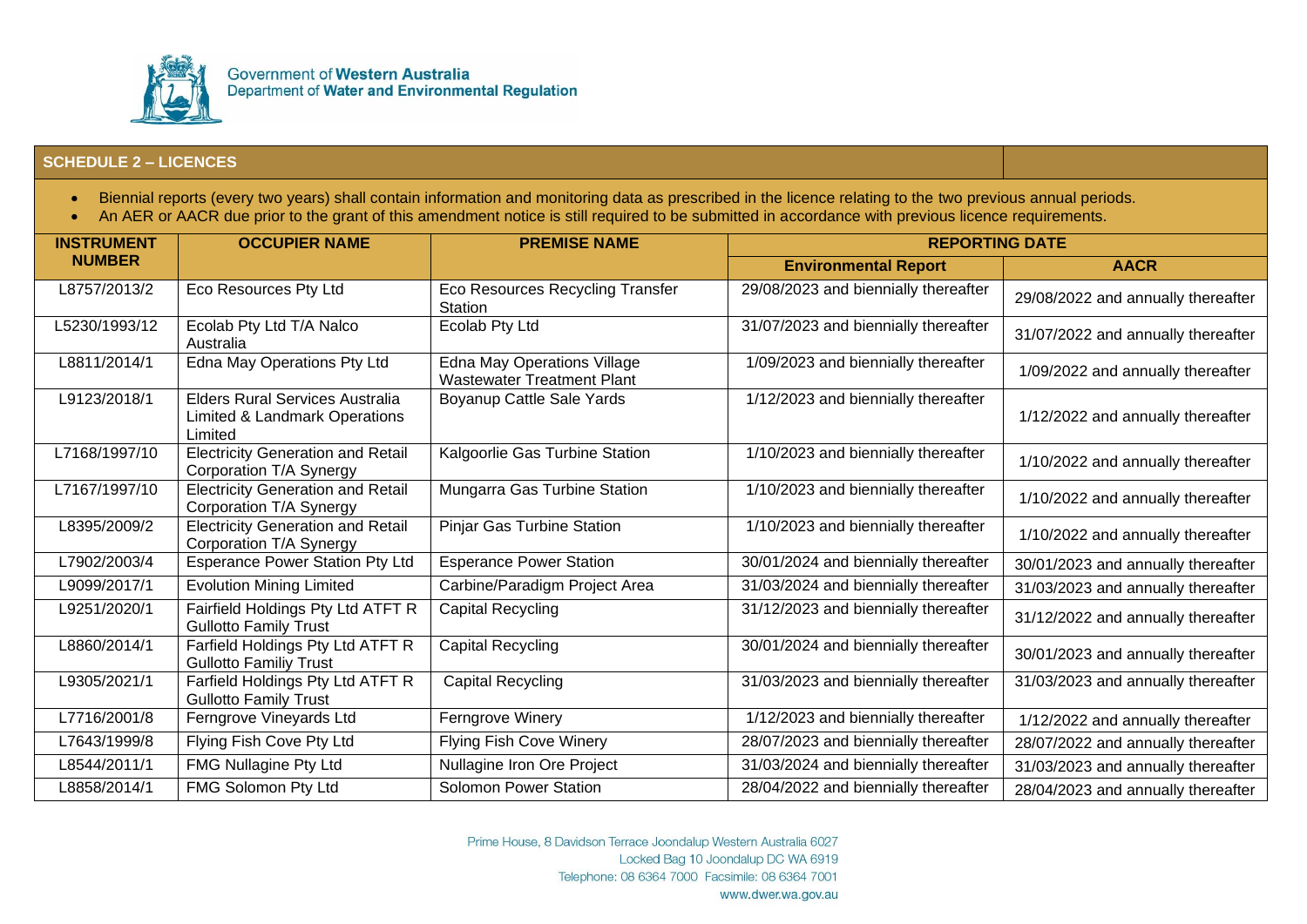

- Biennial reports (every two years) shall contain information and monitoring data as prescribed in the licence relating to the two previous annual periods.
- An AER or AACR due prior to the grant of this amendment notice is still required to be submitted in accordance with previous licence requirements.

| <b>INSTRUMENT</b> | <b>OCCUPIER NAME</b>                         | <b>PREMISE NAME</b>                                        | <b>REPORTING DATE</b>                |                                    |
|-------------------|----------------------------------------------|------------------------------------------------------------|--------------------------------------|------------------------------------|
| <b>NUMBER</b>     |                                              |                                                            | <b>Environmental Report</b>          | <b>AACR</b>                        |
| L4680/1988/13     | <b>FMR Investments Ptd Ltd</b>               | <b>Greenfields Processing Site</b>                         | 30/09/2023 and biennially thereafter | 30/09/2022 and annually thereafter |
| L8574/2011/1      | FMR Investments Pty Ltd                      | <b>Gordon Sirdar Minesite</b>                              | 31/05/2022 and biennially thereafter | 31/05/2023 and annually thereafter |
| L8490/2010/2      | Focus Minerals (Laverton) Pty<br>Limited     | <b>Barnicoat Gold Plant</b>                                | 28/09/2023 and biennially thereafter | 28/09/2022 and annually thereafter |
| L8700/2012/1      | Fortescue Metals Group Limited               | Kanyirri Fuel Facility                                     | 31/03/2024 and biennially thereafter | 31/03/2023 and annually thereafter |
| L9221/2019/1      | Fortescue Metals Group Ltd                   | Eliwana Mine Mobile Crushing and<br><b>Screening Plant</b> | 31/03/2024 and biennially thereafter | 31/03/2023 and annually thereafter |
| L6144/1990/10     | Fulton Hogan Industries Pty Ltd              | <b>Picton Asphalt Plant</b>                                | 31/08/2023 and biennially thereafter | 31/08/2022 and annually thereafter |
| L7773/1993/7      | Fulton Hogan Industries Pty Ltd              | Fulton Hogan Asphalt Plant                                 | 31/03/2024 and biennially thereafter | 31/03/2023 and annually thereafter |
| L8375/2009/2      | Future Foams Pty Ltd                         | Future Foams Pty Ltd                                       | 26/06/2022 and biennially thereafter | 26/06/2023 and annually thereafter |
| L8520/2011/1      | <b>Gemec Remediation Services Pty</b><br>Ltd | Main Roads Bioremediation Site Cataby                      | 30/09/2023 and biennially thereafter | 30/09/2022 and annually thereafter |
| L9122/2018/1      | <b>Geraldton Brick Pty Ltd</b>               | <b>Geraldton Brickworks</b>                                | 15/03/2024 and biennially thereafter | 15/03/2023 and annually thereafter |
| L8940/2015/1      | Giacci Bros Pty Ltd                          | Qube Bulk Narngulu Depot                                   | 28/04/2022 and biennially thereafter | 28/04/2023 and annually thereafter |
| L8939/2015/1      | Giacci Bros Pty Ltd                          | Qube Bulk Rockingham Depot                                 | 28/04/2022 and biennially thereafter | 28/04/2023 and annually thereafter |
| L6145/1983/11     | <b>GMA Garnet Pty Ltd</b>                    | <b>GMA Garnet Narngulu Processing Plant</b>                | 30/09/2023 and biennially thereafter | 30/09/2022 and annually thereafter |
| L8561/2011/1      | <b>GMA Garnet Pty Ltd</b>                    | Port Gregory Garnet Project                                | 30/09/2023 and biennially thereafter | 30/09/2022 and annually thereafter |
| L9124/2018/1      | Golden Mile Milling Pty Ltd                  | Lakewood Mill                                              | 1/12/2023 and biennially thereafter  | 1/12/2022 and annually thereafter  |
| L8617/2011/2      | <b>Goldview Metals Limited</b>               | New Orient Gold Mine                                       | 1/03/2024 and biennially thereafter  | 1/03/2023 and annually thereafter  |
| L9237/2020/1      | <b>GrainCorp Oilseeds Pty Ltd</b>            | GrainCorp Oilseeds - Pinjarra<br>Operations                | 30/01/2024 and biennially thereafter | 30/01/2023 and annually thereafter |
| L8345/2009/3      | Greenstone Resources (WA) Pty<br>Ltd         | <b>Tarmoola Operations</b>                                 | 31/10/2023 and biennially thereafter | 31/10/2022 and annually thereafter |
| L8117/2006/9      | Hamersley HMS Pty Ltd                        | Hope Downs 1 Iron Ore Mine                                 | 30/04/2022 and biennially thereafter | 30/04/2023 and annually thereafter |
| L8562/2011/1      | Hamersley Iron Pty Limited                   | Koodaideri Exploration Camp                                | 30/04/2022 and biennially thereafter | 30/04/2023 and annually thereafter |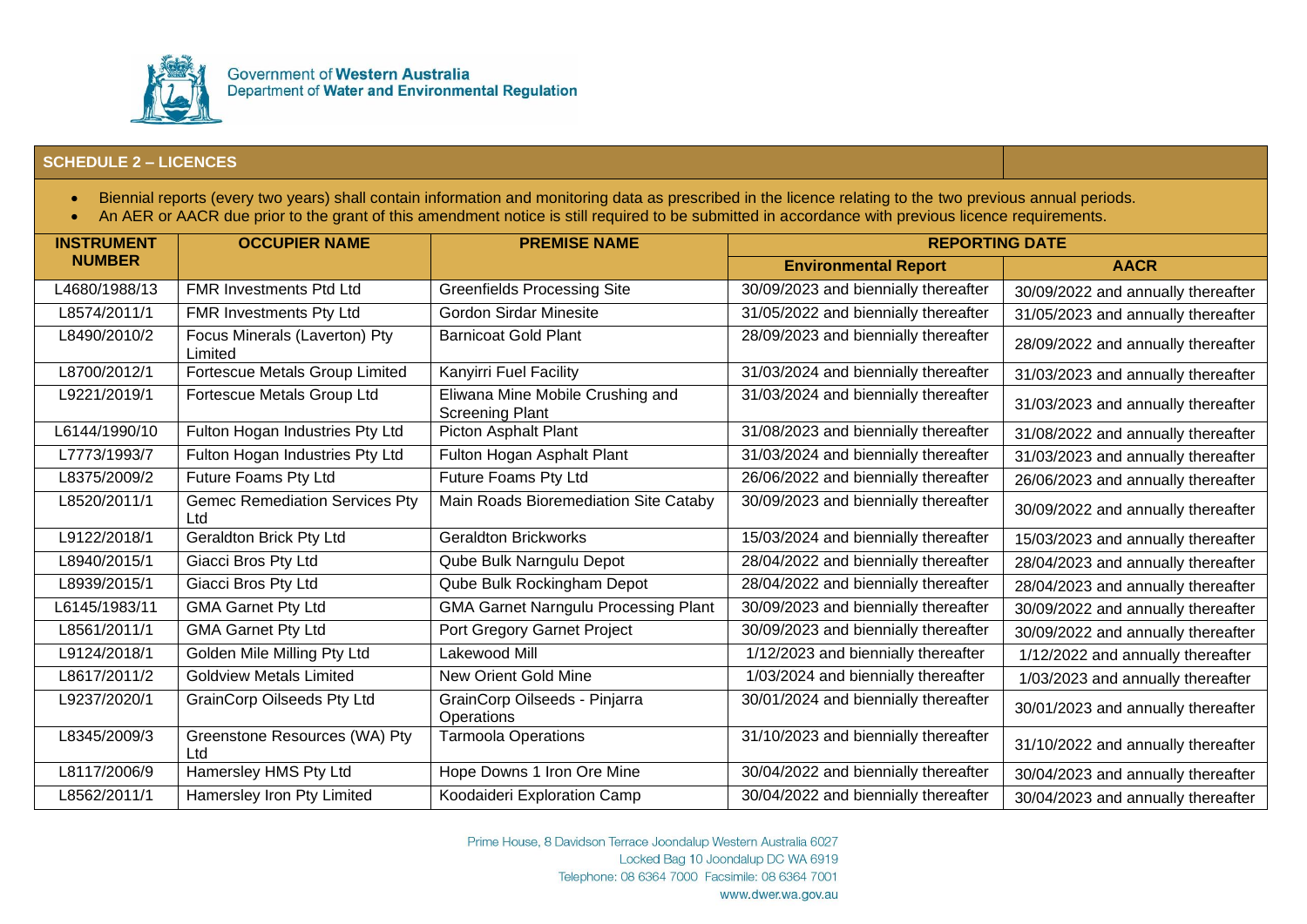

- Biennial reports (every two years) shall contain information and monitoring data as prescribed in the licence relating to the two previous annual periods.
- An AER or AACR due prior to the grant of this amendment notice is still required to be submitted in accordance with previous licence requirements.

| <b>INSTRUMENT</b> | <b>OCCUPIER NAME</b>                            | <b>PREMISE NAME</b>                                              | <b>REPORTING DATE</b>                |                                    |
|-------------------|-------------------------------------------------|------------------------------------------------------------------|--------------------------------------|------------------------------------|
| <b>NUMBER</b>     |                                                 |                                                                  | <b>Environmental Report</b>          | <b>AACR</b>                        |
| L4414/1968/12     | <b>Hanson Construction Materials</b><br>Pty Ltd | Hanson Construction Materials Pty Ltd -<br>Herne Hill / Red Hill | 30/01/2024 and biennially thereafter | 30/01/2023 and annually thereafter |
| L8432/2010/3      | <b>Hanson Construction Materials</b><br>Pty Ltd | <b>Byford Hard Rock Quarry</b>                                   | 1/02/2024 and biennially thereafter  | 28/02/2023 and annually thereafter |
| L7672/2001/5      | Hanson Construction Materials<br>Pty Ltd        | <b>Mount Barker Quarry</b>                                       | 28/02/2024 and biennially thereafter | 1/02/2023 and annually thereafter  |
| L7741/2001/6      | Haoma Mining NL                                 | Normay Gold Mine                                                 | 1/02/2024 and biennially thereafter  | 1/02/2023 and annually thereafter  |
| L8267/2008/4      | Hartway Naval Base Pty Ltd                      | Hartway Galvanizers Naval Base                                   | 1/03/2024 and biennially thereafter  | 1/03/2023 and annually thereafter  |
| L9228/2019/1      | Hazrad Australia Pty Ltd                        | Hazrad Australia                                                 | 1/03/2024 and biennially thereafter  | 1/03/2023 and annually thereafter  |
| L8812/2014/2      | <b>Hillcroft Farms Pty Ltd</b>                  | <b>Hillcroft Farms</b>                                           | 28/04/2022 and biennially thereafter | 28/04/2023 and annually thereafter |
| L8176/2007/2      | Holcim (Australia) Pty Limited                  | <b>Baldivis Sand Quarry</b>                                      | 1/03/2024 and biennially thereafter  | 1/03/2023 and annually thereafter  |
| L4739/1981/6      | Holcim (Australia) Pty Ltd                      | <b>Albany Quarry</b>                                             | 30/07/2023 and biennially thereafter | 29/12/2022 and annually thereafter |
| L5505/1988/8      | Holcim (Australia) Pty Ltd                      | Newman Quarry                                                    | 30/07/2023 and biennially thereafter | 30/07/2022 and annually thereafter |
| L4741/1982/12     | Holcim (Australia) Pty Ltd                      | Nickol Bay Quarry                                                | 30/07/2023 and biennially thereafter | 30/07/2022 and annually thereafter |
| L4549/1982/12     | Holcim (Australia) Pty Ltd                      | <b>Turner River Quarry</b>                                       | 30/07/2023 and biennially thereafter | 28/02/2023 and annually thereafter |
| L8986/2016/1      | Holcim (Australia) Pty Ltd                      | Jandabup Sand Quarry                                             | 1/08/2023 and biennially thereafter  | 30/07/2022 and annually thereafter |
| L6821/1967/12     | Holcim (Australia) Pty Ltd                      | <b>Gosnells Hardrock Quarry</b>                                  | 1/09/2023 and biennially thereafter  | 1/09/2022 and annually thereafter  |
| L5509/1982/11     | Holcim (Australia) Pty Ltd                      | <b>Geraldton Quarry</b>                                          | 29/12/2023 and biennially thereafter | 30/07/2022 and annually thereafter |
| L4698/1967/13     | Holcim (Australia) Pty Ltd                      | Holcim - Bunbury Quarry Gelorup                                  | 28/02/2024 and biennially thereafter | 1/08/2022 and annually thereafter  |
| L7998/2003/3      | <b>Holista Colltech Limited</b>                 | <b>Holista Colltech Rendering Facility</b>                       | 31/01/2024 and biennially thereafter | 31/01/2023 and annually thereafter |
| L8832/2014/1      | <b>HOSMAR Pty Ltd</b>                           | LOT 32 Brown Hill                                                | 28/10/2023 and biennially thereafter | 28/10/2022 and annually thereafter |
| L8235/2008/2      | Ian & Jemima Minty                              | Narrabie Farm                                                    | 31/07/2023 and biennially thereafter | 31/07/2022 and annually thereafter |
| L7881/1999/5      | Idee Fixe Pty Ltd                               | <b>Watershed Premium Wines Winery</b>                            | 1/09/2023 and biennially thereafter  | 1/09/2022 and annually thereafter  |
| L8880/2015/1      | IGO Nova Pty Ltd                                | Nova Project                                                     | 28/04/2022 and biennially thereafter | 28/04/2023 and annually thereafter |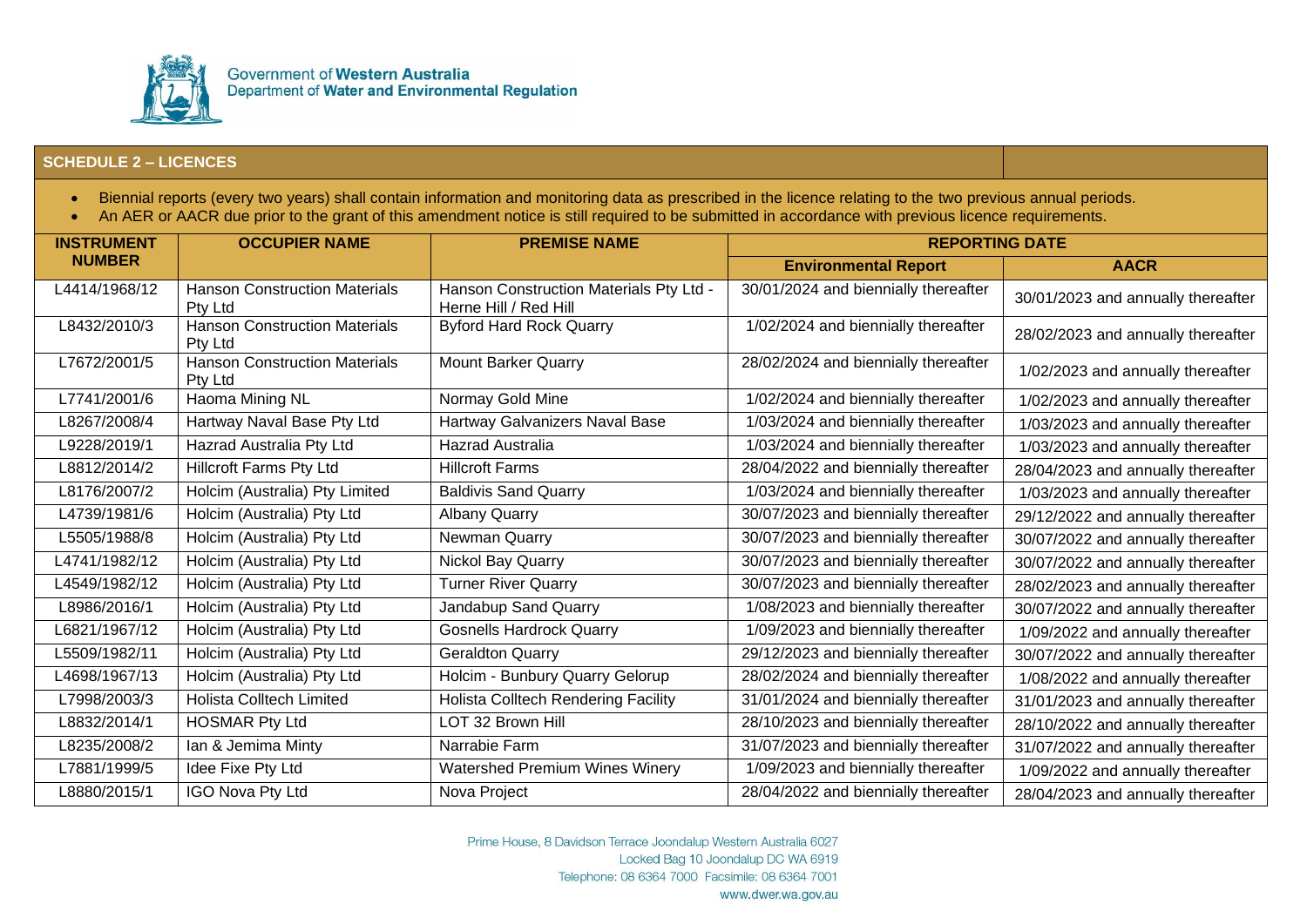

- Biennial reports (every two years) shall contain information and monitoring data as prescribed in the licence relating to the two previous annual periods.
- An AER or AACR due prior to the grant of this amendment notice is still required to be submitted in accordance with previous licence requirements.

| <b>INSTRUMENT</b> | <b>OCCUPIER NAME</b>                       | <b>PREMISE NAME</b>                   | <b>REPORTING DATE</b>                |                                    |
|-------------------|--------------------------------------------|---------------------------------------|--------------------------------------|------------------------------------|
| <b>NUMBER</b>     |                                            |                                       | <b>Environmental Report</b>          | <b>AACR</b>                        |
| L6194/1989/14     | Iluka Resources Limited                    | <b>Capel Mineral Separation Plant</b> | 1/02/2024 and biennially thereafter  | 1/02/2023 and annually thereafter  |
| L5646/1994/10     | <b>Iluka Resources Limited</b>             | Eneabba Mineral Sands Mine            | 15/03/2024 and biennially thereafter | 15/03/2023 and annually thereafter |
| L8333/2009/2      | Imerys Talc Australia Pty Ltd              | Three Springs Talc Mine               | 31/03/2024 and biennially thereafter | 31/03/2023 and annually thereafter |
| L5116/1978/10     | IMI FABI (Australia) Pty Ltd               | Mount Seabrook Talc Mine              | 29/12/2023 and biennially thereafter | 29/12/2022 and annually thereafter |
| L7477/2001/9      | Inghams Enterprises Pty. Limited           | Inghams Enterprises Pty. Limited      | 1/02/2024 and biennially thereafter  | 1/02/2023 and annually thereafter  |
| L7864/2003/4      | International Livestock Export Pty<br>Ltd  | <b>Broome Common</b>                  | 28/01/2024 and biennially thereafter | 28/01/2023 and annually thereafter |
| L8547/2011/1      | IR & SA Rogers                             | Kylagh Feedlot                        | 31/01/2024 and biennially thereafter | 31/01/2023 and annually thereafter |
| L5982/1994/11     | Jetstar Enterprises Pty Ltd                | Permapole - Mundijong                 | 20/10/2023 and biennially thereafter | 20/10/2022 and annually thereafter |
| L8809/2014/1      | John Charles Bunn                          | Marbelup Pork                         | 28/01/2024 and biennially thereafter | 28/01/2023 and annually thereafter |
| L8923/2015/1      | John Minty                                 | West Nodes Farm                       | 31/07/2023 and biennially thereafter | 31/07/2022 and annually thereafter |
| L9307/2021/1      | Kalium Lakes Potash Pty Ltd                | Kalium Lakes Potash Pty Ltd           | 1/03/2024 and biennially thereafter  | 1/03/2023 and annually thereafter  |
| L8470/2010/2      | Karratha Environmental Crushing<br>Pty Ltd | <b>KEC</b> site                       | 31/03/2023 and biennially thereafter | 31/03/2023 and annually thereafter |
| L6593/1995/8      | Kemerton Silica Sand Pty Ltd               | Kemerton Silica Sand Mine             | 31/10/2023 and biennially thereafter | 31/10/2022 and annually thereafter |
| L7417/2000/10     | Kettridges Pty Ltd                         | Kettridges Stockfeeds                 | 1/03/2024 and biennially thereafter  | 1/03/2023 and annually thereafter  |
| L6785/1995/11     | Key Petroleum (Australia) Pty Ltd          | Mt Horner Oilfield Project            | 30/09/2023 and biennially thereafter | 30/09/2022 and annually thereafter |
| L8549/2011/1      | Kimberley Metals Group Pty Ltd             | Ridges Iron Ore Project               | 31/10/2023 and biennially thereafter | 31/10/2022 and annually thereafter |
| L5343/1989/6      | Kitchener Mining No Liability              | <b>Bamboo Creek Goldmine</b>          | 30/08/2023 and biennially thereafter | 30/08/2022 and annually thereafter |
| L8882/2015/1      | Klen International (74) Pty Ltd            | KLEN International (74) P/L           | 28/01/2024 and biennially thereafter | 28/01/2023 and annually thereafter |
| L5089/1989/9      | Kwinana Chlor Alkali Pty. Ltd.             | Kwinana Chlor Alkali Pty Ltd          | 1/07/2023 and biennially thereafter  | 1/07/2022 and annually thereafter  |
| L8664/2012/2      | Lanfranchi Nickel Mines Pty Ltd            | Lanfranchi Nickel Mine                | 31/08/2023 and biennially thereafter | 31/08/2022 and annually thereafter |
| L6610/1993/10     | Lennard Waste Pty Ltd                      | Jenour Liquid Waste Facility          | 1/08/2023 and biennially thereafter  | 1/08/2022 and annually thereafter  |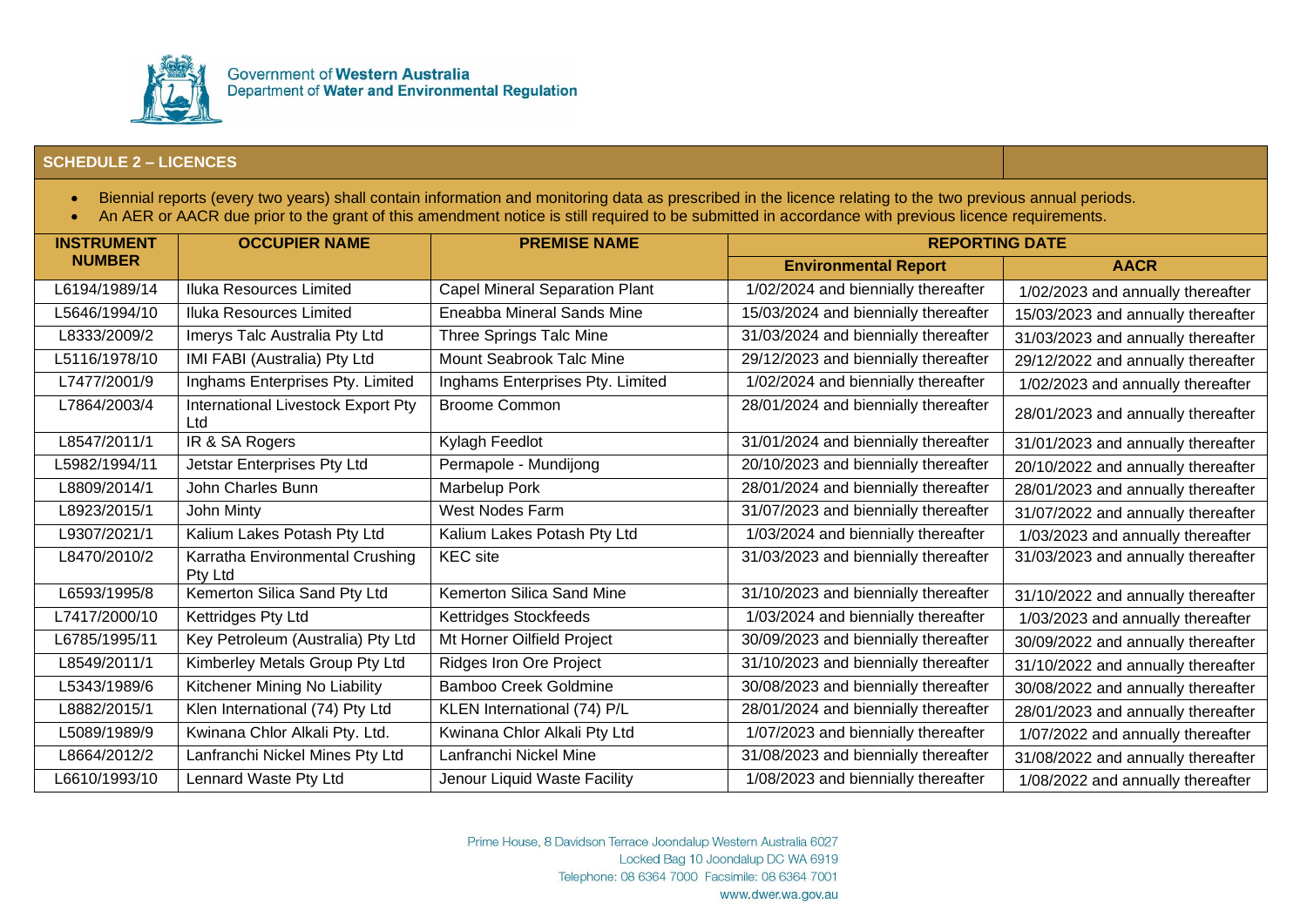

- Biennial reports (every two years) shall contain information and monitoring data as prescribed in the licence relating to the two previous annual periods.
- An AER or AACR due prior to the grant of this amendment notice is still required to be submitted in accordance with previous licence requirements.

| <b>INSTRUMENT</b> | <b>OCCUPIER NAME</b>                        | <b>PREMISE NAME</b>                                                               | <b>REPORTING DATE</b>                |                                    |
|-------------------|---------------------------------------------|-----------------------------------------------------------------------------------|--------------------------------------|------------------------------------|
| <b>NUMBER</b>     |                                             |                                                                                   | <b>Environmental Report</b>          | <b>AACR</b>                        |
| L9012/2016/1      | Linden Gold Pty Ltd                         | Second Fortune Gold Mine                                                          | 11/04/2022 and biennially thereafter | 11/04/2023 and annually thereafter |
| L8524/2011/1      | Livestock Express Pty Ltd                   | Rosguy                                                                            | 1/09/2023 and biennially thereafter  | 1/09/2022 and annually thereafter  |
| L7845/2003/5      | M8 Sustainable Ltd                          | M8 Sustainable                                                                    | 18/01/2024 and biennially thereafter | 18/01/2023 and annually thereafter |
| L7910/2003/6      | <b>MacPhersons Resources Ltd</b>            | Nimbus Silver-Zinc-Gold Project                                                   | 29/08/2023 and biennially thereafter | 29/08/2022 and annually thereafter |
| L6561/1995/11     | Malatesta Investments Pty Ltd               | Malatesta Road Paving & Hot Mix and<br><b>Green Organic Recycling Contractors</b> | 31/07/2023 and biennially thereafter | 31/07/2022 and annually thereafter |
| L7819/2002/9      | <b>Margaret River Winemakers Pty</b><br>Ltd | Margaret River Winemakers Winery                                                  | 30/12/2023 and biennially thereafter | 30/12/2022 and annually thereafter |
| L9006/2016/2      | Marshall Exports Pty Ltd                    | <b>Temporary Soil Processing Plant</b>                                            | 30/03/2024 and biennially thereafter | 30/03/2023 and annually thereafter |
| L8985/2016/1      | McMahon Services Australia Pty<br>Ltd       | Gap Ridge metal recycling and asbestos<br>storage facility                        | 28/09/2023 and biennially thereafter | 28/09/2022 and annually thereafter |
| L8725/2013/1      | Merredin Energy Pty Ltd                     | Merredin Peak Power Station                                                       | 28/08/2023 and biennially thereafter | 28/08/2022 and annually thereafter |
| L4511/1967/14     | Midland Brick Pty Ltd                       | <b>Midland Brick</b>                                                              | 28/07/2023 and biennially thereafter | 28/07/2022 and annually thereafter |
| L8575/2011/1      | Mincor Long Pty Ltd                         | Long Victor Nickel Complex                                                        | 31/08/2023 and biennially thereafter | 31/08/2022 and annually thereafter |
| L7353/1996/10     | Monadelphous Energy Services<br>Pty Ltd     | <b>KMK Cogeneration Facility</b>                                                  | 1/03/2024 and biennially thereafter  | 1/03/2023 and annually thereafter  |
| L8495/2010/2      | Mount Gibson Mining Ltd                     | <b>Extension Hill Mine Site</b>                                                   | 31/10/2023 and biennially thereafter | 31/10/2022 and annually thereafter |
| L8015/2003/4      | Mundella Foods Pty Ltd                      | Mundella Foods Pty Ltd                                                            | 12/05/2022 and biennially thereafter | 12/05/2023 and annually thereafter |
| L8222/2008/2      | Naturaliste Vintners Pty Ltd                | Naturaliste Vintners Winery                                                       | 31/08/2023 and biennially thereafter | 31/08/2022 and annually thereafter |
| L8610/2011/1      | Ngungaju Lithium Operation Pty<br>Ltd       | Pilgangoora Village Wastewater<br><b>Treatment Plant</b>                          | 31/03/2024 and biennially thereafter | 31/03/2023 and annually thereafter |
| L8666/2012/2      | Northern Star (Carosue Dam) Pty<br>Ltd      | Mt Celia                                                                          | 31/01/2024 and biennially thereafter | 31/01/2023 and annually thereafter |
| L8001/2005/5      | NutraRich Pty Ltd                           | <b>Hopelands Farm</b>                                                             | 1/02/2024 and biennially thereafter  | 1/02/2023 and annually thereafter  |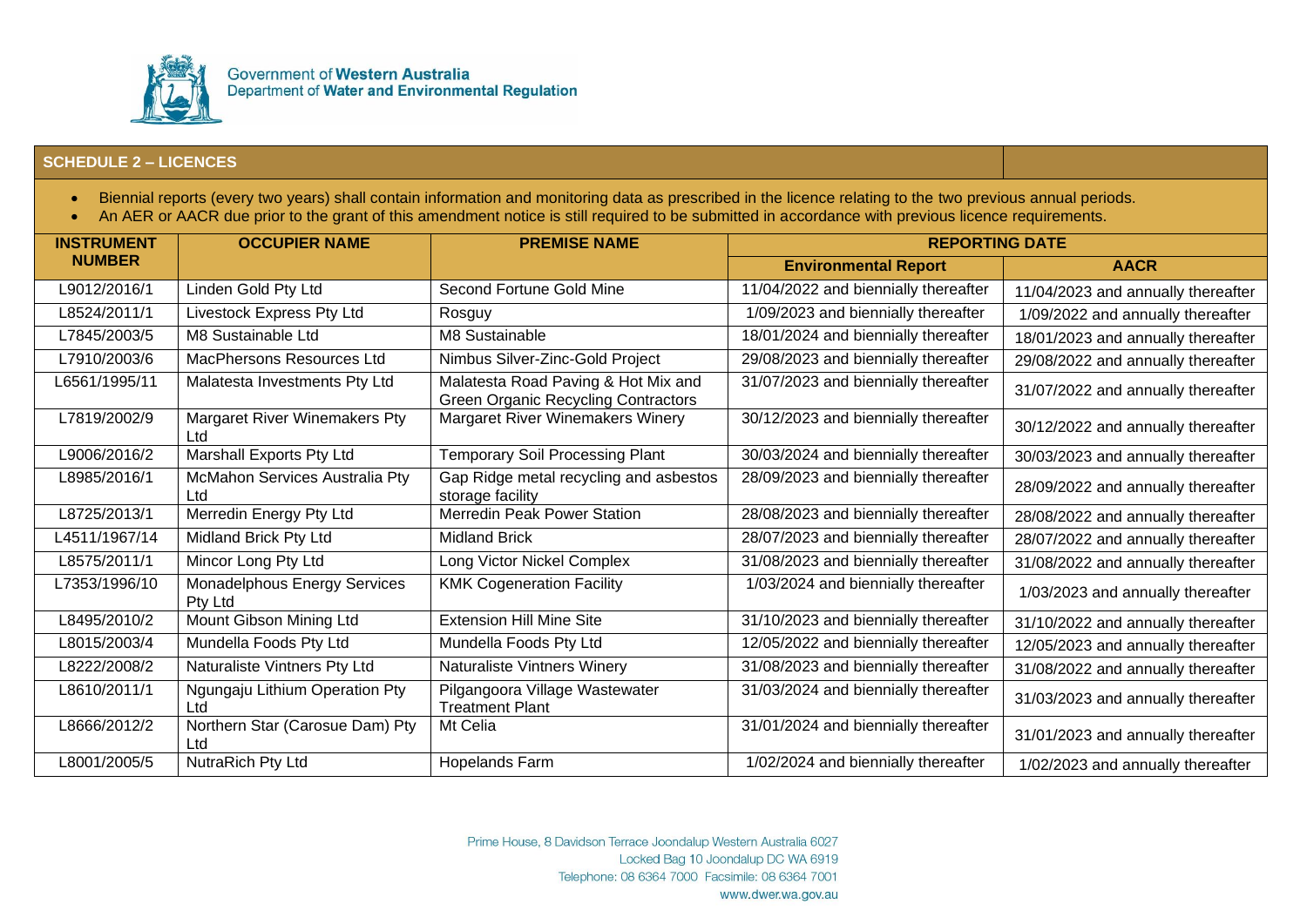

- Biennial reports (every two years) shall contain information and monitoring data as prescribed in the licence relating to the two previous annual periods.
- An AER or AACR due prior to the grant of this amendment notice is still required to be submitted in accordance with previous licence requirements.

| <b>INSTRUMENT</b> | <b>OCCUPIER NAME</b>                       | <b>PREMISE NAME</b>                                       | <b>REPORTING DATE</b>                |                                    |
|-------------------|--------------------------------------------|-----------------------------------------------------------|--------------------------------------|------------------------------------|
| <b>NUMBER</b>     |                                            |                                                           | <b>Environmental Report</b>          | <b>AACR</b>                        |
| L8681/2012/1      | Nutrien Ag Solutions Fertiliser Pty<br>Ltd | Nutrien Ag Geraldton Operations                           | 30/04/2022 and biennially thereafter | 1/03/2023 and annually thereafter  |
| L7835/2003/6      | Nutrien Ag Solutions Fertiliser Pty<br>Ltd | Nutrien Ag Solutions Fertiliser (formerly<br>Macrofertil) | 31/07/2023 and biennially thereafter | 1/03/2023 and annually thereafter  |
| L8638/2012/2      | Nutrien Ag Solutions Fertiliser Pty<br>Ltd | Albany Shed                                               | 1/03/2024 and biennially thereafter  | 30/04/2023 and annually thereafter |
| L8642/2012/2      | Nutrien Ag Solutions Fertiliser Pty<br>Ltd | Nutrien Ag Esperance Facility                             | 1/03/2024 and biennially thereafter  | 31/07/2022 and annually thereafter |
| L9245/2020/1      | Nutrien Ag Solutions Limited               | Nutrien Ag Solutions Limited                              | 1/03/2024 and biennially thereafter  | 1/03/2023 and annually thereafter  |
| L8529/2011/1      | <b>Onslow Resources Ltd</b>                | <b>Onslow Tenement Project</b>                            | 31/03/2024 and biennially thereafter | 31/03/2023 and annually thereafter |
| L7180/1997/11     | Onslow Salt Pty Ltd                        | <b>Onslow Salt Pty Ltd</b>                                | 31/12/2023 and biennially thereafter | 31/12/2022 and annually thereafter |
| L8712/2012/1      | Orica Australia Pty Ltd                    | Pilbara Ammonium Nitrate Emulsion<br>Plant, Port Hedland  | 31/03/2024 and biennially thereafter | 31/03/2023 and annually thereafter |
| L8275/2008/2      | OZ Youanmi Gold Pty Ltd                    | Youanmi Mine                                              | 30/12/2023 and biennially thereafter | 30/12/2022 and annually thereafter |
| L8355/2009/2      | P.M.R. Quarries Pty Ltd                    | <b>Baldivis Pit</b>                                       | 28/07/2023 and biennially thereafter | 31/07/2022 and annually thereafter |
| L9064/2017/1      | P.M.R. Quarries Pty Ltd                    | <b>Baldivis Pit</b>                                       | 30/07/2023 and biennially thereafter | 28/07/2022 and annually thereafter |
| L9236/2020/1      | P.M.R. Quarries Pty Ltd                    | Lake Clifton Sand Quarry                                  | 31/07/2023 and biennially thereafter | 30/07/2022 and annually thereafter |
| L9297/2021/1      | Paddington Gold Pty Ltd                    | Golden Funnel                                             | 30/08/2023 and biennially thereafter | 30/08/2022 and annually thereafter |
| L8512/2010/2      | Paddington Gold Pty Ltd                    | <b>Bullant Gold Mine</b>                                  | 31/03/2024 and biennially thereafter | 31/03/2023 and annually thereafter |
| L8692/2012/1      | Paddington Gold Pty Ltd                    | <b>Enterprise Gold Mine</b>                               | 31/03/2024 and biennially thereafter | 31/03/2023 and annually thereafter |
| L9048/2017/1      | Paddington Gold Pty Ltd                    | Janet Ivy - Binduli Project                               | 31/03/2024 and biennially thereafter | 31/03/2023 and annually thereafter |
| L8327/2008/2      | Paddington Gold Pty Ltd                    | Rose Pit                                                  | 31/03/2024 and biennially thereafter | 31/03/2023 and annually thereafter |
| L8387/2009/2      | Pastoral Management Pty Ltd                | Eramurra Village: Construction Village<br>Sewage Facility | 31/10/2023 and biennially thereafter | 31/10/2022 and annually thereafter |
| L8171/2007/2      | PEAG Holdings Pty Ltd                      | <b>RMD Tankers</b>                                        | 28/09/2023 and biennially thereafter | 28/09/2022 and annually thereafter |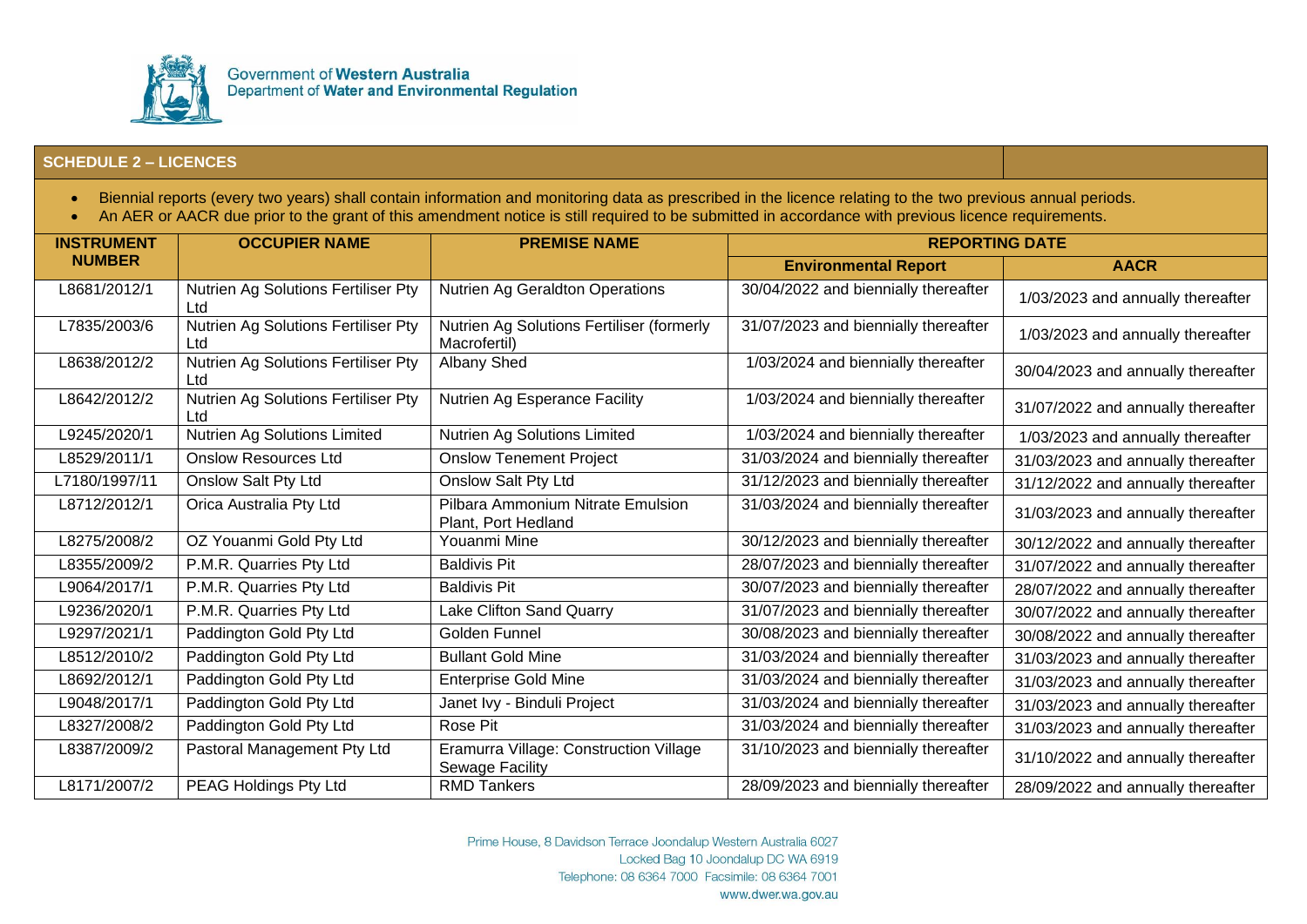

- Biennial reports (every two years) shall contain information and monitoring data as prescribed in the licence relating to the two previous annual periods.
- An AER or AACR due prior to the grant of this amendment notice is still required to be submitted in accordance with previous licence requirements.

| <b>INSTRUMENT</b> | <b>OCCUPIER NAME</b>                       | <b>PREMISE NAME</b>                                               | <b>REPORTING DATE</b>                |                                    |
|-------------------|--------------------------------------------|-------------------------------------------------------------------|--------------------------------------|------------------------------------|
| <b>NUMBER</b>     |                                            |                                                                   | <b>Environmental Report</b>          | <b>AACR</b>                        |
| L9086/2017/1      | Perth Asphalt Supply Pty Ltd               | Perth Asphalt Supply Pty Ltd                                      | 28/02/2024 and biennially thereafter | 28/02/2023 and annually thereafter |
| L6950/1997/11     | Pilbara Iron Company (Services)<br>Pty Ltd | 7 Mile Rail Yard Bioremediation Facility                          | 30/04/2022 and biennially thereafter | 30/04/2023 and annually thereafter |
| L8232/2008/2      | Pilbara Iron Company (Services)<br>Pty Ltd | Brockman Syncline 4 Mine                                          | 30/04/2022 and biennially thereafter | 30/04/2023 and annually thereafter |
| L4385/1988/12     | Pilbara Iron Company (Services)<br>Pty Ltd | <b>Channar Iron Ore Mine</b>                                      | 30/04/2022 and biennially thereafter | 30/04/2023 and annually thereafter |
| L6755/1996/9      | Pilbara Iron Company (Services)<br>Pty Ltd | Dampier Wastewater Treatment Plant                                | 30/04/2022 and biennially thereafter | 30/04/2023 and annually thereafter |
| L7455/2000/7      | Pilbara Iron Company (Services)<br>Pty Ltd | Pannawonica Sewerage Treatment<br>Plant                           | 30/04/2022 and biennially thereafter | 30/04/2023 and annually thereafter |
| L6759/1996/12     | Pilbara Iron Company (Services)<br>Pty Ltd | Paraburdoo Wastewater Treatment<br>Plant                          | 30/04/2022 and biennially thereafter | 30/04/2023 and annually thereafter |
| L5817/1994/13     | Pilbara Iron Company (Services)<br>Pty Ltd | Tom Price Wastewater Treatment Plant                              | 30/04/2022 and biennially thereafter | 30/04/2023 and annually thereafter |
| L9263/2020/1      | Pilbara Iron Pty Ltd                       | Koodaideri Railway Project                                        | 31/03/2024 and biennially thereafter | 31/03/2023 and annually thereafter |
| L9208/2019/1      | Piper Preston Pty Ltd                      | Lake Way Sulphate of Potash (SOP)<br><b>Demonstration Project</b> | 30/09/2023 and biennially thereafter | 30/09/2022 and annually thereafter |
| L8837/2014/1      | <b>Polaris Metals</b>                      | Carina Iron Ore Project                                           | 28/01/2024 and biennially thereafter | 28/01/2023 and annually thereafter |
| L8596/2011/1      | Polaris Metals Pty Ltd                     | Carina Iron Ore Mine                                              | 28/01/2024 and biennially thereafter | 28/01/2023 and annually thereafter |
| L6933/1996/14     | Poseidon Nickel Limited                    | <b>Black Swan Mine Site</b>                                       | 1/03/2024 and biennially thereafter  | 1/03/2023 and annually thereafter  |
| L5094/1987/16     | <b>Premier Coal Limited</b>                | <b>Premier Coal Mine</b>                                          | 30/09/2023 and biennially thereafter | 30/09/2022 and annually thereafter |
| L7719/2001/7      | Primax Pty Ltd                             | Capel Vale Wines Winery                                           | 1/09/2023 and biennially thereafter  | 1/09/2022 and annually thereafter  |
| L7753/2001/7      | Process Minerals International Pty<br>Ltd  | <b>Coobina Chromite Operations</b>                                | 29/09/2023 and biennially thereafter | 29/09/2022 and annually thereafter |
| L8397/2009/3      | Product Recovery Industries Pty<br>Ltd     | Waste Care (Jackson St)                                           | 28/01/2024 and biennially thereafter | 28/01/2023 and annually thereafter |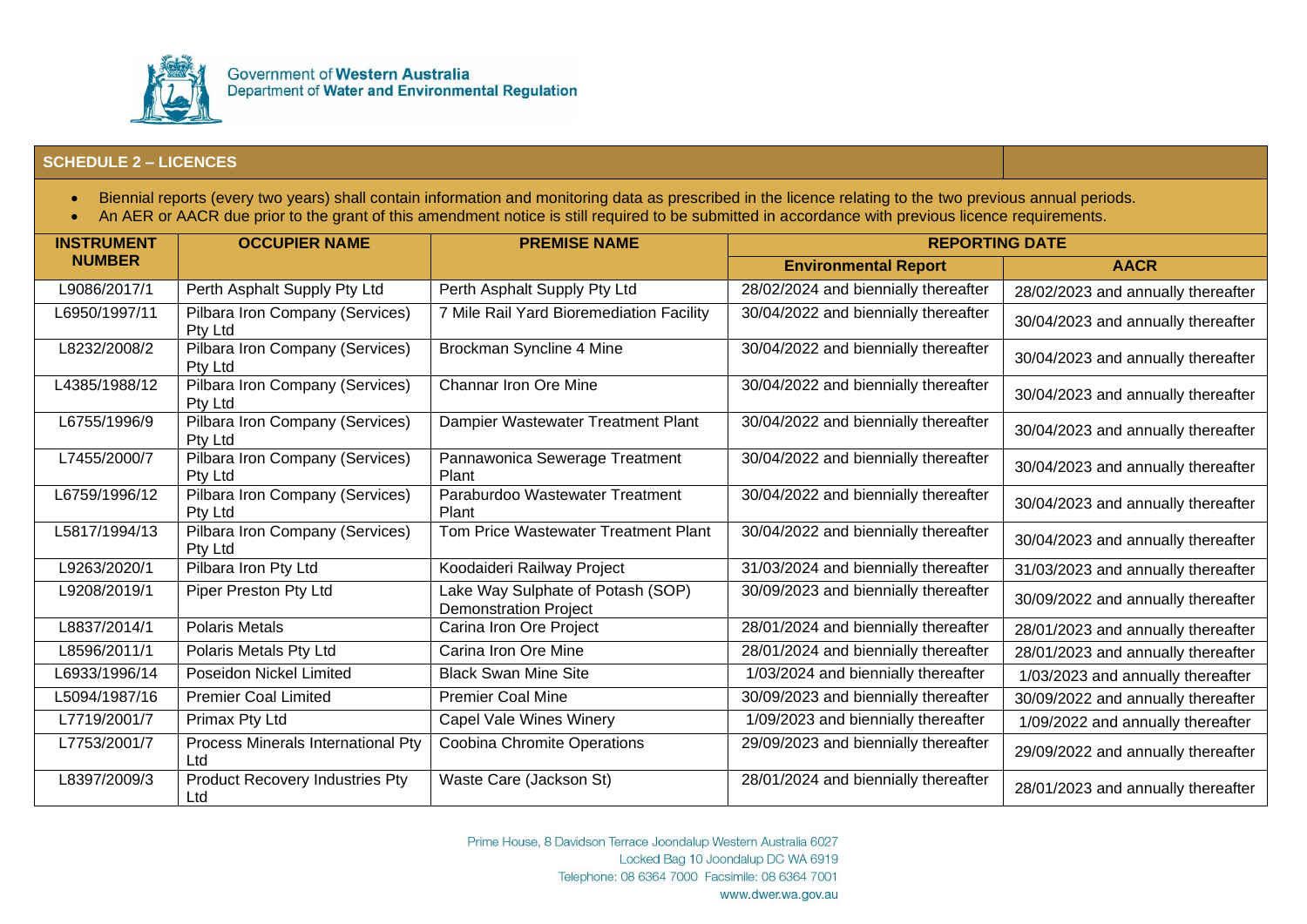

- Biennial reports (every two years) shall contain information and monitoring data as prescribed in the licence relating to the two previous annual periods.
- An AER or AACR due prior to the grant of this amendment notice is still required to be submitted in accordance with previous licence requirements.

| <b>INSTRUMENT</b> | <b>OCCUPIER NAME</b>                    | <b>PREMISE NAME</b>                             | <b>REPORTING DATE</b>                |                                    |
|-------------------|-----------------------------------------|-------------------------------------------------|--------------------------------------|------------------------------------|
| <b>NUMBER</b>     |                                         |                                                 | <b>Environmental Report</b>          | <b>AACR</b>                        |
| L7932/2004/4      | Product Recovery Industries Pty<br>Ltd  | <b>Waste Care</b>                               | 1/02/2024 and biennially thereafter  | 1/02/2023 and annually thereafter  |
| L7742/1998/7      | Product Recovery Industries Pty<br>Ltd  | Waste Care WA                                   | 1/02/2024 and biennially thereafter  | 1/02/2023 and annually thereafter  |
| L9302/2021/1      | Pullella Earth Moving Pty Ltd           | Pullella Earthmoving                            | 28/04/2022 and biennially thereafter | 28/04/2023 and annually thereafter |
| L7358/1991/9      | Ransberg Pty Ltd                        | Whitby Hard Rock Quarry                         | 28/07/2023 and biennially thereafter | 28/07/2022 and annually thereafter |
| L8588/2011/1      | Ravensthorpe Quarry Services<br>Pty Ltd | Ravensthorpe Quarry                             | 28/01/2024 and biennially thereafter | 28/01/2023 and annually thereafter |
| L8567/2011/1      | Red October Gold Pty Ltd                | <b>Red October Gold Mine</b>                    | 31/01/2024 and biennially thereafter | 31/01/2023 and annually thereafter |
| L8492/2010/2      | Redgate Holdings Pty Ltd                | Redgate Lime Quarry                             | 31/03/2024 and biennially thereafter | 31/03/2023 and annually thereafter |
| L8745/2013/1      | <b>Regional Power Corporation</b>       | Karratha Temporary Generation Project           | 31/10/2023 and biennially thereafter | 31/10/2022 and annually thereafter |
| L7793/2002/7      | Roads 2000 Pty Ltd                      | <b>Roads 2000</b>                               | 31/07/2023 and biennially thereafter | 31/03/2023 and annually thereafter |
| L9110/2018/1      | Roads 2000 Pty Ltd                      | <b>BGC Asphalt Neerabup</b>                     | 31/03/2024 and biennially thereafter | 31/07/2022 and annually thereafter |
| L8989/2016/1      | <b>Robert Credaro</b>                   | Carbunup PTY LTD                                | 31/01/2024 and biennially thereafter | 30/04/2023 and annually thereafter |
| L9161/2018/1      | <b>Rottnest Island Authority</b>        | <b>Rottnest Island Landfill</b>                 | 30/09/2023 and biennially thereafter | 31/01/2023 and annually thereafter |
| L8948/2016/1      | Roy Hill Infrastructure Pty Ltd         | Roy Hill Rail Terminal Yard                     | 30/03/2024 and biennially thereafter | 30/09/2022 and annually thereafter |
| L7725/2001/7      | Rural Developments Pty Ltd              | Leeuwin Estate Winery                           | 1/08/2023 and biennially thereafter  | 30/03/2023 and annually thereafter |
| L8893/2015/2      | Salt Lake Mining Pty Ltd                | <b>Beta Hunt Mine</b>                           | 1/03/2024 and biennially thereafter  | 1/08/2022 and annually thereafter  |
| L7817/2000/6      | Sand Queen Gold Mines Pty Ltd           | Sand Queen Dewatering Project                   | 30/10/2023 and biennially thereafter | 1/03/2023 and annually thereafter  |
| L8446/2010/2      | Sandalford Wines Pty Ltd                | <b>Sandalford Wines</b>                         | 1/03/2024 and biennially thereafter  | 30/10/2022 and annually thereafter |
| L6949/1993/8      | Sandstone Operations Pty Ltd            | Twin Shafts Treatment Plant -<br>Sandstone Gold | 1/12/2023 and biennially thereafter  | 1/03/2023 and annually thereafter  |
| L8532/2011/2      | Saracen Metals Pty Ltd                  | Kailis Gold Mine                                | 31/10/2023 and biennially thereafter | 1/12/2022 and annually thereafter  |
| L8876/2015/2      | Sassey Pty Ltd                          | Wise Wine                                       | 30/06/2022 and biennially thereafter | 31/10/2022 and annually thereafter |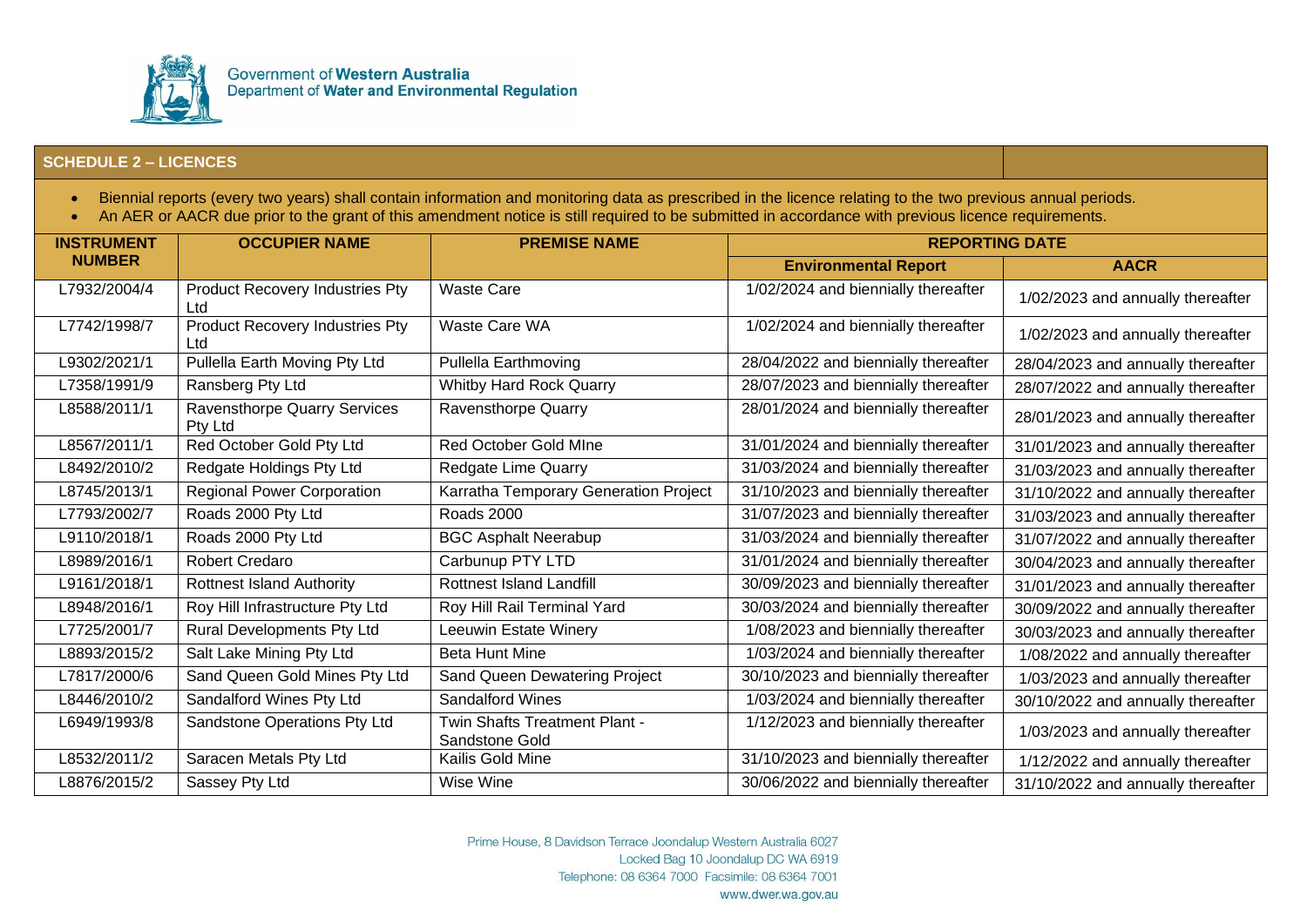

- Biennial reports (every two years) shall contain information and monitoring data as prescribed in the licence relating to the two previous annual periods.
- An AER or AACR due prior to the grant of this amendment notice is still required to be submitted in accordance with previous licence requirements.

| <b>INSTRUMENT</b> | <b>OCCUPIER NAME</b>                     | <b>PREMISE NAME</b>                                        | <b>REPORTING DATE</b>                |                                    |
|-------------------|------------------------------------------|------------------------------------------------------------|--------------------------------------|------------------------------------|
| <b>NUMBER</b>     |                                          |                                                            | <b>Environmental Report</b>          | <b>AACR</b>                        |
| L9206/2019/1      | Senthil Arunachalam                      | <b>AAA Metal Recycling</b>                                 | 31/07/2023 and biennially thereafter | 30/06/2022 and annually thereafter |
| L7184/1997/11     | Shark Bay Resources Pty Ltd              | <b>Shark Bay Resources</b>                                 | 30/03/2022 and biennially thereafter | 31/07/2022 and annually thereafter |
| L6808/1997/8      | Shire of Ashburton                       | <b>Onslow Refuse Disposal Site</b>                         | 1/04/2022 and biennially thereafter  | 1/04/2023 and annually thereafter  |
| L6807/1997/8      | Shire of Ashburton                       | Tom Price Refuse Disposal Site                             | 1/04/2022 and biennially thereafter  | 1/04/2023 and annually thereafter  |
| L6863/1994/13     | Shire of Augusta-Margaret River          | Margaret River Liquid Waste Facility                       | 31/03/2024 and biennially thereafter | 31/03/2023 and annually thereafter |
| L7994/2003/4      | Shire of Brookton                        | <b>Brookton Wastewater Treatment Plant</b>                 | 30/01/2024 and biennially thereafter | 30/01/2023 and annually thereafter |
| L6912/1997/11     | Shire of Broome                          | Shire of Broome Refuse Site                                | 1/03/2024 and biennially thereafter  | 1/03/2023 and annually thereafter  |
| L6993/1997/12     | Shire of Capel                           | <b>Capel Waste Transfer Station</b>                        | 28/01/2024 and biennially thereafter | 28/01/2023 and annually thereafter |
| L7065/1997/11     | Shire of Carnarvon                       | Browns Range Waste Management<br>Facility                  | 1/07/2023 and biennially thereafter  | 1/07/2022 and annually thereafter  |
| L7066/1997/15     | Shire of Carnarvon (Carnarvon<br>Office) | Coral Bay Landfill Site                                    | 1/03/2024 and biennially thereafter  | 1/03/2023 and annually thereafter  |
| L7970/1997/6      | Shire of Coolgardie                      | Kambalda Waste Disposal Site                               | 1/08/2023 and biennially thereafter  | 1/03/2023 and annually thereafter  |
| L8359/2009/2      | Shire of Coolgardie                      | Coolgardie Waste Water Treatment<br>Plant                  | 1/03/2024 and biennially thereafter  | 1/08/2022 and annually thereafter  |
| L8658/2012/1      | Shire of Dundas                          | Norseman Liquid Waste Facility                             | 1/09/2023 and biennially thereafter  | 1/09/2022 and annually thereafter  |
| L6870/1993/12     | Shire of East Pilbara                    | Newman Wastewater Treatment Plant                          | 1/11/2023 and biennially thereafter  | 31/03/2023 and annually thereafter |
| L7058/1997/12     | Shire of East Pilbara                    | Marble Bar Refuse Site                                     | 31/03/2024 and biennially thereafter | 31/03/2023 and annually thereafter |
| L7057/1997/12     | Shire of East Pilbara                    | <b>Nullagine Refuse Site</b>                               | 31/03/2024 and biennially thereafter | 1/11/2022 and annually thereafter  |
| L8793/2013/1      | Shire of Esperance                       | Myrup Truck Wash and Liquid Waste<br>Facility              | 1/03/2024 and biennially thereafter  | 1/03/2023 and annually thereafter  |
| L9001/2016/1      | Shire of Exmouth                         | Qualing Scarp Waste Management Site                        | 31/03/2024 and biennially thereafter | 31/03/2023 and annually thereafter |
| L9235/2020/1      | Shire of Harvey                          | Richardson Rd Class II Putrescible<br><b>Landfill Site</b> | 31/03/2024 and biennially thereafter | 31/03/2023 and annually thereafter |
| L6919/1997/11     | Shire of Katanning                       | Katanning Shire Refuse Site                                | 31/03/2024 and biennially thereafter | 31/03/2023 and annually thereafter |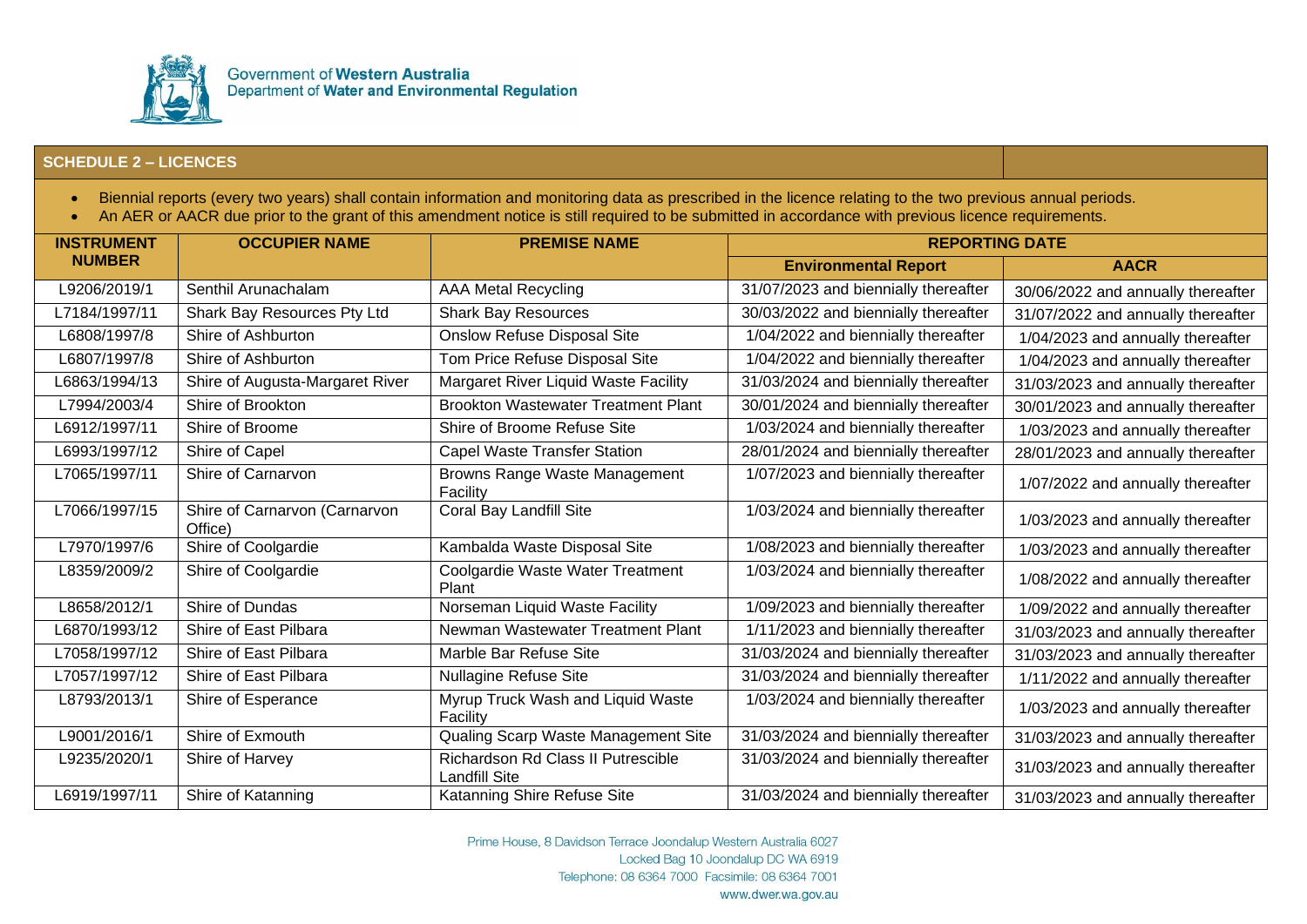

- Biennial reports (every two years) shall contain information and monitoring data as prescribed in the licence relating to the two previous annual periods.
- An AER or AACR due prior to the grant of this amendment notice is still required to be submitted in accordance with previous licence requirements.

| <b>INSTRUMENT</b> | <b>OCCUPIER NAME</b>               | <b>PREMISE NAME</b>                                                    | <b>REPORTING DATE</b>                |                                    |
|-------------------|------------------------------------|------------------------------------------------------------------------|--------------------------------------|------------------------------------|
| <b>NUMBER</b>     |                                    |                                                                        | <b>Environmental Report</b>          | <b>AACR</b>                        |
| L8406/2009/2      | Shire of Lake Grace                | Newdegate Waste Management Facility                                    | 31/03/2024 and biennially thereafter | 31/03/2023 and annually thereafter |
| L7007/1997/11     | Shire of Manjimup                  | Manjimup Recycling & Refuse Centre                                     | 31/03/2024 and biennially thereafter | 31/03/2023 and annually thereafter |
| L5214/1993/11     | Shire of Moora                     | Shire of Moora Waste Water Treatment<br>Plant                          | 1/09/2023 and biennially thereafter  | 1/09/2022 and annually thereafter  |
| L7288/1998/11     | Shire of Moora                     | Moora Townsite Rubbish Tip                                             | 28/01/2024 and biennially thereafter | 28/01/2023 and annually thereafter |
| L6857/1993/10     | Shire of Morawa                    | Morawa Wastewater Treatment Plant                                      | 1/03/2024 and biennially thereafter  | 1/03/2023 and annually thereafter  |
| L6976/1997/10     | Shire of Murray                    | <b>Corio Road Waste Transfer Station</b>                               | 1/03/2024 and biennially thereafter  | 1/03/2023 and annually thereafter  |
| L6977/1997/10     | Shire of Northam                   | Old Quarry Road Waste Disposal<br>Facility                             | 15/07/2023 and biennially thereafter | 15/07/2022 and annually thereafter |
| L6877/1997/12     | Shire of Northampton               | Kalbarri Waste Management Facility                                     | 31/05/2022 and biennially thereafter | 25/11/2022 and annually thereafter |
| L6878/1997/13     | Shire of Northampton               | Northampton Waste Management<br>Facility                               | 25/11/2023 and biennially thereafter | 31/05/2022 and annually thereafter |
| L7026/1997/14     | Shire of Plantagenet               | Mt Barker Waste Management Facility                                    | 31/03/2024 and biennially thereafter | 31/03/2023 and annually thereafter |
| L8839/2014/1      | Shire of Ravensthorpe              | Ravensthorpe Waste Disposal Site                                       | 30/05/2022 and biennially thereafter | 30/07/2022 and annually thereafter |
| L8078/1996/3      | Shire of Ravensthorpe              | Ravensthorpe's Limited Effluent<br><b>Treatment and Reuse Facility</b> | 30/07/2023 and biennially thereafter | 30/05/2022 and annually thereafter |
| L6896/1997/10     | Shire of Tammin                    | Tammin Refuse Disposal Site                                            | 1/03/2024 and biennially thereafter  | 1/03/2023 and annually thereafter  |
| L6756/1996/11     | Shire of Waroona                   | <b>Buller Road Refuse Disposal Site</b>                                | 31/03/2024 and biennially thereafter | 31/03/2023 and annually thereafter |
| L7315/1998/8      | Shire of Wyndham-East<br>Kimberley | Kununurra Waste Disposal Site                                          | 29/08/2023 and biennially thereafter | 29/08/2022 and annually thereafter |
| L8367/2009/2      | Shire of Yilgarn                   | Southern Cross Sewage Ponds                                            | 1/09/2023 and biennially thereafter  | 1/09/2022 and annually thereafter  |
| L7002/1997/8      | Shire of York                      | Shire of York Waste Transfer Station                                   | 2/05/2022 and biennially thereafter  | 2/05/2023 and annually thereafter  |
| L6149/1988/9      | Simcoa Operations Pty Ltd          | Moora Quartzite Mine                                                   | 31/03/2024 and biennially thereafter | 31/03/2023 and annually thereafter |
| L6736/1993/12     | Skank Boy Pty Ltd                  | El Caballo Golf Course                                                 | 1/02/2024 and biennially thereafter  | 1/02/2023 and annually thereafter  |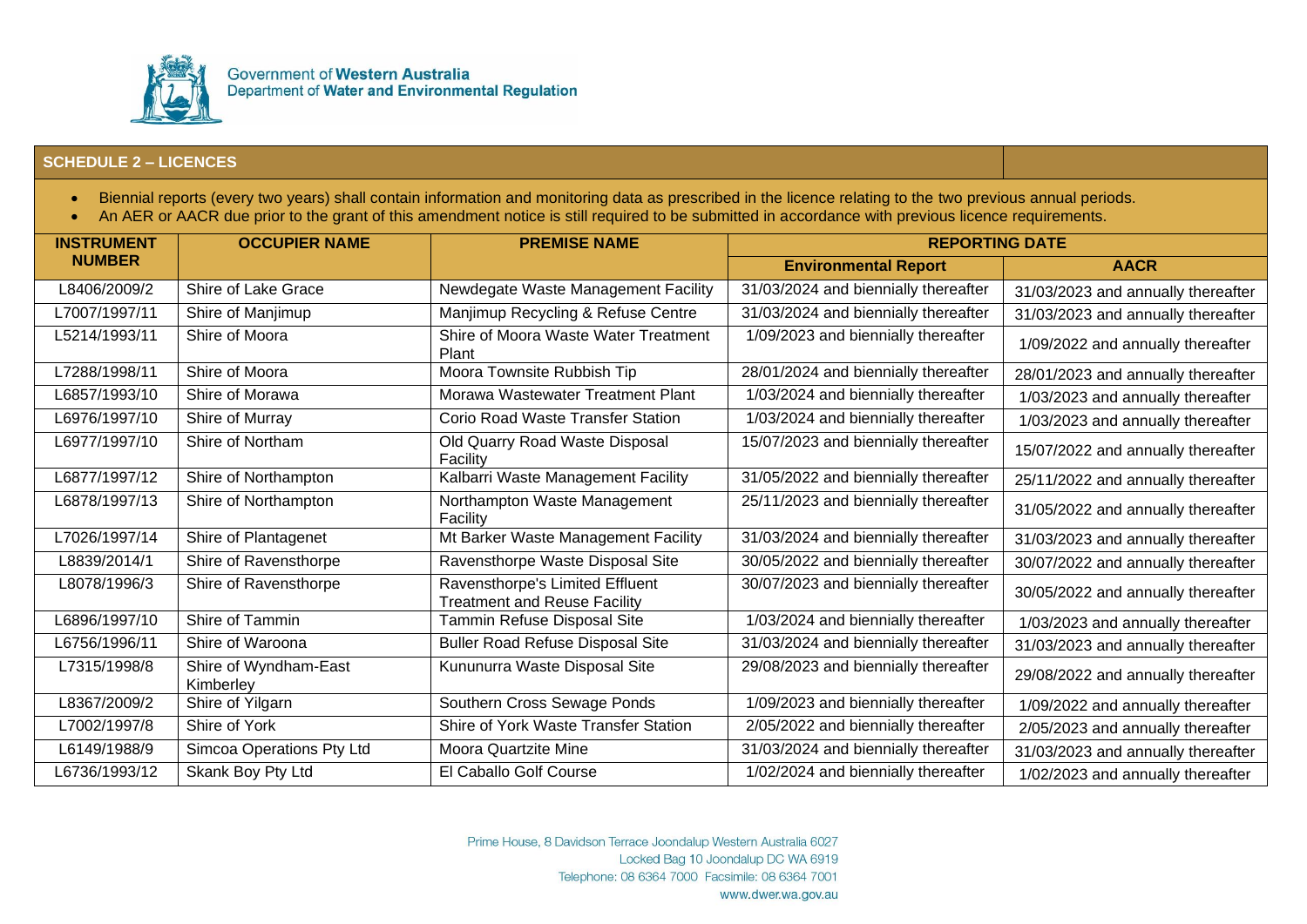

- Biennial reports (every two years) shall contain information and monitoring data as prescribed in the licence relating to the two previous annual periods.
- An AER or AACR due prior to the grant of this amendment notice is still required to be submitted in accordance with previous licence requirements.

| <b>INSTRUMENT</b> | <b>OCCUPIER NAME</b>                             | <b>PREMISE NAME</b>                            | <b>REPORTING DATE</b>                |                                    |
|-------------------|--------------------------------------------------|------------------------------------------------|--------------------------------------|------------------------------------|
| <b>NUMBER</b>     |                                                  |                                                | <b>Environmental Report</b>          | <b>AACR</b>                        |
| L6744/1996/12     | <b>Southern Ports Authority</b>                  | Bunbury Inner Harbour - Berth 8 and<br>Berth 5 | 30/08/2023 and biennially thereafter | 30/08/2022 and annually thereafter |
| L7749/1999/9      | Stella Bella Wines Pty Ltd                       | Stella Bella Winery                            | 28/10/2023 and biennially thereafter | 28/10/2022 and annually thereafter |
| L8081/2006/3      | Summer Honey Pty Ltd                             | <b>Willoughby Estate</b>                       | 1/03/2024 and biennially thereafter  | 1/03/2023 and annually thereafter  |
| L9019/2016/1      | Swan Gravel Pty Ltd                              | Swan Gravel Pty Ltd Pit                        | 29/06/2022 and biennially thereafter | 29/06/2023 and annually thereafter |
| L8193/2007/3      | Talisman Nickel Pty Ltd                          | <b>Sinclair Nickel Project</b>                 | 30/11/2023 and biennially thereafter | 30/11/2022 and annually thereafter |
| L8111/2005/2      | Tanami Exploration NL                            | Tanami Gold Mine                               | 30/04/2022 and biennially thereafter | 30/04/2023 and annually thereafter |
| L8581/2011/3      | <b>Tesla Corporation Management</b><br>Pty Ltd   | <b>Harris Road Power Station</b>               | 28/10/2023 and biennially thereafter | 28/10/2022 and annually thereafter |
| L8713/2012/1      | Tesla Geraldton Pty Ltd                          | Tesla Geraldton Peak Lopping Facility          | 28/10/2023 and biennially thereafter | 28/10/2022 and annually thereafter |
| L8707/2012/1      | Tesla Kemerton Pty Ltd                           | Tesla Kemerton Peak Lopping Facility           | 28/10/2023 and biennially thereafter | 28/10/2022 and annually thereafter |
| L8723/2013/1      | Tesla Northam Pty Ltd                            | Avon Industrial Park Peak Power Station        | 28/10/2023 and biennially thereafter | 28/10/2022 and annually thereafter |
| L8902/2015/1      | The Australian Comfort Group                     | Dunlop Foams                                   | 24/07/2023 and biennially thereafter | 24/07/2022 and annually thereafter |
| L7818/2002/5      | The Busselton Golf Club Inc.                     | <b>Busselton Golf Course</b>                   | 1/09/2023 and biennially thereafter  | 1/09/2022 and annually thereafter  |
| L8312/2008/2      | The Pilbara Infrastructure Pty Ltd               | Mine Fuel Supply, Thomas Yard                  | 31/03/2024 and biennially thereafter | 31/03/2023 and annually thereafter |
| L8848/2014/1      | Transpacific Industries Group Pty<br>Ltd         | Karratha Waste Handling Facility               | 1/03/2024 and biennially thereafter  | 1/03/2023 and annually thereafter  |
| L7727/2001/8      | <b>Treasury Wine Estates Vintners</b><br>Limited | Devil's Lair Winery                            | 30/09/2023 and biennially thereafter | 30/09/2022 and annually thereafter |
| L5939/1988/11     | Tronox Management Pty Ltd                        | Tronox Chandala Mineral Processing<br>Plant    | 15/04/2022 and biennially thereafter | 15/04/2023 and annually thereafter |
| L7344/1998/10     | Vancouver Waste Services Pty<br>Ltd              | Mindijup Rd Tyre Disposal Site                 | 1/03/2024 and biennially thereafter  | 1/03/2023 and annually thereafter  |
| L7829/2001/6      | Vince Borrello                                   | Borrello Cheese Pty. Ltd.                      | 28/08/2023 and biennially thereafter | 28/08/2022 and annually thereafter |
| L8594/2011/1      | WA Salt Koolyanobbing Pty Ltd                    | Lake Deborah Operations                        | 1/03/2024 and biennially thereafter  | 1/03/2023 and annually thereafter  |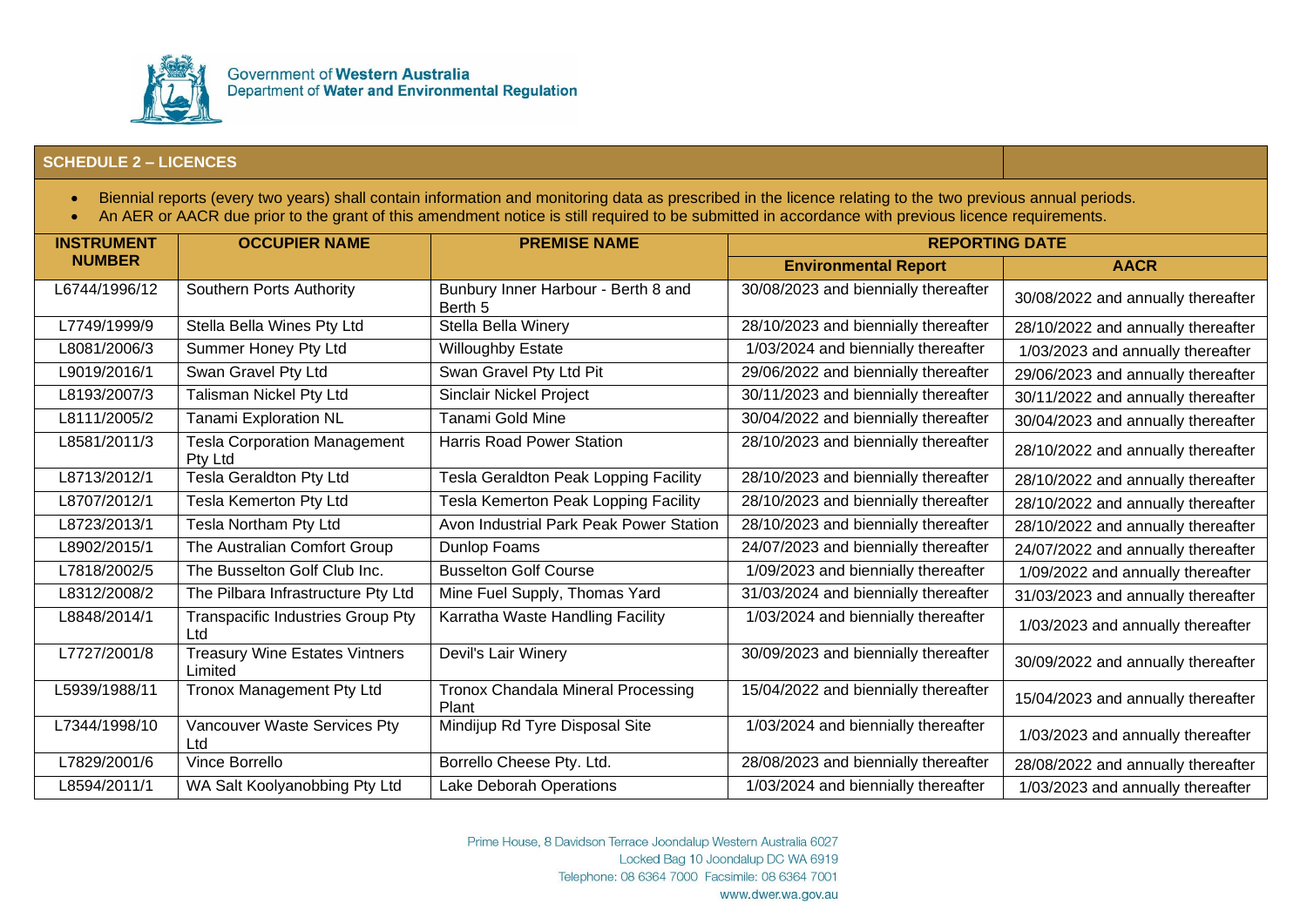

- Biennial reports (every two years) shall contain information and monitoring data as prescribed in the licence relating to the two previous annual periods.
- An AER or AACR due prior to the grant of this amendment notice is still required to be submitted in accordance with previous licence requirements.

| <b>INSTRUMENT</b> | <b>OCCUPIER NAME</b>            | <b>PREMISE NAME</b>                              | <b>REPORTING DATE</b>                |                                    |
|-------------------|---------------------------------|--------------------------------------------------|--------------------------------------|------------------------------------|
| <b>NUMBER</b>     |                                 |                                                  | <b>Environmental Report</b>          | <b>AACR</b>                        |
| L8651/2012/1      | Waroona Resources Pty Ltd       | Premium Waste Management                         | 1/10/2023 and biennially thereafter  | 1/10/2022 and annually thereafter  |
| L9212/2019/1      | Washingtons Earthmoving Pty Ltd | <b>Rock 'N Rubble Solutions</b>                  | 30/07/2023 and biennially thereafter | 30/07/2022 and annually thereafter |
| L7690/1997/6      | <b>Water Corporation</b>        | Denham Wastewater Treatment Plant                | 1/10/2023 and biennially thereafter  | 1/10/2022 and annually thereafter  |
| L6792/1991/12     | <b>Water Corporation</b>        | Boddington Wastewater Treatment Plant            | 1/10/2023 and biennially thereafter  | 1/10/2022 and annually thereafter  |
| L9274/2020/1      | <b>Water Corporation</b>        | <b>Bremer Bay Wastewater Treatment</b><br>Plant  | 1/10/2022 and biennially thereafter  | 1/10/2022 and annually thereafter  |
| L7440/1998/7      | <b>Water Corporation</b>        | <b>Bridgetown Wastewater Treatment Plant</b>     | 1/10/2023 and biennially thereafter  | 1/10/2022 and annually thereafter  |
| L5995/1992/14     | Water Corporation               | <b>Brunswick Wastewater Treatment Plant</b>      | 1/10/2022 and biennially thereafter  | 1/10/2022 and annually thereafter  |
| L4884/1992/12     | <b>Water Corporation</b>        | <b>Bullsbrook Wastewater Treatment Plant</b>     | 1/10/2022 and biennially thereafter  | 1/10/2022 and annually thereafter  |
| L5976/1991/10     | <b>Water Corporation</b>        | <b>Carnarvon Wastewater Treatment Plant</b>      | 1/10/2023 and biennially thereafter  | 1/10/2022 and annually thereafter  |
| L7927/2003/4      | <b>Water Corporation</b>        | Coral Bay Wastewater Treatment Plant             | 1/10/2023 and biennially thereafter  | 1/10/2022 and annually thereafter  |
| L8237/2008/2      | Water Corporation               | Corrigin Wastewater Treatment Plant              | 1/10/2023 and biennially thereafter  | 1/10/2022 and annually thereafter  |
| L8202/2007/2      | <b>Water Corporation</b>        | <b>Cunderdin Wastewater Treatment Plant</b>      | 1/10/2023 and biennially thereafter  | 1/10/2022 and annually thereafter  |
| L6267/1991/10     | <b>Water Corporation</b>        | Derby Wastewater Treatment Plant                 | 1/10/2023 and biennially thereafter  | 1/10/2022 and annually thereafter  |
| L7685/1993/6      | <b>Water Corporation</b>        | Dongara Wastewater Treatment Plant               | 1/10/2022 and biennially thereafter  | 1/10/2022 and annually thereafter  |
| L6320/1991/8      | <b>Water Corporation</b>        | Gnowangerup Wastewater Treatment<br>Plant        | 1/10/2022 and biennially thereafter  | 1/10/2022 and annually thereafter  |
| L6268/1991/10     | <b>Water Corporation</b>        | <b>Halls Creek Wastewater Treatment</b><br>Plant | 1/10/2023 and biennially thereafter  | 1/10/2022 and annually thereafter  |
| L4893/1992/14     | <b>Water Corporation</b>        | Harvey Wastewater Treatment Plant                | 1/10/2022 and biennially thereafter  | 1/10/2022 and annually thereafter  |
| L8563/2011/1      | <b>Water Corporation</b>        | Hopetoun Wastewater Treatment Plant              | 1/10/2022 and biennially thereafter  | 1/10/2022 and annually thereafter  |
| L8050/1991/3      | <b>Water Corporation</b>        | Jurien Wastewater Treatment Plant                | 1/10/2022 and biennially thereafter  | 1/10/2022 and annually thereafter  |
| L6249/1991/8      | <b>Water Corporation</b>        | Karratha No.2 Wastewater Treatment<br>Plant      | 1/10/2022 and biennially thereafter  | 1/10/2022 and annually thereafter  |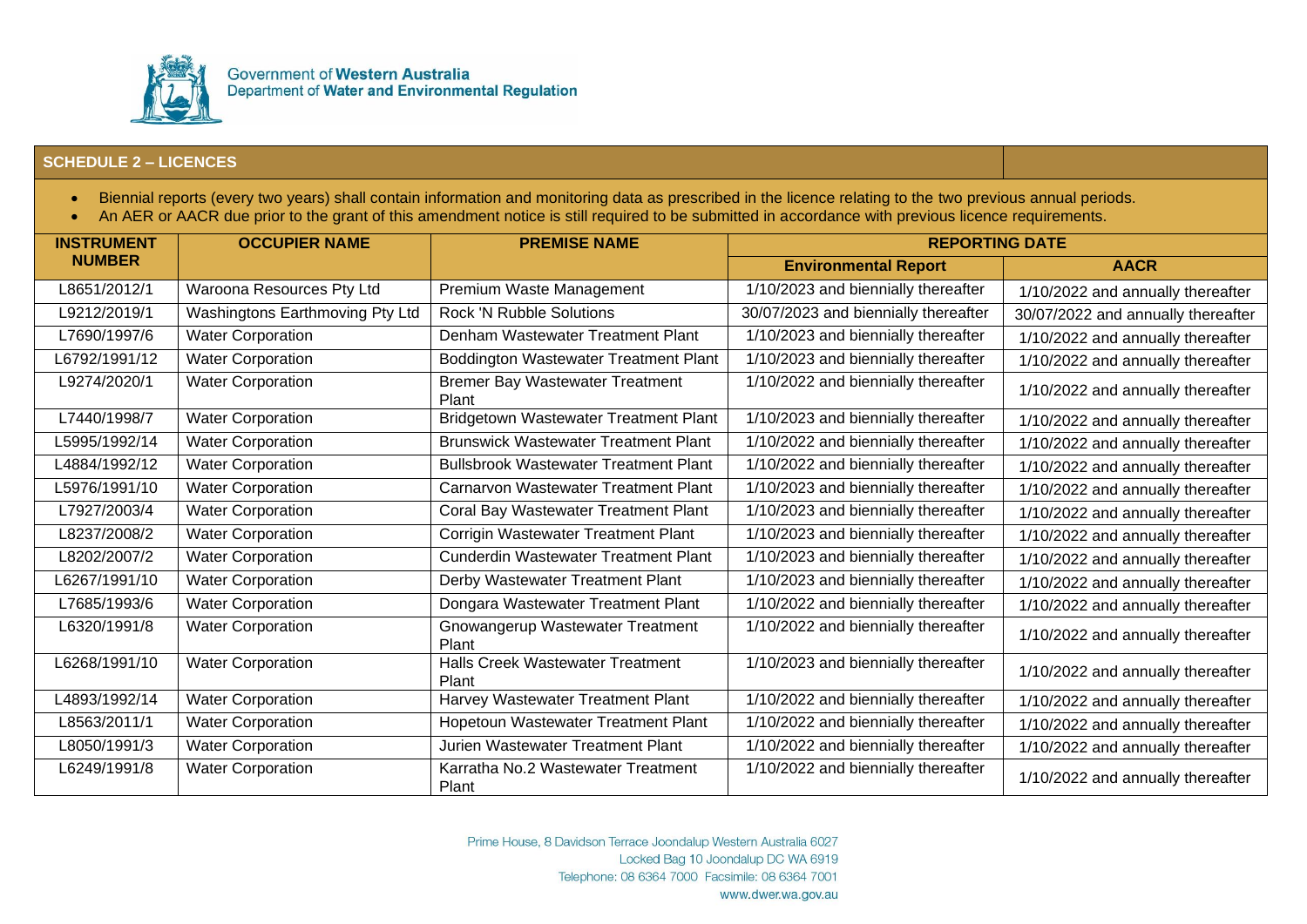

- Biennial reports (every two years) shall contain information and monitoring data as prescribed in the licence relating to the two previous annual periods.
- An AER or AACR due prior to the grant of this amendment notice is still required to be submitted in accordance with previous licence requirements.

| <b>INSTRUMENT</b> | <b>OCCUPIER NAME</b>     | <b>PREMISE NAME</b>                                 | <b>REPORTING DATE</b>               |                                   |
|-------------------|--------------------------|-----------------------------------------------------|-------------------------------------|-----------------------------------|
| <b>NUMBER</b>     |                          |                                                     | <b>Environmental Report</b>         | <b>AACR</b>                       |
| L6797/1991/12     | <b>Water Corporation</b> | Katanning Wastewater Treatment Plant                | 1/10/2023 and biennially thereafter | 1/10/2022 and annually thereafter |
| L6071/1991/10     | <b>Water Corporation</b> | Kellerberrin Wastewater Treatment<br>Plant          | 1/10/2023 and biennially thereafter | 1/10/2022 and annually thereafter |
| L6319/1991/13     | <b>Water Corporation</b> | Kojonup Wastewater Treatment Plant                  | 1/10/2023 and biennially thereafter | 1/10/2022 and annually thereafter |
| L6326/1991/3      | <b>Water Corporation</b> | Lancelin Wastewater Treatment Plant                 | 1/10/2022 and biennially thereafter | 1/10/2022 and annually thereafter |
| L7461/2000/9      | <b>Water Corporation</b> | Leonora Waste Water Treatment Plant                 | 1/10/2022 and biennially thereafter | 1/10/2022 and annually thereafter |
| L6008/1992/15     | <b>Water Corporation</b> | Manjimup Water Resource Recovery<br>Facility        | 1/10/2023 and biennially thereafter | 1/10/2022 and annually thereafter |
| L6072/1991/11     | <b>Water Corporation</b> | Merredin Wastewater Treatment Plant                 | 1/10/2023 and biennially thereafter | 1/10/2022 and annually thereafter |
| L9273/2020/1      | <b>Water Corporation</b> | Mount Barker Wastewater Treatment<br>Plant          | 1/10/2022 and biennially thereafter | 1/10/2022 and annually thereafter |
| L8070/2005/2      | <b>Water Corporation</b> | Mundaring WWTP                                      | 1/10/2022 and biennially thereafter | 1/10/2022 and annually thereafter |
| L8240/2008/2      | Water Corporation        | Narembeen Wastewater Treatment<br>Plant             | 1/10/2023 and biennially thereafter | 1/10/2022 and annually thereafter |
| L8245/2008/2      | <b>Water Corporation</b> | Narngulu Wastewater Treatment Plant                 | 1/10/2022 and biennially thereafter | 1/10/2022 and annually thereafter |
| L5989/1991/11     | Water Corporation        | Northam Wastewater Treatment Plant                  | 1/10/2022 and biennially thereafter | 1/10/2022 and annually thereafter |
| L7309/1997/10     | <b>Water Corporation</b> | Nowergup Biosolids Facility                         | 1/10/2022 and biennially thereafter | 1/10/2022 and annually thereafter |
| L7463/1993/8      | <b>Water Corporation</b> | <b>Onslow Wastewater Treatment Plant</b>            | 1/10/2022 and biennially thereafter | 1/10/2022 and annually thereafter |
| L8108/2004/4      | <b>Water Corporation</b> | Perth Seawater Desalination Plant                   | 1/10/2022 and biennially thereafter | 1/10/2022 and annually thereafter |
| L6328/1991/9      | <b>Water Corporation</b> | <b>Pingelly Water Resource Recovery</b><br>Facility | 1/10/2023 and biennially thereafter | 1/10/2022 and annually thereafter |
| L5973/1992/11     | <b>Water Corporation</b> | Pinjarra Wastewater Treatment Plant                 | 1/10/2023 and biennially thereafter | 1/10/2022 and annually thereafter |
| L4202/1991/10     | <b>Water Corporation</b> | Point Peron WWTP                                    | 1/10/2023 and biennially thereafter | 1/10/2022 and annually thereafter |
| L8238/2008/2      | <b>Water Corporation</b> | Quairading Wastewater Treatment Plant               | 1/10/2022 and biennially thereafter | 1/10/2022 and annually thereafter |
| L6247/1991/8      | <b>Water Corporation</b> | Roebourne Wastewater Treatment Plant                | 1/10/2022 and biennially thereafter | 1/10/2022 and annually thereafter |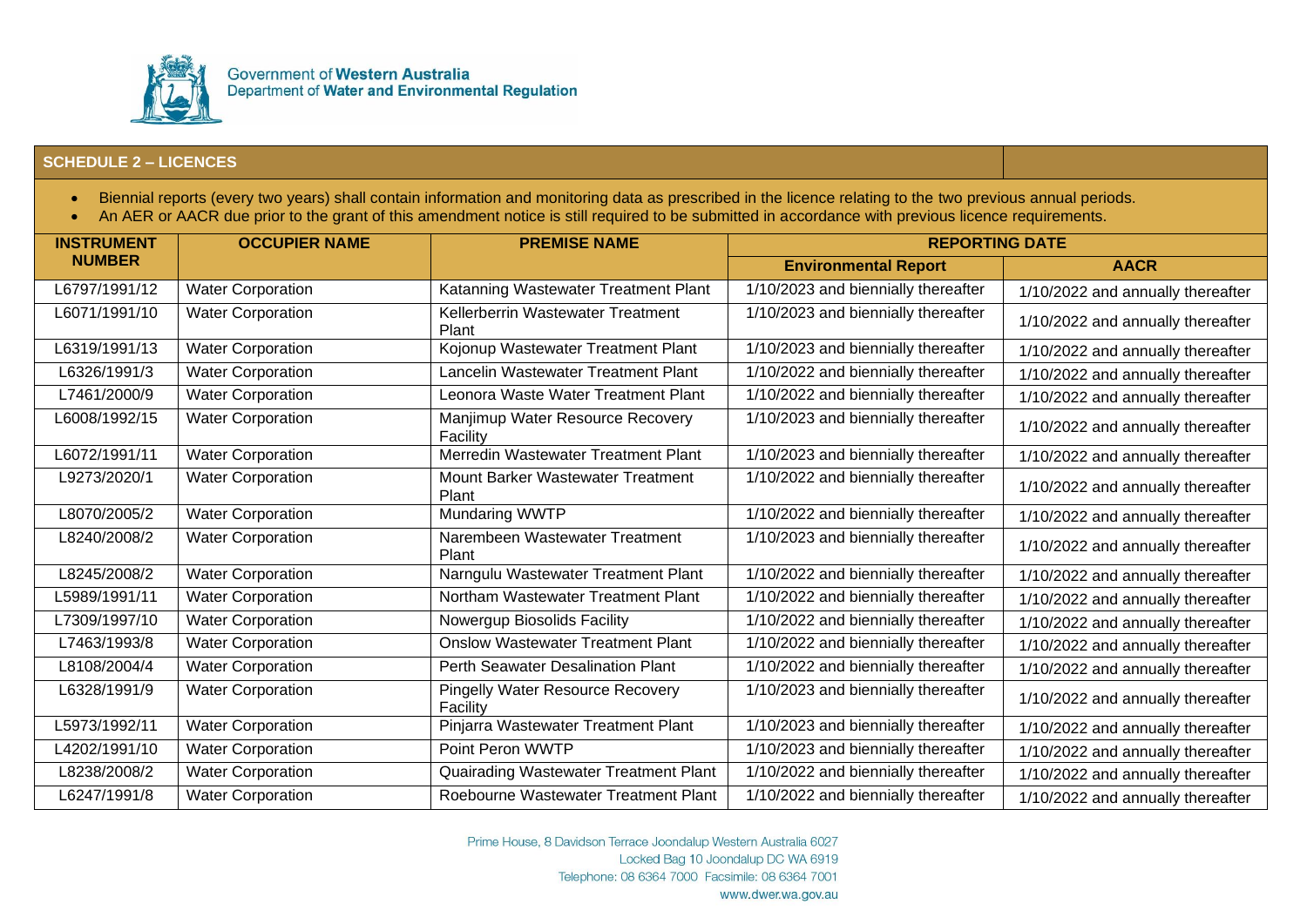

- Biennial reports (every two years) shall contain information and monitoring data as prescribed in the licence relating to the two previous annual periods.
- An AER or AACR due prior to the grant of this amendment notice is still required to be submitted in accordance with previous licence requirements.

| <b>INSTRUMENT</b> | <b>OCCUPIER NAME</b>                            | <b>PREMISE NAME</b>                                                 | <b>REPORTING DATE</b>                |                                    |
|-------------------|-------------------------------------------------|---------------------------------------------------------------------|--------------------------------------|------------------------------------|
| <b>NUMBER</b>     |                                                 |                                                                     | <b>Environmental Report</b>          | <b>AACR</b>                        |
| L7691/1991/5      | <b>Water Corporation</b>                        | Three Springs Wastewater Treatment<br>Plant                         | 1/10/2022 and biennially thereafter  | 1/10/2022 and annually thereafter  |
| L6245/1991/8      | <b>Water Corporation</b>                        | Wickham Wastewater Treatment Plant                                  | 1/10/2022 and biennially thereafter  | 1/10/2022 and annually thereafter  |
| L8703/2012/1      | <b>Water Corporation</b>                        | Williams Wastewater Treatment Plant                                 | 1/10/2023 and biennially thereafter  | 1/10/2022 and annually thereafter  |
| L6067/1991/10     | <b>Water Corporation</b>                        | Wongan Hills Wastewater Treatment<br>Plant                          | 1/10/2022 and biennially thereafter  | 1/10/2022 and annually thereafter  |
| L6068/1991/9      | <b>Water Corporation</b>                        | Wundowie Wastewater Treatment Plant                                 | 1/10/2022 and biennially thereafter  | 1/10/2022 and annually thereafter  |
| L6269/1991/10     | <b>Water Corporation</b>                        | Wyndham Wastewater Treatment Plant                                  | 1/10/2023 and biennially thereafter  | 1/10/2022 and annually thereafter  |
| L8925/2015/1      | <b>Water Corporation</b>                        | Laverton Wastewater Treatment Plant                                 | 1/10/2022 and biennially thereafter  | 1/10/2022 and annually thereafter  |
| L8466/2010/3      | <b>Water Corporation</b>                        | Southern Seawater Desalination Plant                                | 1/10/2023 and biennially thereafter  | 1/10/2022 and annually thereafter  |
| L8960/2016/1      | <b>Water Corporation</b>                        | East Rockingham Wastewater<br><b>Treatment Plant</b>                | 1/10/2023 and biennially thereafter  | 1/10/2022 and annually thereafter  |
| L6306/1989/11     | Wesfarmers LPG Pty Ltd                          | <b>Wesfarmers LPG Pty Ltd</b>                                       | 29/08/2023 and biennially thereafter | 29/08/2022 and annually thereafter |
| L7720/2001/8      | West Cape Howe Wines Pty Ltd                    | <b>West Cape Howe Wines</b>                                         | 31/01/2024 and biennially thereafter | 31/01/2023 and annually thereafter |
| L8036/1993/7      | Western Meat Processors Pty Ltd                 | Cowaramup Abattoir                                                  | 25/02/2024 and biennially thereafter | 25/02/2023 and annually thereafter |
| L9120/2018/1      | Western Resources Recovery Pty<br>Ltd           | Karratha Liquid Waste Facility and<br><b>Waste Transfer Station</b> | 29/08/2023 and biennially thereafter | 29/08/2022 and annually thereafter |
| L9198/2019/1      | <b>Westmore Corporation Pty Ltd</b>             | Westmore Muchea Landfill                                            | 28/01/2024 and biennially thereafter | 28/01/2023 and annually thereafter |
| L7930/2004/4      | Westone Pty Ltd                                 | <b>Great Eastern Abattoir</b>                                       | 31/07/2023 and biennially thereafter | 31/07/2022 and annually thereafter |
| L7279/1994/9      | Westpork Pty Ltd                                | <b>Westpork- Martup Hills Piggery</b>                               | 28/07/2023 and biennially thereafter | 28/07/2022 and annually thereafter |
| L5724/1993/11     | Westpork Pty Ltd                                | Mindarra Farm Piggery                                               | 1/08/2023 and biennially thereafter  | 1/08/2022 and annually thereafter  |
| L6876/1989/12     | Westpork Pty Ltd                                | <b>Australind Piggery</b>                                           | 28/10/2023 and biennially thereafter | 28/10/2022 and annually thereafter |
| L7219/1997/9      | Westralian Marine Group Pty Ltd                 | Westralian Marine Group Pty Ltd                                     | 28/11/2023 and biennially thereafter | 28/11/2022 and annually thereafter |
| L8951/2016/1      | <b>Westralian Resource Solutions</b><br>Pty Ltd | <b>Westralian Resource Solutions</b>                                | 31/03/2023 and biennially thereafter | 31/03/2023 and annually thereafter |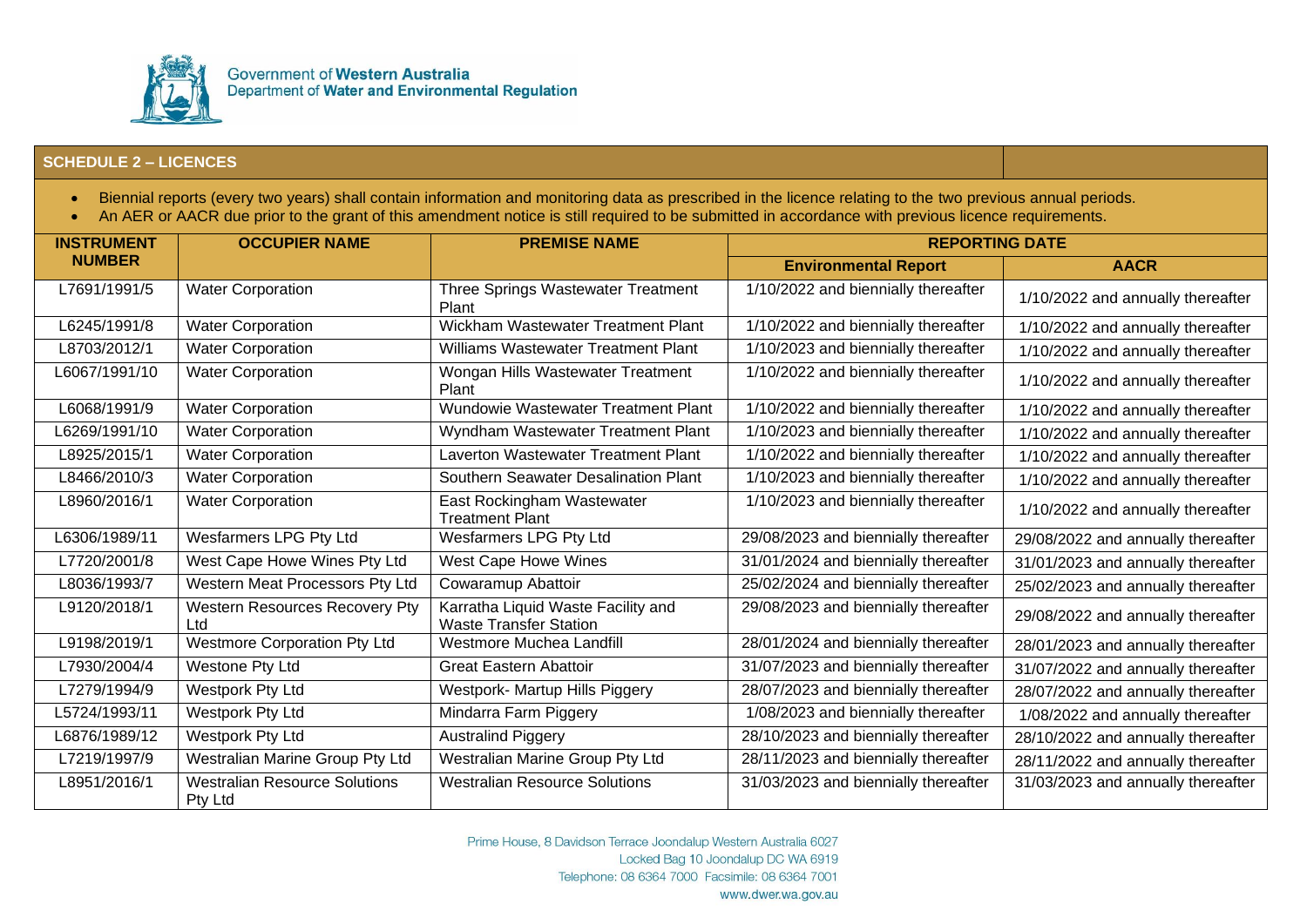

- Biennial reports (every two years) shall contain information and monitoring data as prescribed in the licence relating to the two previous annual periods.
- An AER or AACR due prior to the grant of this amendment notice is still required to be submitted in accordance with previous licence requirements.

| <b>INSTRUMENT</b> | <b>OCCUPIER NAME</b>              | <b>PREMISE NAME</b>            | <b>REPORTING DATE</b>                |                                    |
|-------------------|-----------------------------------|--------------------------------|--------------------------------------|------------------------------------|
| <b>NUMBER</b>     |                                   |                                | <b>Environmental Report</b>          | <b>AACR</b>                        |
| L8636/2012/2      | <b>Whitfield Minerals Pty Ltd</b> | <b>Gypsum Production Plant</b> | 31/03/2024 and biennially thereafter | 31/03/2023 and annually thereafter |
| L7811/2002/4      | <b>William Richard Cocking</b>    | Wourie Pool Farm               | 31/07/2023 and biennially thereafter | 31/07/2022 and annually thereafter |
| L8980/2016/1      | Yeeda Pastoral Company Pty Ltd    | Yeeda Station                  | 28/02/2024 and biennially thereafter | 28/02/2023 and annually thereafter |
| L8873/2015/1      | Yilgarn Iron Pty Ltd              | Mt Jackson Operations          | 28/02/2024 and biennially thereafter | 28/02/2023 and annually thereafter |